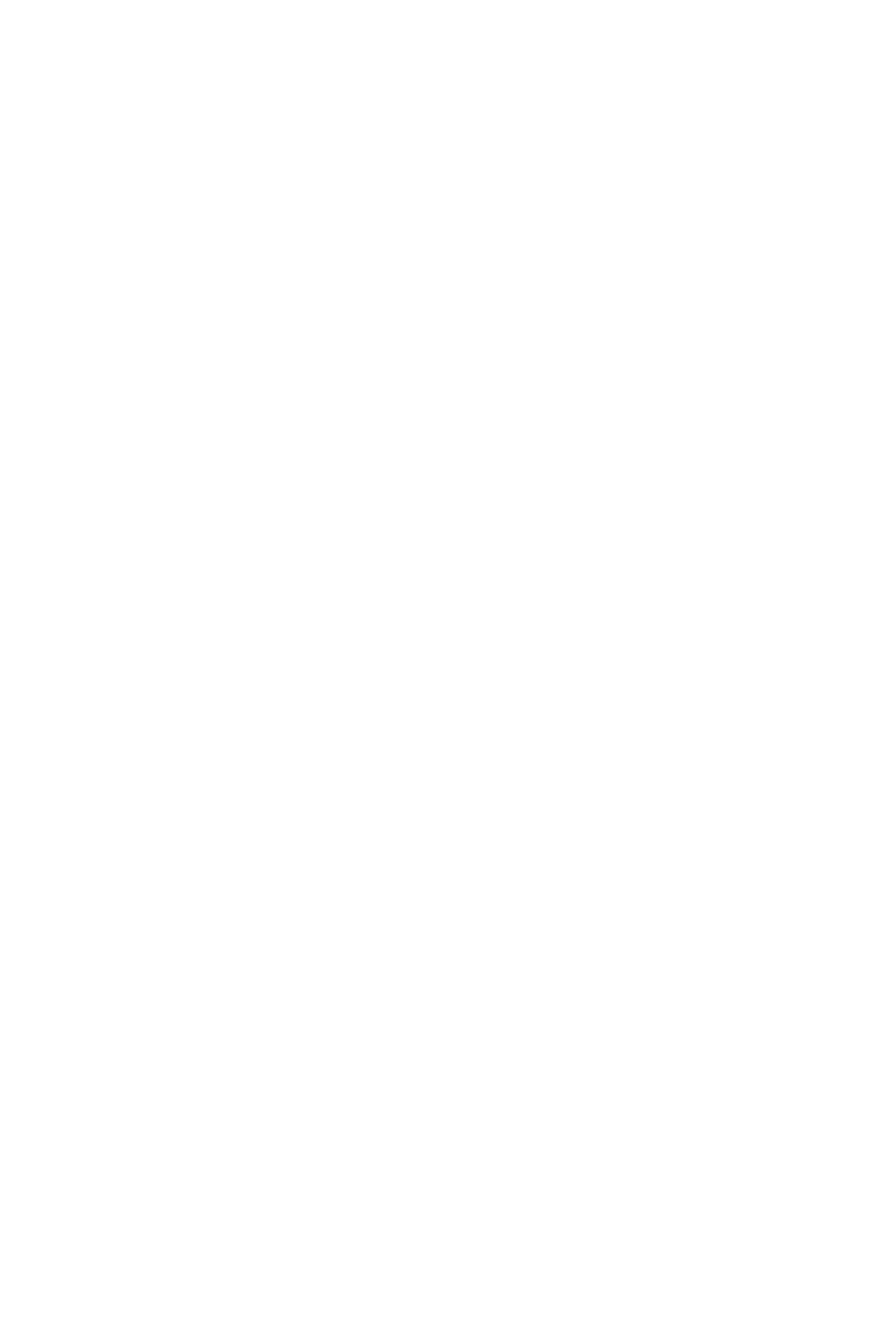# **The Knowledge Sector in Cambodia**

Knowledge Producers: Situation, Challenges, and

Programming Suggestions

November 2019

Kimchoeun Pak, Inala Fathimath, and Arnaldo Pellini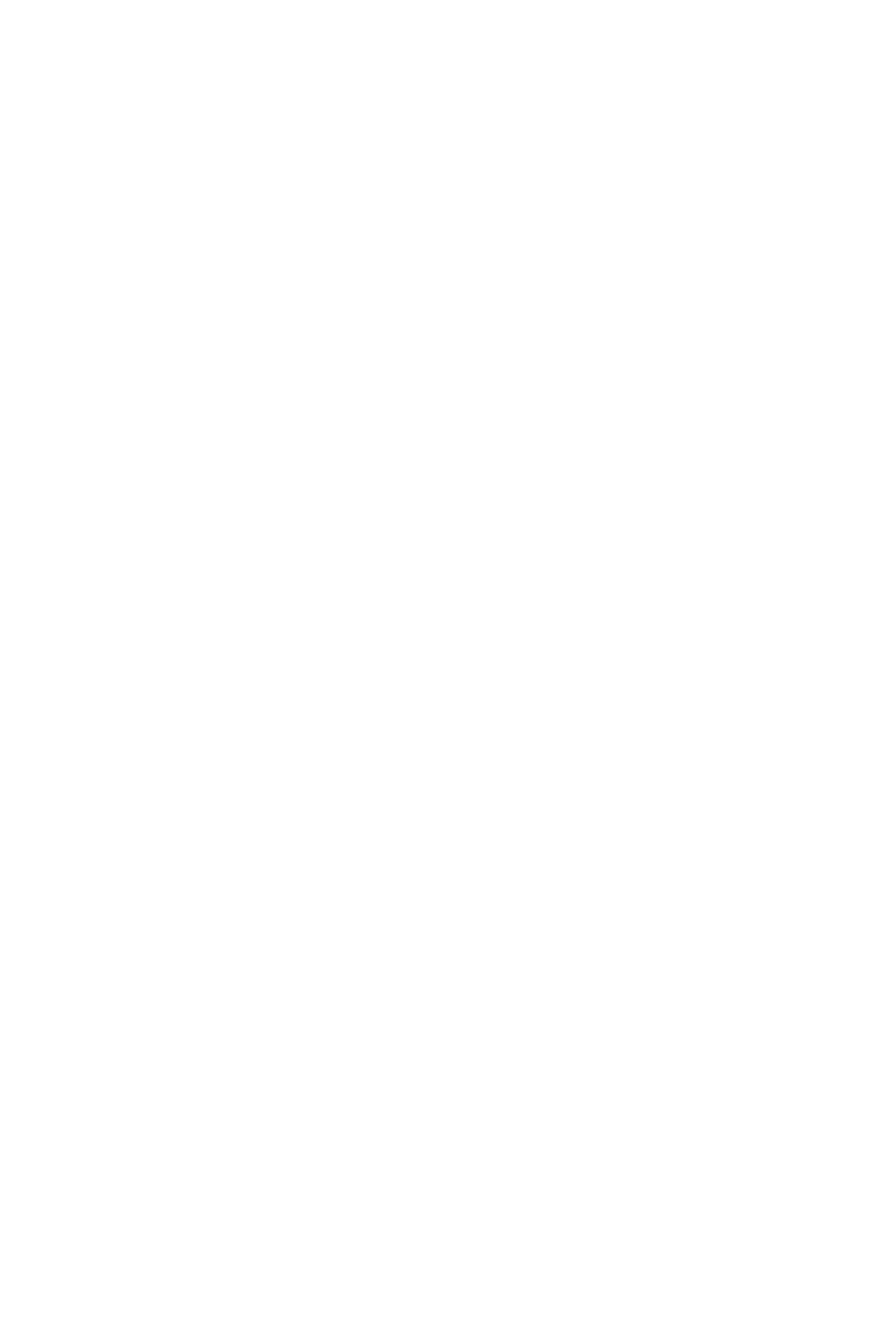# **Table of Contents**

| Annex 1: Key strategic and specific focus in the Rectangular Strategy Phase IV  26 |
|------------------------------------------------------------------------------------|
| Annex 2: Detailed available information on research institutes in Cambodia  29     |

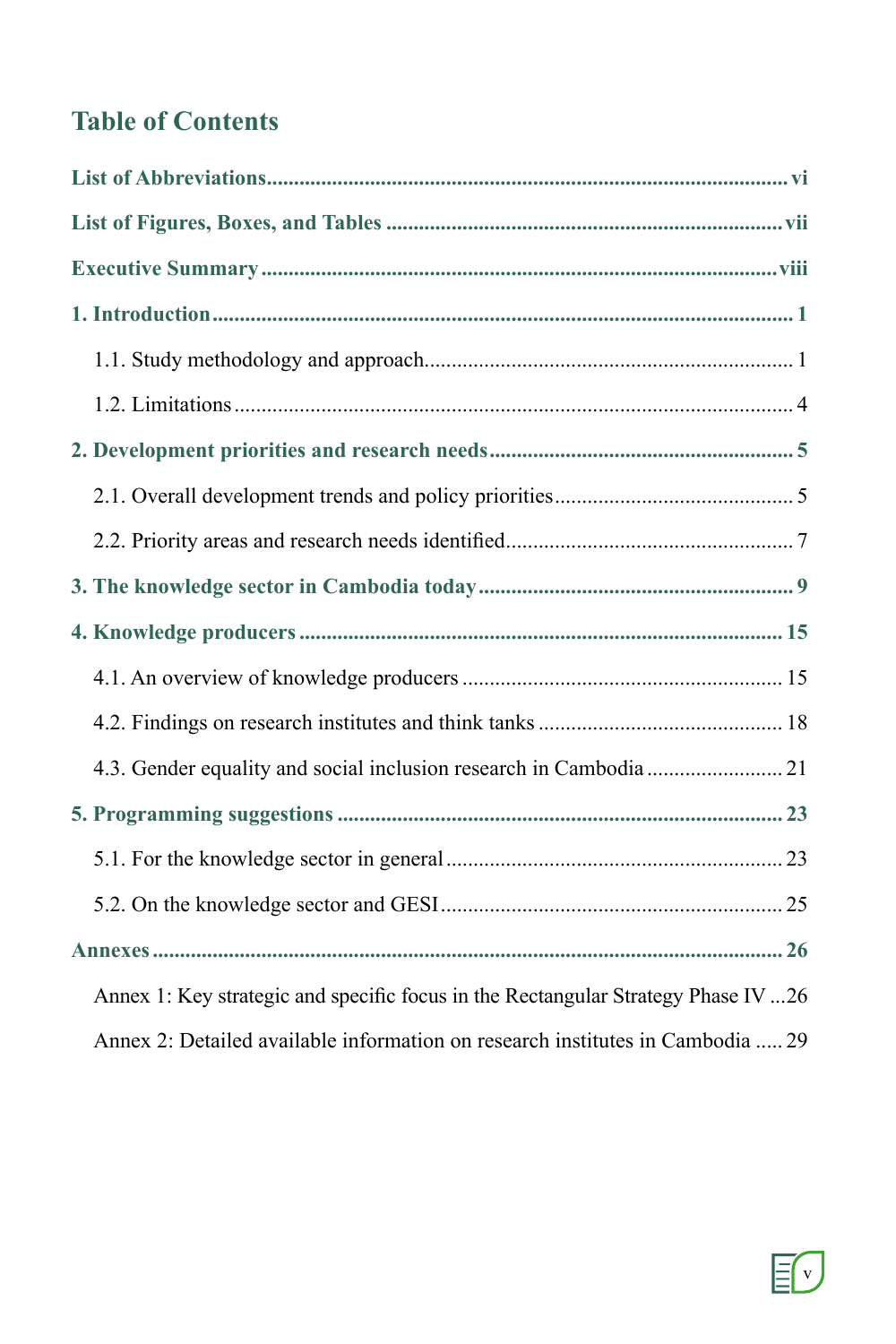# **List of Abbreviations**

| <b>ACT</b>    | <b>Alliance for Conflict Transformation</b>                          |
|---------------|----------------------------------------------------------------------|
| AVI           | <b>Asian Vision Institute</b>                                        |
| BRI           | Belt and Road Initiative                                             |
| <b>CARDI</b>  | Cambodian Agricultural Research and Development Institute            |
| CD-Center     | Cambodia Development Center                                          |
| <b>CDHS</b>   | Cambodia Demographic and Health Survey                               |
| <b>CEA</b>    | Cambodian Economic Association                                       |
| <b>CICP</b>   | Cambodian Institute for Cooperation and Peace                        |
| <b>CIIS</b>   | China Institute of International Studies                             |
| <b>CPS</b>    | Center for Policy Studies                                            |
| <b>CSES</b>   | Cambodia Socio-Economic Survey Reports                               |
| D&D           | Decentralization and Deconcentration                                 |
| <b>EMIS</b>   | <b>Education Management Information System</b>                       |
| <b>GESI</b>   | Gender Equality and Social Inclusion                                 |
| <b>HIS</b>    | <b>Health Information System</b>                                     |
| <b>IRIC</b>   | International Relations Institute of Cambodia                        |
| <b>LGBTQI</b> | Lesbian, Gay, Bisexual, Transgender, Queer/Questioning, and Intersex |
| M&E           | Monitoring and Evaluation                                            |
| <b>MEF</b>    | Ministry of Economy and Finance                                      |
| <b>MPSEZ</b>  | Multi-Purpose Special Economic Zone                                  |
| <b>NIS</b>    | National Institute of Statistics                                     |
| <b>NRM</b>    | Natural Resource Management                                          |
| <b>NSDP</b>   | National Strategic Development Plan                                  |
| <b>NSPPF</b>  | National Social Protection Policy Framework                          |
| <b>PAR</b>    | <b>Public Administrative Reform</b>                                  |
| <b>PFM</b>    | <b>Public Financial Management</b>                                   |
| RS4           | Rectangular Strategy Phase 4                                         |
| SDG           | <b>Sustainable Development Goals</b>                                 |
| <b>SNDD</b>   | <b>Sub-National Democratic Development</b>                           |
| UN            | <b>United Nations</b>                                                |

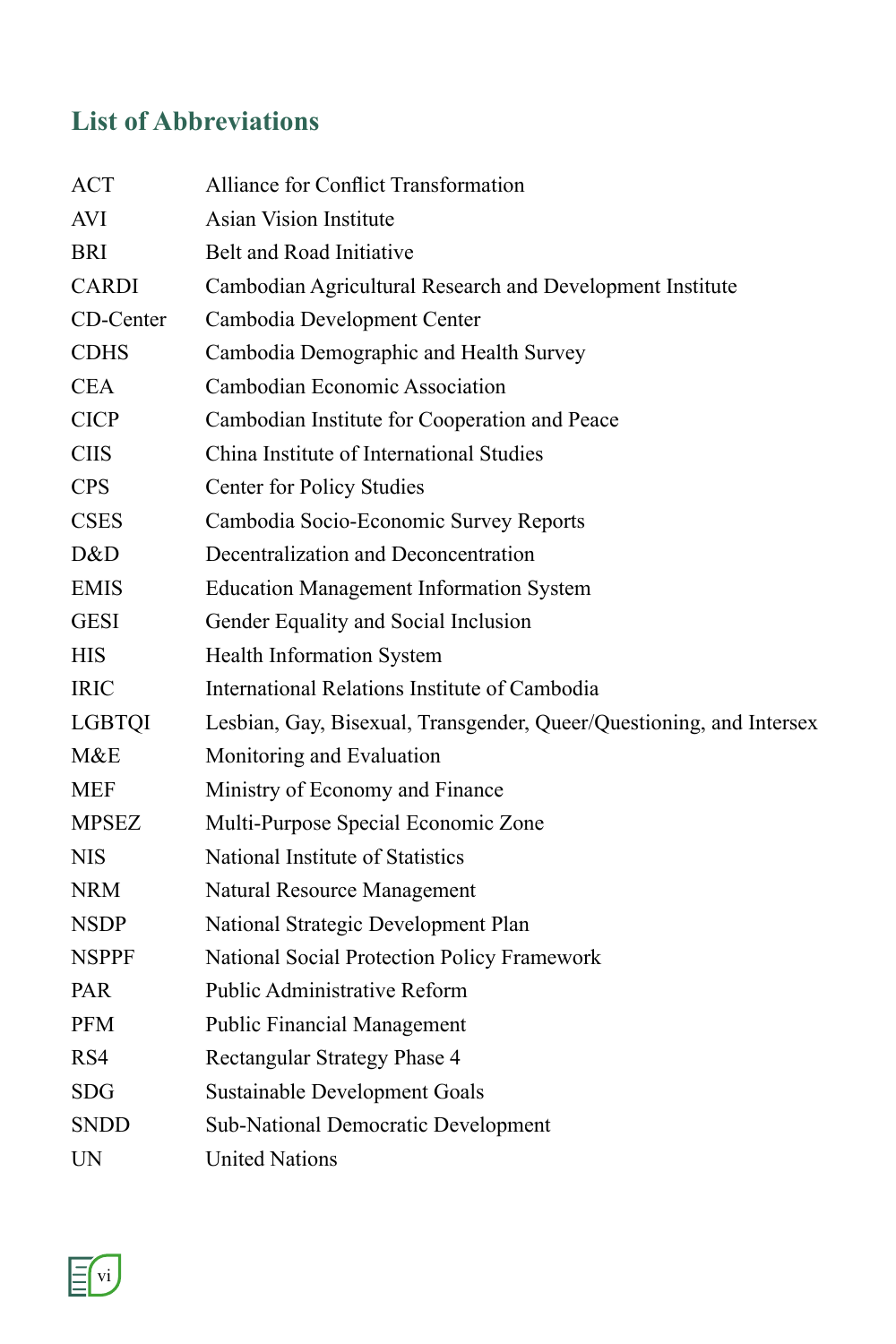# **List of Figures, Boxes, and Tables**

| Table 2: Knowledge production capacity of key groups |  |
|------------------------------------------------------|--|
|                                                      |  |
| Table 3: Key challenges and possible solutions       |  |
|                                                      |  |
|                                                      |  |

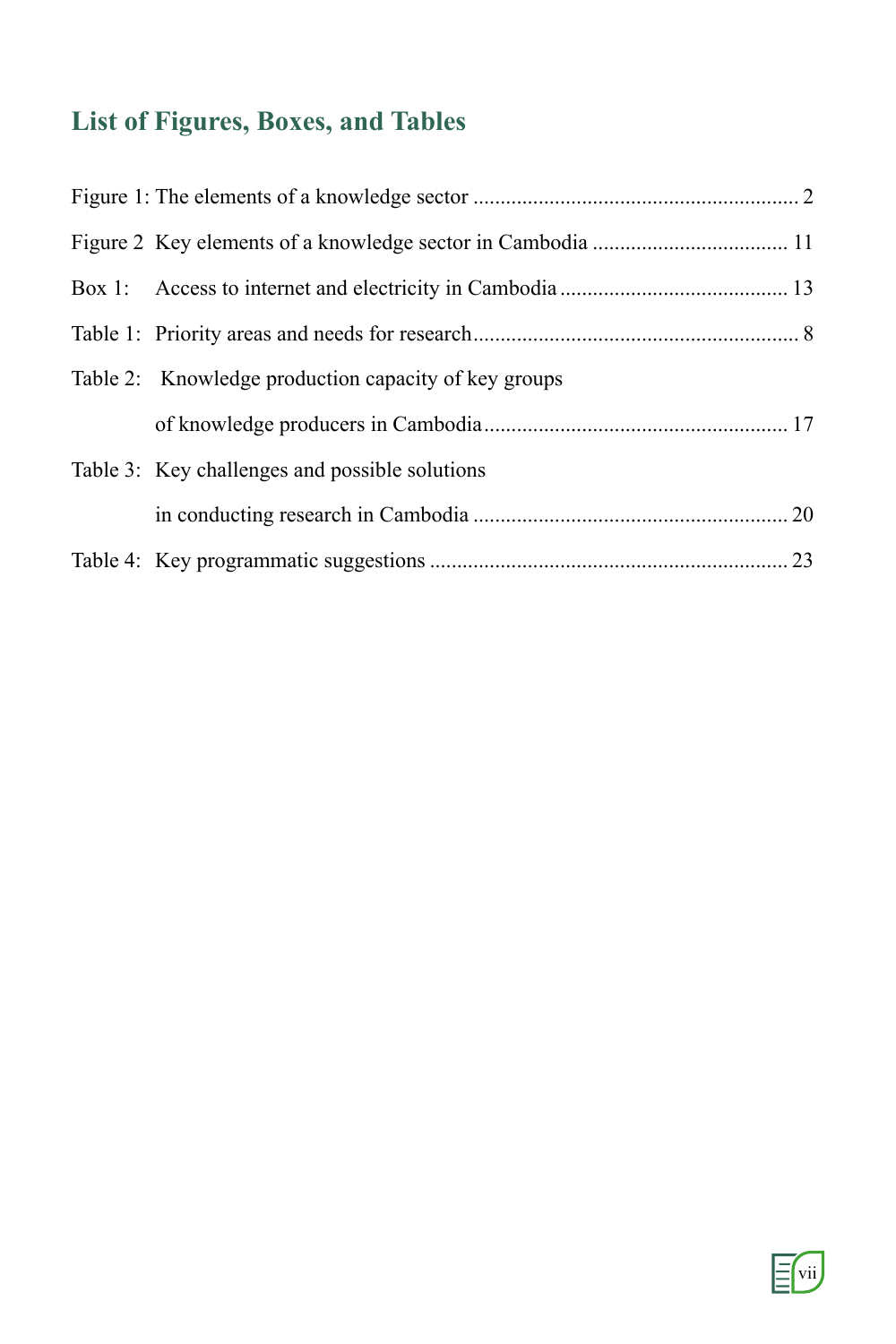# **Executive Summary**

The Asia Foundation and Australia's Department of Foreign Affairs and Trade (DFAT) are collaborating on a three-year program *Ponlok Chomnes: Data and Dialogue for Development in Cambodia* that aims to strengthen the capacity of the Cambodian knowledge sector institutions to undertake quality research that informs public policy analysis and dialogue in Cambodia. In May 2019, the Foundation and DFAT in Cambodia commissioned a team of three experts to conduct a series of diagnostic assessments to map out key barriers/constraints to a functioning knowledge sector and assess what needs to be done in the knowledge sector to improve functionality of the system. The study has three main aims:

- Review emerging national development issues and identify priority sectors that also align with gender equality and social inclusion (GESI) principles;
- Define the knowledge sector and take stock of the organizations that generate knowledge and evidence to directly or indirectly influence policy-making processes;
- Review GESI within the broader national development agenda and in the knowledge sector.

The research methodology used the definition of a knowledge system developed by the Knowledge Sector Initiative in Indonesia (AusAID  $2012$ )<sup>1</sup> as: "the institutional landscape of government, private sector, and civil society organizations that provide research and analysis to support the development of public policy." To map out and assess the knowledge sector, the team reviewed key policy documents on the economic strategy and direction of the knowledge sector in Cambodia; interviewed 29 key informants; and conducted a validation of findings with selected experts and stakeholders.

### **The main findings of the study are:**

- Review of policy literature found that there is progress in terms of social economic development in Cambodia. To sustain this progress over the next ten years will depend on both domestic and external factors including regional economic integration, skills and jobs development, governance reforms, and the expansion of social protection systems;
- The Government's Rectangular Strategy Phase 4 will be key to advancing the knowledge sector. This strategy sets out four goals for Cambodia by 2023: economic growth and stability; jobs and skills; poverty and vulnerability reduction; and better governance. To achieve these goals, the Government of Cambodia will invest in and

<sup>1</sup> AusAID (2012). Knowledge Sector Initiative Design Document, Jakarta

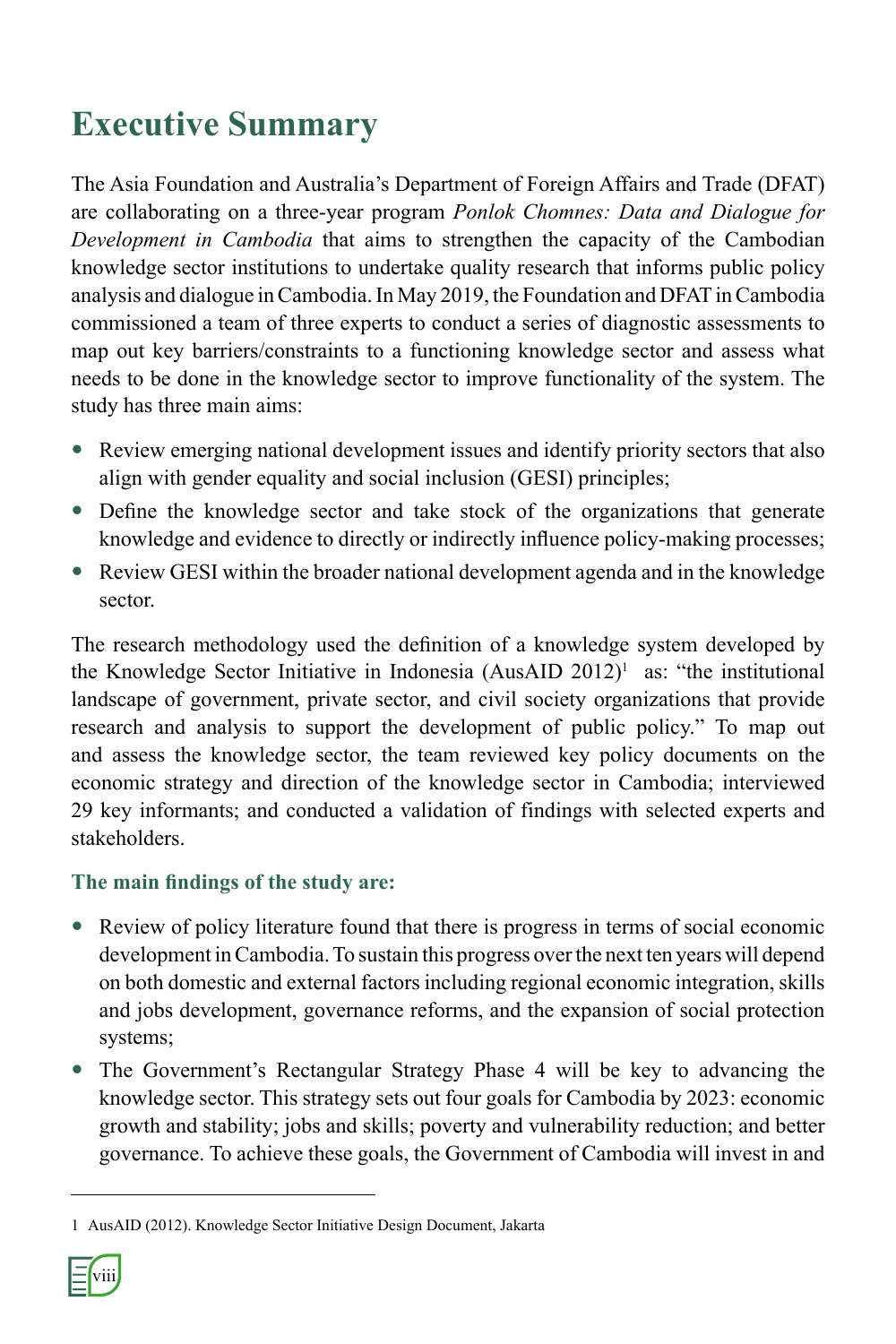focus on four strategic areas: human resource development; economic diversification; private sector development and employment; and sustainable development;

- There are several policy areas identified that offer opportunities to strengthen the knowledge production capabilities within Cambodia to inform policy decisions. These include jobs; skills and migration; foreign policy including regional economic integration; social protection; social vulnerability in urban areas; public service delivery and innovation; and agriculture;
- An important component of the knowledge sector in Cambodia is characterized by young Cambodians who have studied overseas and now form a pool of professionals, practitioners, and entrepreneurs, including those associated with private universities, who are committed to knowledge production in the form of research and analysis and want that research and analysis to inform policy decisions;
- Few research institutes or think tanks have close links to policy-making circles<sup>2</sup>;
- For GESI related topics, development partners have provided funding to ensure that research, analysis, and data to inform development policies adequately considers GESI issues such as: women's economic empowerment; social protection; reducing violence against women. Some development partners, such as DFAT and UN agencies, are supporting research organizations working on GESI to build their capacity and networks with a longer-term view to increase availability and improve the quality of GESI research in the future;
- Most of the knowledge production by think tanks and research institutes involved standard research processes from inception to dissemination and publication. There seems to be scope for more innovation in terms of policy engagement amongst Cambodian think tanks with government institutes.

### **Suggestions stemming from the report findings include:**

- At a strategic level, the Ponlok Chomnes program should prioritize these three areas for maximum impact: strengthening links between researchers and policy makers; strengthening capacity of knowledge producers; and informing the broader public on specific emerging issues, especially those affecting people's everyday lives.
- At a management level, the Ponlok Chomnes program should be a 'convener' and 'facilitator' rather than an implementer. It should help strengthen existing institutions rather than creating new research organizations. It should also provide support to joint Government-CSO committees, such as the Technical Advisory Committee (TAC), to engage a wide range of stakeholders to help develop research agendas in select policy areas; promote collaboration amongst research organizations in

<sup>2</sup> Policy-making circles in this case refer to a group of policy makers and technocrats who are closely involved in strategic planning, as well as planning, budgeting, data collection, and M&E work.

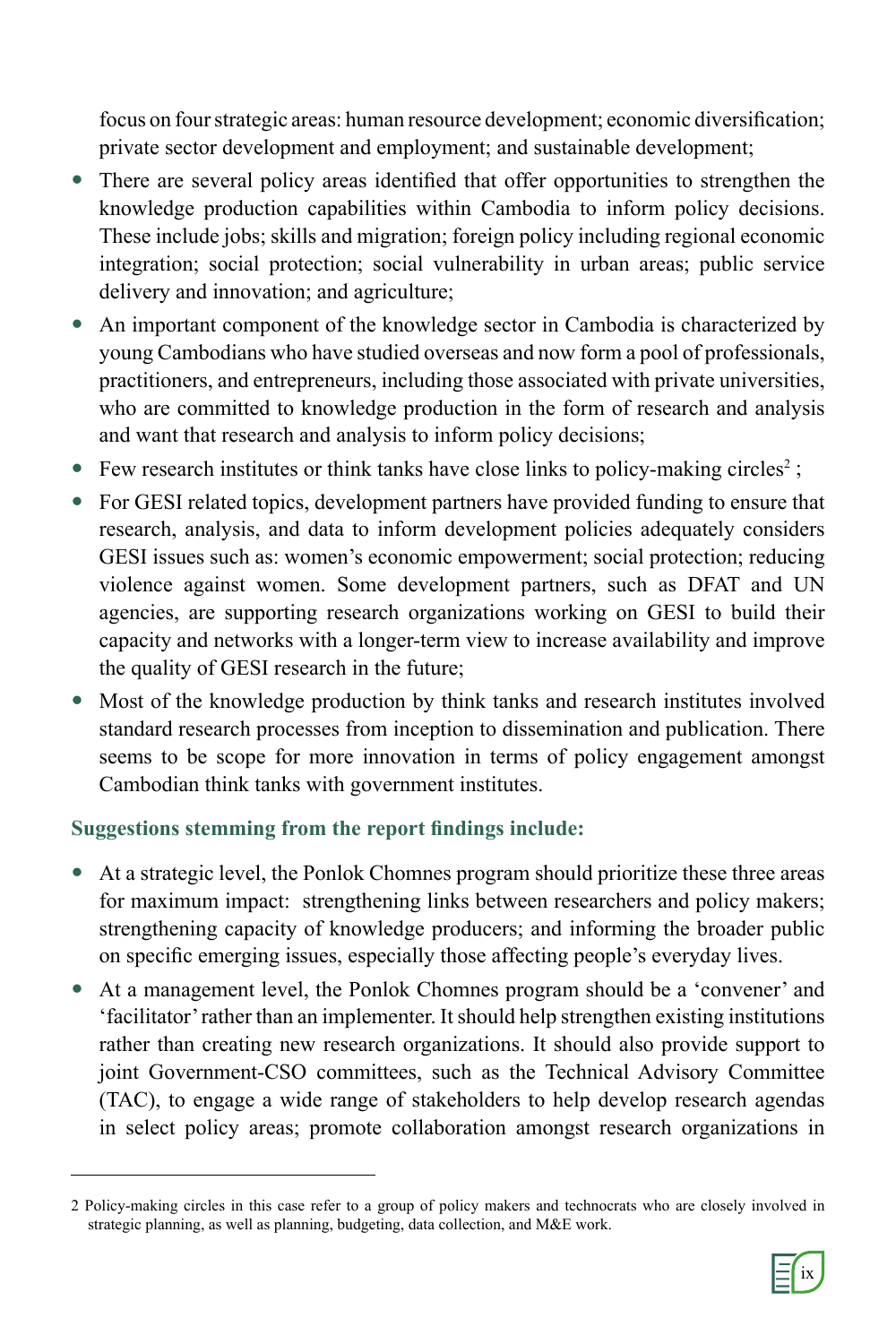Cambodia; and connect research institutions with regional research networks and communities of practice.

 At a capacity development level, the Ponlok Chomnes program should support better access to existing datasets, research, and analysis; provide technical assistance on the production and dissemination of research products; provide technical support for establishing rigorous peer review mechanisms within and between research organizations; support the capability of national institutions to understand the importance and use of disaggregated data to better address GESI issues in policy making; and support the production of high quality Khmer language research products.

<sup>3</sup> AusAID (2012). Knowledge Sector Initiative Design Document, Jakarta

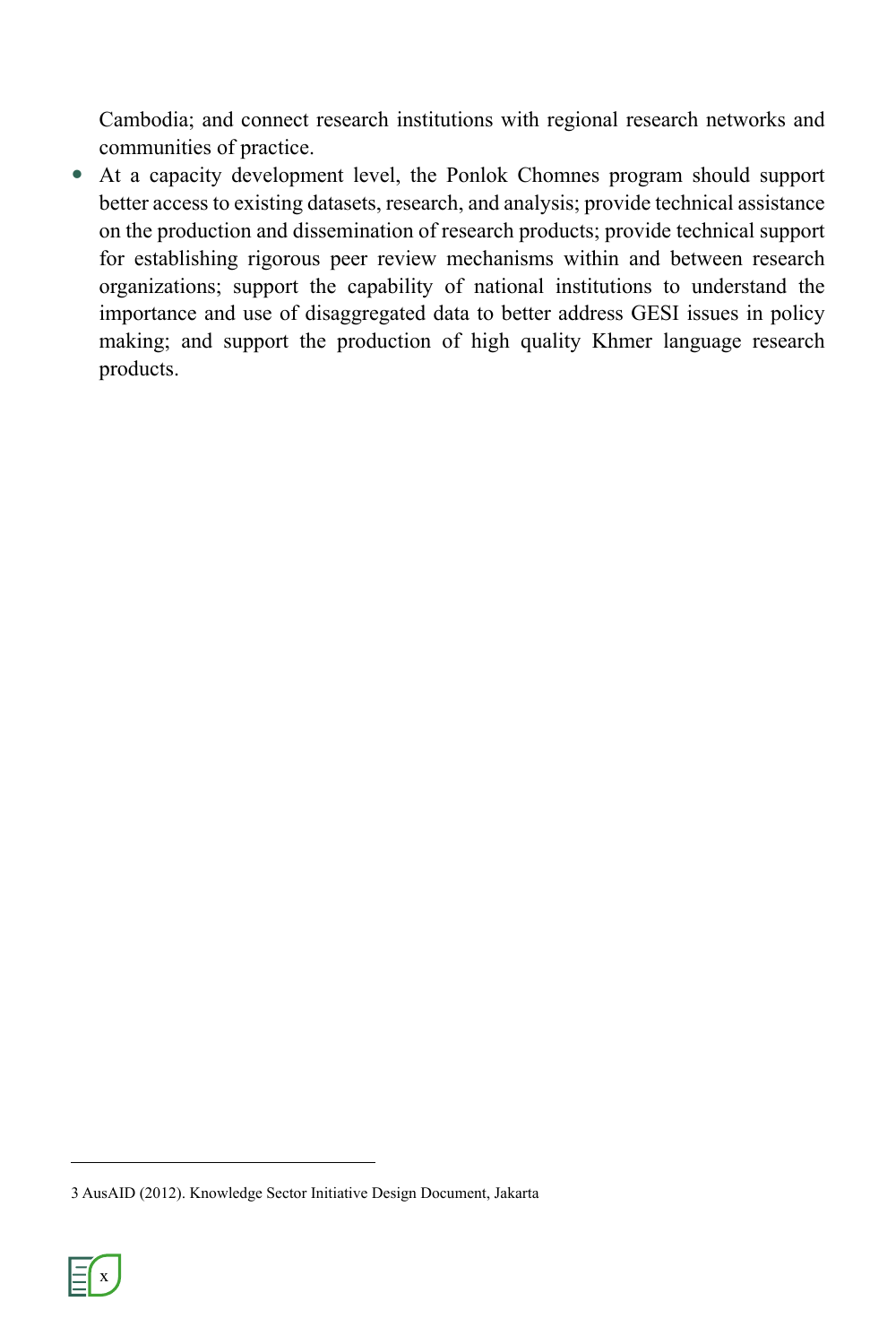# **1. Introduction**

The Asia Foundation and Australia's Department of Foreign Affairs and Trade (DFAT) are collaborating on a three-year programme *Ponlok Chomnes: Data and Dialogue for Development in Cambodia* that aims to strengthen the capacity of Cambodian knowledge sector institutions to undertake quality research that informs public policy analysis and dialogue in Cambodia. The goal of the program will be realized through mutually-reinforcing activities conducted under four program objectives:

- Objective 1: Increase understanding of Cambodia's knowledge sector;
- Objective 2: Strengthen the capacity and networking of established knowledge sector institutions;
- Objective 3: Support research by emerging knowledge sector actors through an Emerging Research Fund; and
- Objective 4: Promote thoughtful and inclusive policy dialogue and analysis.

In May 2019, the Foundation and DFAT in Cambodia commissioned a team of three experts to conduct a series of diagnostic assessments to map out key barriers/constraints to a functioning knowledge sector and assesses what needs to be done in the knowledge sector to improve functionality of the system. This study has three main aims:

- Review emerging national development issues and identify priority sectors that also align with gender equality and social inclusion (GESI) principles;
- Define the knowledge sector and take stock of the organisations that generate knowledge and evidence to directly or indirectly influence policy-making processes;
- Review GESI within the broader national development agenda and in the knowledge sector.

### *1.1. Study methodology and approach*

In this study, we have applied the definition of a 'knowledge sector' as developed by the Knowledge Sector Initiative in Indonesia (AusAID 2012)<sup>3</sup> as: "the institutional landscape of government, private sector, and civil society organizations that provide research and analysis to support the development of public policy." The key elements of

$$
\text{E}\text{O}
$$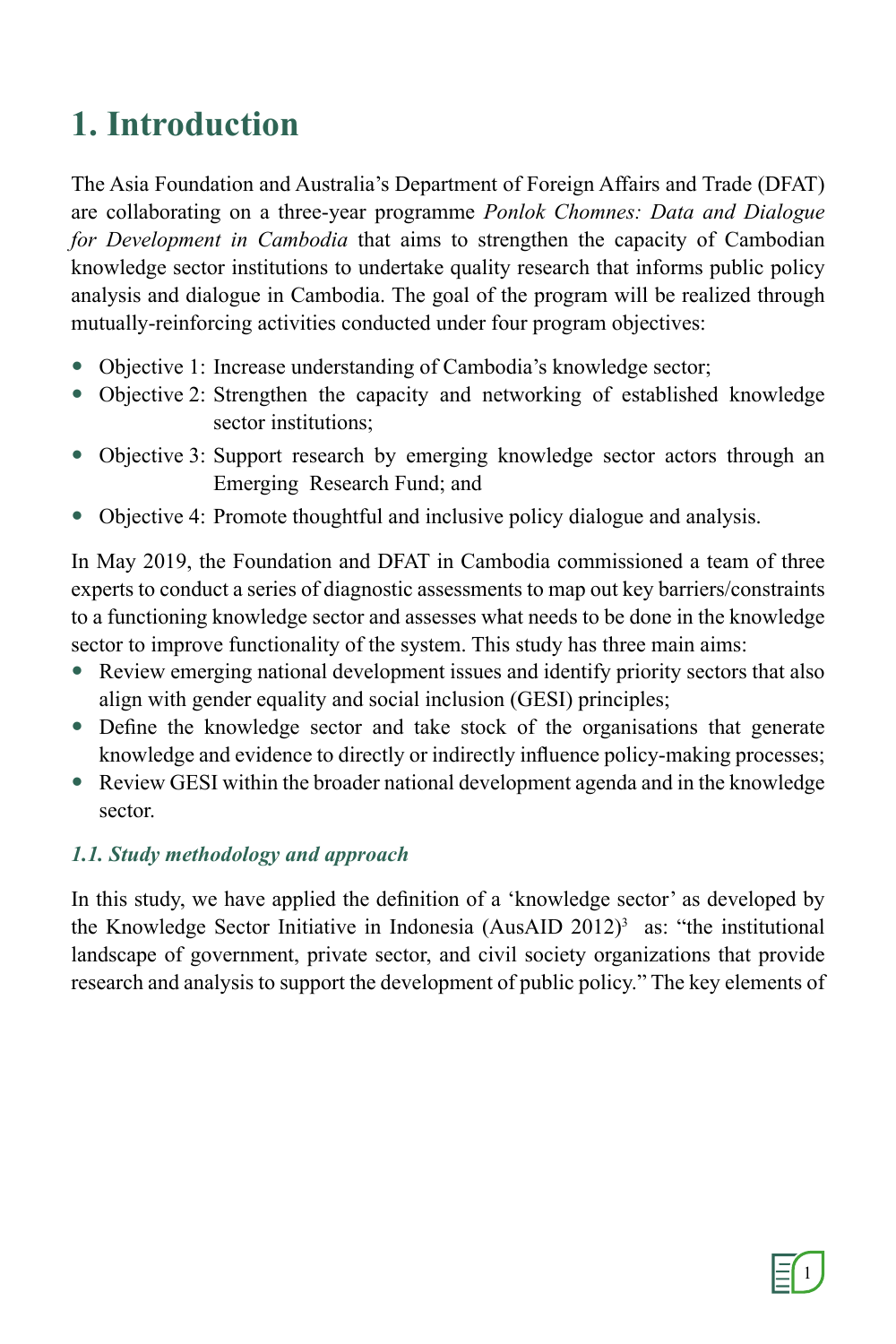the knowledge sector in Cambodia are (as illustrated in Figure 1 below, ibid.):

- Knowledge Producing organisations (the focus of this study);
- Policy makers, civil servants, and organisations who demand and use different types of evidence to inform policy debate and decisions, who can play the role of both Knowledge Users and Knowledge Producers;
- Organisations and individuals who communicate and synthesise knowledge from both Knowledge Users and Knowledge Producers, referred to as Intermediaries; and
- The regulations, procedures, and norms that determine how the elements of the system interact formally and informally, also referred to as the 'enabling environment.'



### **Figure 1: The elements of a knowledge sector**

Source: Adapted from AusAID (2012).

As a system, the knowledge sector in Cambodia takes different forms and changes and evolves over time. The knowledge sector includes both the national level as well as the sub-national level where local research organisations and local government interact to inform local policies and development planning decisions (See Also Meadows

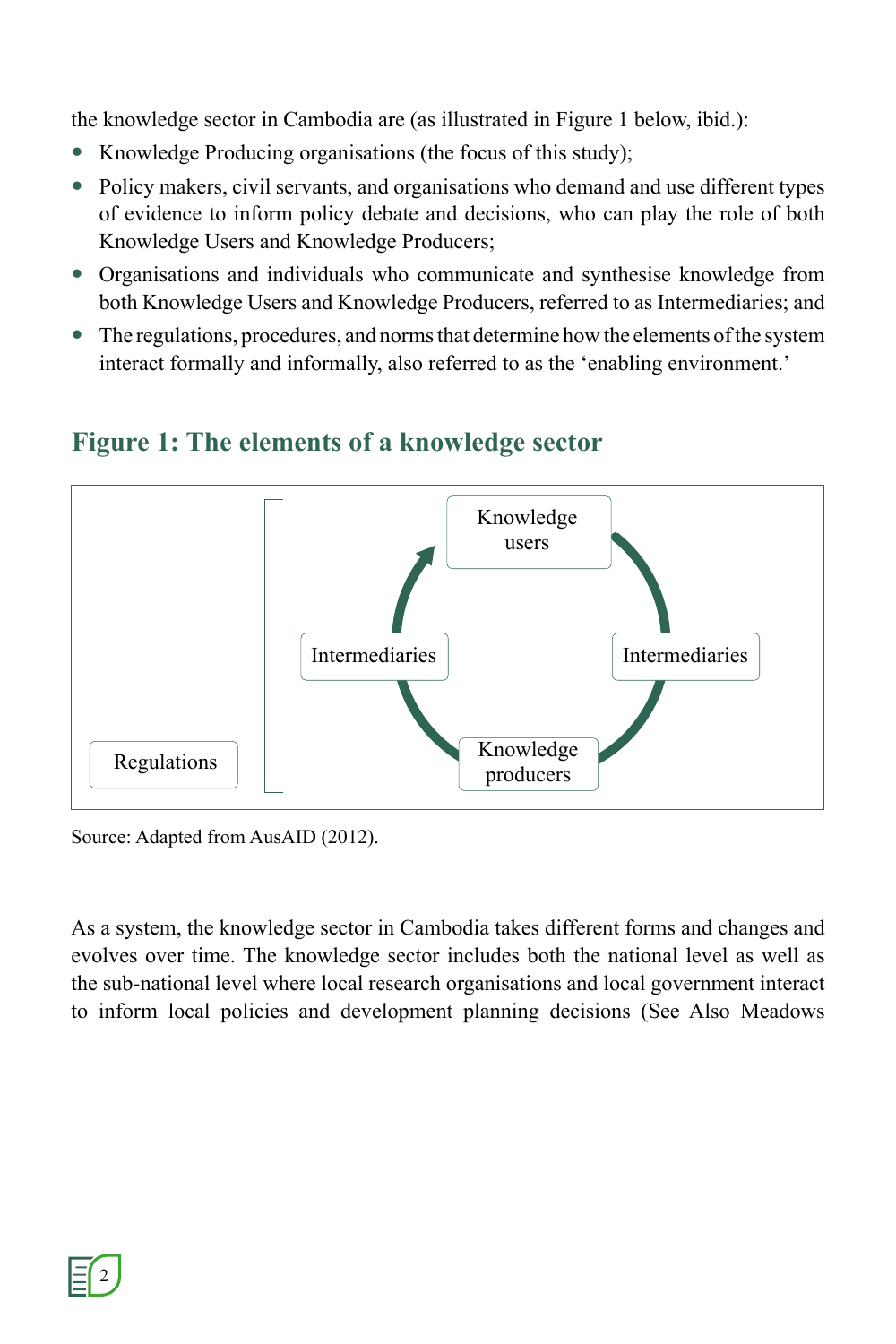$2009<sup>4</sup>$ , Pellini et al.  $2018<sup>5</sup>$ ). It is useful to look at the knowledge sector as an evolving system because changes in capacity within a system are dynamic, rather than linear (Green  $2017$ )<sup>6</sup>. For example, if an initiative focuses on a specific part of the system (e.g. knowledge production or knowledge producers), it will influence changes and be influenced by changes in other parts of the system as well.

This study involved two main stages. Stage 1 consisted of reviewing emerging development issues in Cambodia. Stage 1 focused on identifying the priority policy sectors for the Government of Cambodia using the following criteria: (i) the significance to future development challenges for the country; (ii) the potential impact on vulnerable groups, including women; and (iii) the likelihood that different forms of evidence will have on policy decisions in the sector.

Following on the findings from Stage 1, Stage 2 consisted of high-level mapping of the elements of the knowledge sector in those priority policy areas with a focus on knowledge-producing organisations and GESI.

The criteria that we used to review knowledge production capabilities in the knowledge sector are derived from Pasanen and Shaxson's work 'How to design a monitoring and evaluation framework for a policy research project,' (2016)<sup>7</sup>. These include:

- Strategy and direction which involved assessing the extent to which knowledge producers (and intermediaries) have a clear strategy in place that states that their intent is to produce knowledge to inform and influence policy decisions directly or indirectly;
- Processes and systems that organisations have in place in order to ensure that the overall strategy is carried out, monitored, and documented, and that high-quality knowledge product outputs are produced and communicated for policy impact;
- Outputs which refers to the types of knowledge products and knowledge sharing events that knowledge producers (and intermediary organisations) produce to achieve their policy influence objectives.;
- Uptake and policy change which refers to the interest and responses to knowledge outputs and events by the actors who need and demand evidence, as well as examples of policy change to which knowledge products have contributed to directly or indirectly.

 <sup>7</sup> Pasanen, T. and Shaxson, L. (2016). How to design a monitoring and evaluation framework for a policy research project. London: Overseas Development Institute.



 <sup>4</sup> Meadows, D. H. (2009). Thinking in systems: A primer. London: Earthscan.

 <sup>5</sup> Pellini, a. et al. (2018). Knowledge, politics and policymaking in Indonesia. Singapore: Springer.

 <sup>6</sup> Green, D. (2017). How change happens. Oxford: Oxford University Press.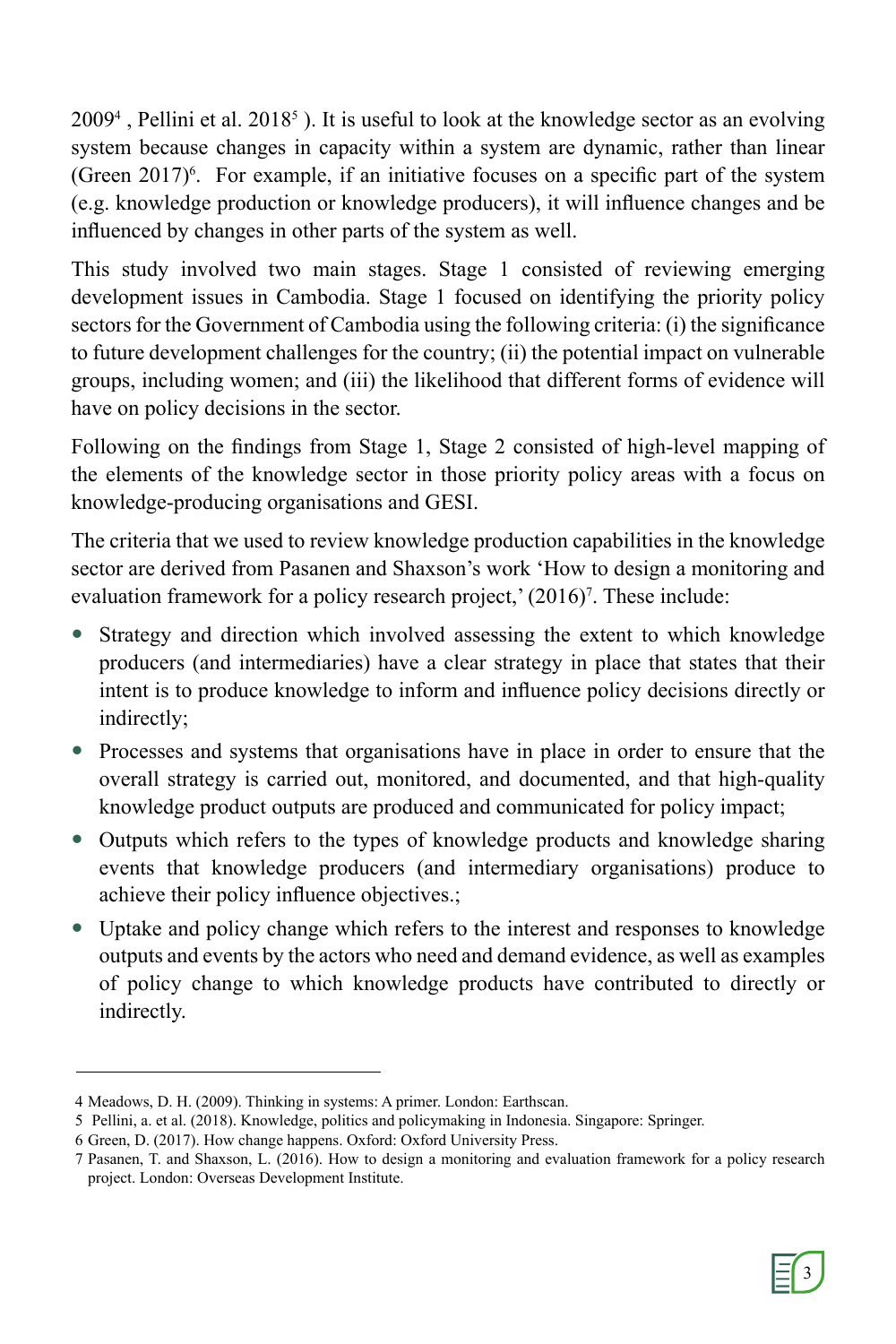### **The research activities for this study included:**

- **Desk review:** The team reached out to request relevant policy documents and research reports from key officials in the Government, development partner organizations, and the research community, obtaining the latest policy documents and research reports, especially ones that already synthesize other relevant reports<sup>8</sup>;
- **Key informant interviews:** Interviews were conducted with key informants who represent policy makers/civil servants (6), development partners (5), research institutes and think tanks (13), NGOs (2), and independent researchers (3). The interviewees were selected based on their knowledge of the policy-making process in Cambodia and their experience in using and/or producing research for policy purposes.
- **Validation workshop:** A presentation and validation of findings with selected experts and stakeholders was held at a public event in Phnom Penh on August 29, 2019.

### *1.2 Limitations*

Three key limitations of the study should be noted. The first is the time constraint. The research team had a set amount of time to review programme documentation, collect the primary data, analyse available data, and produce this report. We are aware that the full picture of the Cambodian knowledge sector is much more complex than we have been able to capture here. Within the amount of time allotted, we interviewed a number of respondents, but not all of those identified could be reached in the timeframe.

Second, on the issues of research capabilities of knowledge producers, our team relied mainly on perceptions shared by our informants, partly due to the time constraints. We understand that in order to make a more objective assessment on the capabilities of those institutions and stakeholders, a much more rigorous methodology and more complete data is needed. That said, such an in-depth study is not yet necessary to inform the design of the programme but should be left to the phase of partner selection which is a separate process on its own.

Third, this study represents an initial overview of the landscape of Cambodia's knowledge sector that is dynamic and evolving. As such, a follow-up study or review is needed to update the situation. From the programming perspective, this study also represents a baseline assessment against which future changes will be measured.

<sup>8</sup> Besides the Government policies, we found two key synthesis reports which we used in this literature: (i) UNDP's Common Country Analysis (CCA) (2018), and (ii) SIDA's Multi-Dimensional Poverty Assessment (2019).

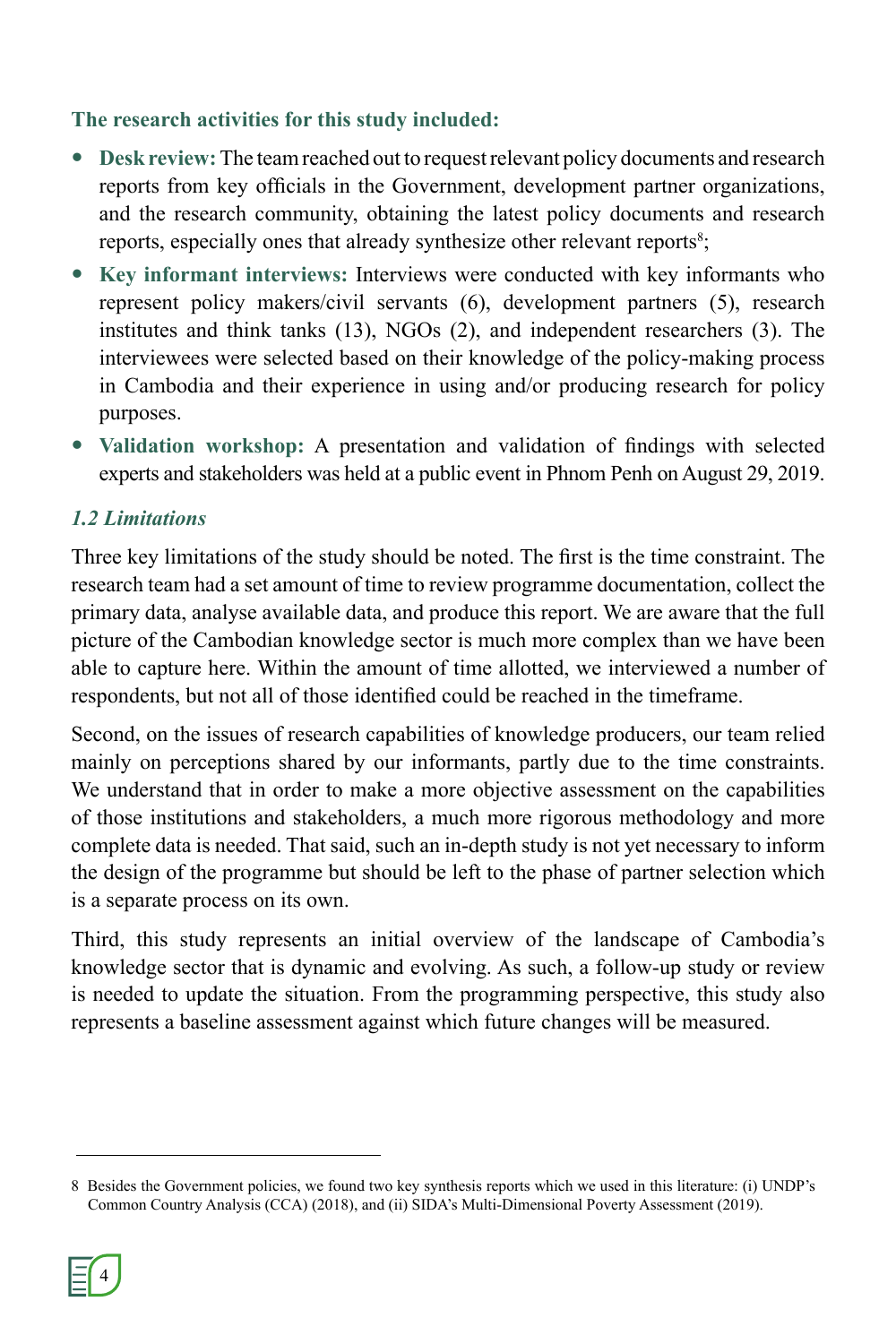### **2. Development priorities and research needs**

### *2.1. Overall development trends and policy priorities*

Cambodia has seen impressive growth and development during the last two decades. With a sustained GDP growth rate of 7.6% between 1994-2015, Cambodia entered into the lower middle-income country tier in 2015. In 2014, Cambodia's poverty rate was 13.5%, down from 47.8% in 2007<sup>9</sup>. Improved connectivity allows more people, especially the young, to access internet and social media. In 2018, about 6.8 million Cambodians used Facebook (that is approximately 36% of the population), compared to 4.8 million a year earlier. Young people are migrating to urban areas and accounted for 56% of total migration in 2016 which has resulted in fast-paced urbanization of Phnom Penh and other larger cities, such as Siem Reap and Battambang.<sup>10</sup>

These positive developments provide new social and economic opportunities, especially for the younger generation. At the same time, some challenges remain. Overall, more than a third of Cambodia's population is multidimensionally poor taking into account a measure based on ten indicators including education, health, and living standards.11 This is a different measurement than the poverty rate and seeks to show a more holistic picture of how people experience poverty in their daily lives. Certain demographic groups, including women, youth, elderly, people with disabilities, indigenous people, and member of the lesbian, gay, bisexual, transgender, queer/questioning, and intersex (LGBTQI) community have become more vulnerable due to discrimination and inequal access to public services and support. The biggest challenges for youth are remaining in school past basic education and finding adequate employment. Women face issues linked to limited access to economic resources, constraints in exercise control over their sexual and reproductive health and rights and accessing relevant services, a high prevalence of domestic violence, and gender stereotypes that limit social and economic opportunities and mobility for women. Similar to men, female migrant workers and those in informal sectors are also subject to other challenges including high workrelated hazards and lack of social protection measures. Last but not least, elderly people risk being left behind both economically and socially in poorer areas of the country.12

The Royal Government of Cambodia has acknowledged these challenges and has identified solutions to these problems as key elements of its political agenda as well as of policy documents such as the Rectangular Strategy Phase  $4 (RS4)<sup>13</sup>$  the recently

<sup>9</sup> World Bank (2019) The World Bank in Cambodia: overview, https://www.worldbank.org/en/country/cambodia/ overview

<sup>10</sup> UNDP (2018) Common country analysis (CCA) for Cambodia, Phnom Penh, Cambodia

<sup>11</sup> UNDP (2018) Multidimensional Poverty Index, Cambodia

<sup>12</sup> UNDP (2018) Common country analysis (CCA) for Cambodia, Phnom Penh, Cambodia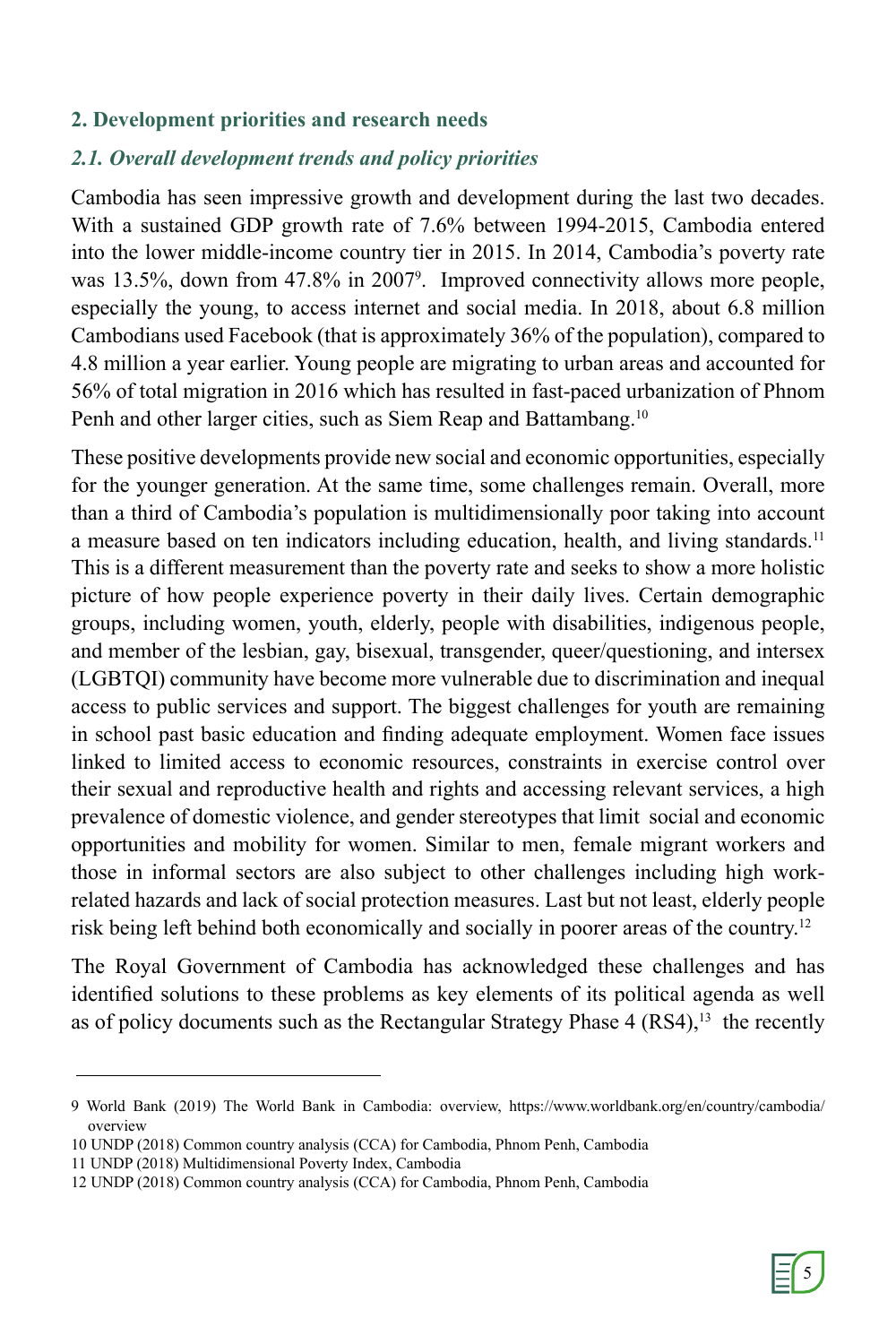adopted National Strategic Development Plan (NSDP),<sup>14</sup> and the National Social Protection Policy Framework (NSPPF) (2016-2025).<sup>15</sup>

The RS4 sets out four strategic areas as the cornerstone of its policy strategy until 2023: economic growth and stability, jobs and skills, poverty and vulnerability reduction, and better governance. These four strategic areas are seen by the Government as key to the achievement of strengthening human resource development, economic diversification, private sector development and employment, and sustainable development (See Annex 1).

Gender inclusivity is given high attention in the RS4, the NSDP, and the NSPPF. In addition, they are also reflected in other cross-sectoral policies, such as the Neary Rattanak IV: Five Year Strategic Plan for Gender Equality and Women's Empowerment.<sup>16</sup> the Sub-National Democratic Development (SNDD) Three Year Implementation Plan, <sup>17</sup> the Ministry of Education, Youth, and Sports' Gender Mainstreaming Strategic Plan in Education, $18$  and health and vocational training related policies from the Ministry of Labour and Vocational Training.19 These policies are all aligned with both the Sustainable Development Goals (SDG) agenda<sup>20</sup> and the ASEAN social and economic development agendas.<sup>21</sup> The Government's official development priorities are also reflected in the frameworks of key development partners and non-state actors, as reflected in their country strategies and other relevant documents.<sup>22</sup>

Governance and institutional reforms are central to the goals and strategic areas mentioned above. Three specific governance reforms that the research team have found to be particularly important are: Public Financial Management (PFM),<sup>23</sup> Decentralization and Deconcentration  $(D&D)^{24}$  and Public Administrative Reform (PAR).<sup>25</sup> These have been complemented recently by a fourth initiative: monitoring and evaluation

 <sup>25</sup> RGC (2015). National Program for Public Administrative Reform (NPAR) (2015-2018). Phnom Penh, Cambodia.



<sup>13</sup> RGC (2018) Rectangular Strategy Phase 4, Phnom Penh, Cambodia

<sup>14</sup> RGC (2019) National Strategic Development Plan (NSDP) for 2019-23.

<sup>15</sup> RGC (2017) National Social Protection Policy Framework (NSPPF) (2016-2025)

<sup>16</sup> MOWA (2015). Neary Rattanak IV: Five Year Strategic Plan for Gender Equality and Women's Empowerment (2014-2018). Phnom Penh, Cambodia

<sup>17</sup> NCDD (2018) The 3 Year Implementation Plan (IP3-III). Phnom Penh, Cambodia

<sup>18</sup> Ministry of Education, Youth and Sports (2015): Gender Mainstreaming Strategic Plan in Education 2 016-2020, Unofficial Translation, Phnom Penh.

<sup>19</sup> Ministry of Labour and Vocational Training, DGTVET (2016): Gender Policy and Action Plan, Phnom Penh.; Ministry of Labour and Vocational Training (2017): Technical and Vocational Education and Training Statistics 2015-16, TVETMIS Office, Department of Labour Market Information, Phnom Penh.

 <sup>20</sup> RGC (2018). Cambodian Sustainable Development Goals (CSDGs) Framework Part2 Target & Indicator Data Schedules. Phnom Penh, Cambodia.

 <sup>21</sup> Projected Gender Impact of the ASEAN Economic Community Jakarta, ASEAN Secretariat, June 2016

 <sup>22</sup> For instance, these priorities have been reflected in the UN's CCA which was used to inform the development of the UNDAF.

 <sup>23</sup> RGC (2014). Public Financial Management Reform Program (PFMRP); RGC (2018). The Budget System Reform Strategy (BSRS) 2018-2025. Phnom Penh, Cambodia.

 <sup>24</sup> NCDD (2017). Three years implementation plan IP3-III. Phnom Penh, Cambodia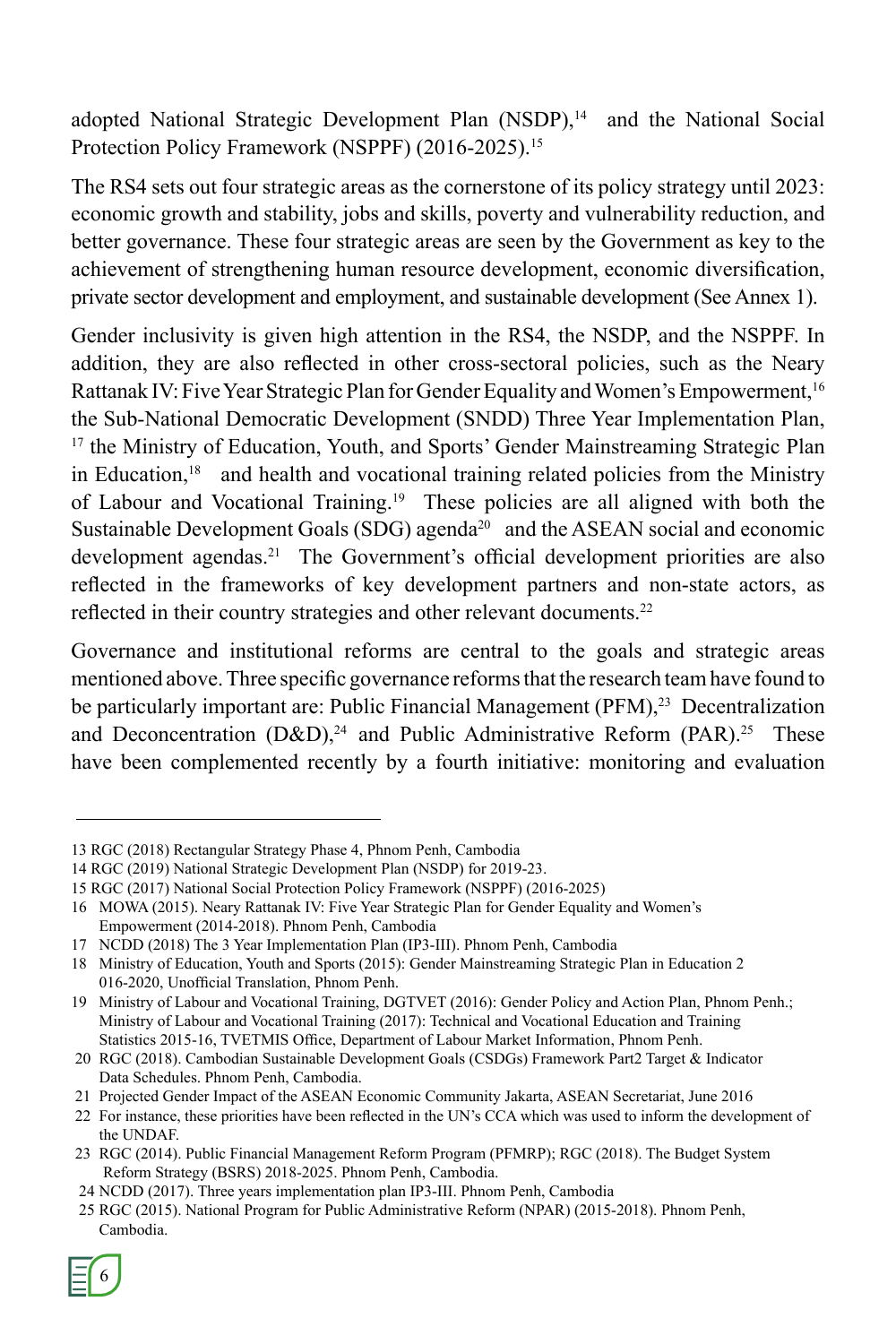(M&E), to be able to monitor these reforms over time and evaluate their wider impact. This refers not only to sector programmes or projects, but also includes the macropolicy level, and shows the Government's intent to strengthen its capability to generate data, research, and analysis about Cambodia's social and economic development. The Government, led by the Ministry of Economy and Finance (MEF), is finalizing a new M&E framework to measure the progress of the RS4 and to complement ongoing M&E of the NSDP.26 The United Nations (UN) and other development partners are key investors in data generation and use, and M&E for gender and social protection related issues and policies.

Overall, the policy document review found that the Government and development partners recognise the significant progress achieved by Cambodia over the last 20 years. At the same time, there is an acknowledgment that to continue on this trajectory over the next 10 to 20 years, there is the need to design and implement policies and reforms focusing on creating and sustaining regional economic integration, developing human capital, and investing in advanced governance and policy systems.

### *2.2. Priority areas and research needs identified*

Based on findings from the desk review and key informant interviews, we have identified a list of key policy areas that are critical for the country's future development and where our respondents have identified there is a greater need for different types of evidence to inform policy discussions and decisions. A prioritization exercise was conducted to better understand policy priorities and research needs (Table 1). To conduct this exercise, respondents were asked to look at the research objectives of this study and list all of the development issues that they feel need more attention. They were then asked to rank these issues and the study team grouped these into priority areas based on their rankings. It is important to note that: (i) the prioritization was largely based on the perceptions of the key informants; (ii) the prioritization exercise, as reflected through the table, does not suggest that the issues under Priority Areas #1 are more important than those in #2. Instead, those under policy areas #1 were seen to have greater need to strengthen capability for identifying evidence needs and generating the data, analysis, and research required to respond to those needs; and (iii) the grouping is indicative at best and intends only to serve as a context for the following discussion on the landscape and development of knowledge sector in Cambodia.

<sup>26</sup> In the previous term, the NSDP was the main 5-year development policy document and the M&E (mid-term and end-term) was focused on what stated in the document. However, in this current term, to show seriousness about its reform agenda, the Government (especially the PM and MEF) had decided to also conduct M&E on the key indicators derived from the RS4 itself.

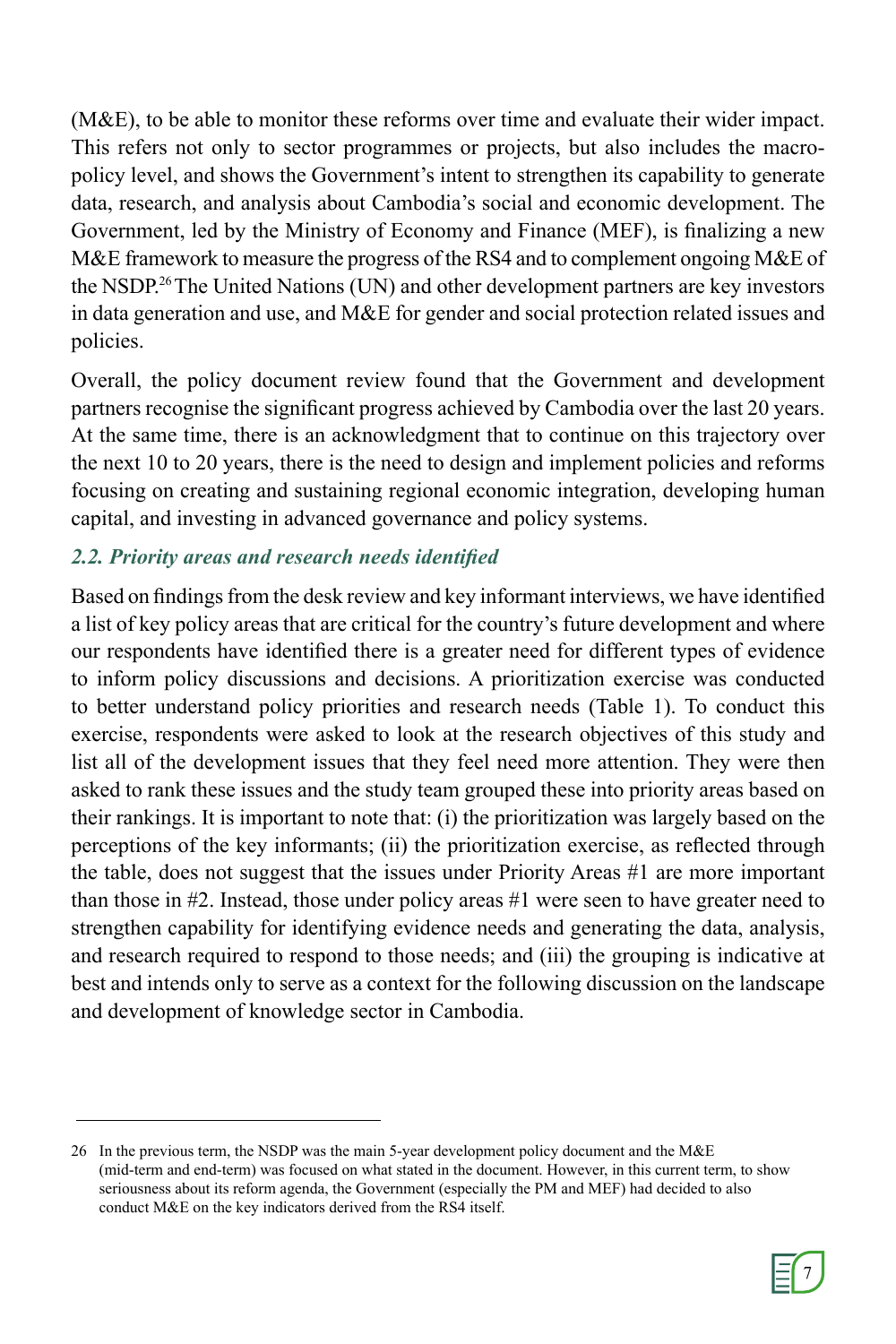# **Table 1: Priority areas and research needs**

| <b>Priority areas #1</b>                          | <b>Priority areas #2</b>    |  |
|---------------------------------------------------|-----------------------------|--|
| • Jobs, skills and migration                      | Education                   |  |
| • FDI and changing regional dynamics              | Health                      |  |
| • Service sector and urban vulnerability          | • Financial sector/HH debts |  |
| • Social protection, public services delivery and | Agriculture                 |  |
| innovation, and civic engagement                  | • SME promotion             |  |
| • Digitalization and digital economy              | Judicial sector             |  |

The ranking presented in Table 1 above was based mainly on the interviews with key informants. To add to this ranking, based on our knowledge and synthesis, the following highlights are worth noting about the key development trends and priorities:

- Jobs and labour force skills are highlighted as a policy priority of the Cambodian Government as is evident through their inclusion in national plans. However, the dynamics between low-skill labour migration, rural to urban and cross-border migration flows, regional economic integration and foreign direct investments, and more broadly, foreign policy and geo-political changes in the region, are not well researched by Cambodian organisations within and outside the Government. This is an area where investment in knowledge production and analysis is needed. Labour market and skills development policies have a close relationship and influence on the development of the service and tourism industries which are attracting a rapidly growing share of young workers. The service and tourism sectors are also much less researched than traditional employment sectors such as agriculture and industry.
- The rapid urbanisation of cities such as Phnom Penh and, increasingly, a few of the provincial cities such as Siem Reap, Battambang, and Sihanoukville (some of which is being driven by FDI), is putting pressure on the national and local governments to address problems of increasing urban poverty and access to and quality of public services. Investment in better and new evidence to better unpack and understand the complex dynamics of migration and to inform policy solutions is needed.<sup>27</sup>
- Our respondents indicated that stronger capacity in the knowledge system can contribute to continuous improvements in the quality and efficiency of public service delivery. Improved capacity would increase timely evidence to inform policy design as well as policy implementation and budget allocations through monitoring and evaluation evidence about policy progress.

<sup>27</sup> See for instance World Bank (2017). Urban Development in Phnom Penh. Phnom Penh, Cambodia; UNICEF (2014). Phnom Penh Multiple Indicator Assessment of the Urban Poor. Phnom Penh, Cambodia

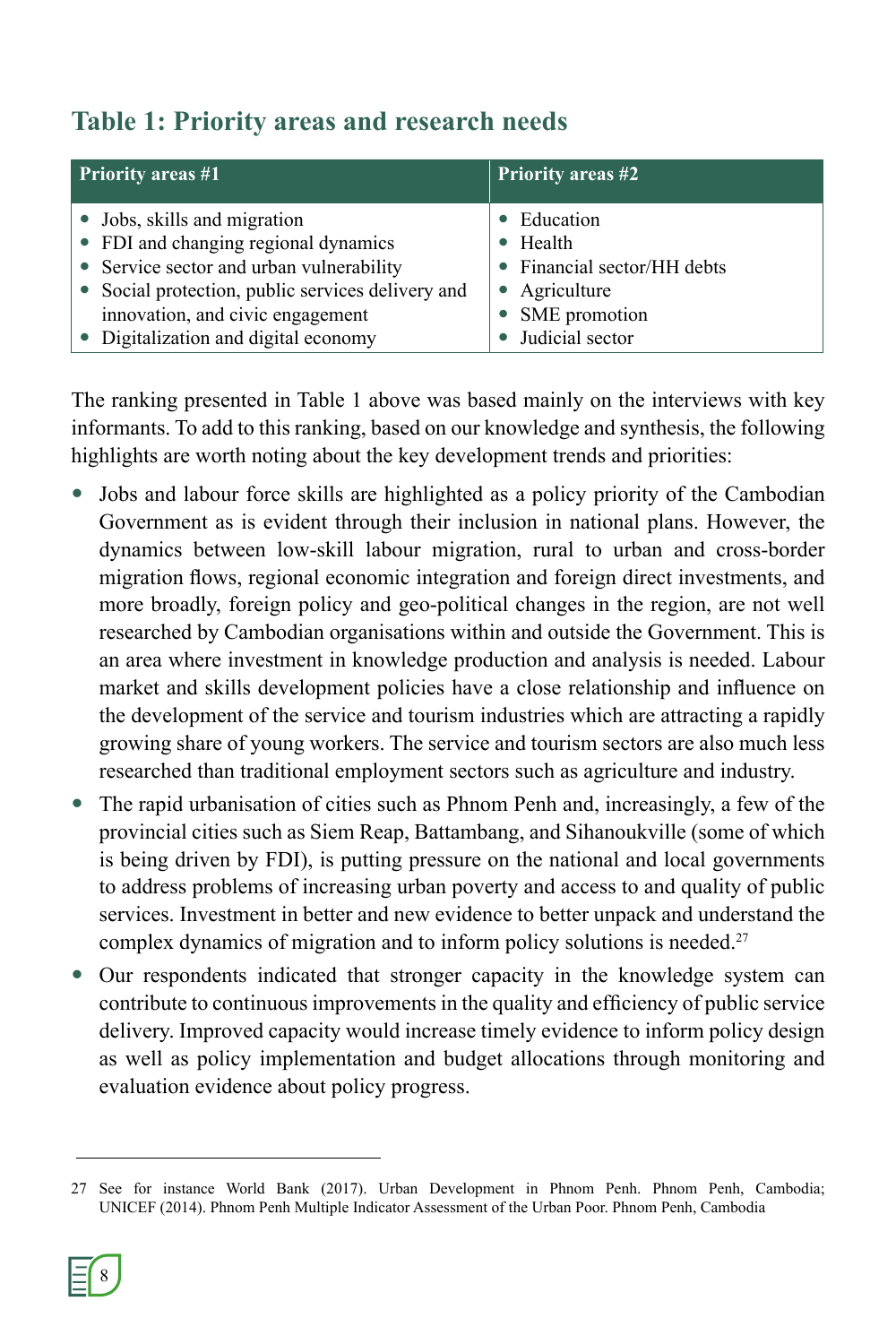- Social protection, including social assistance and new social insurance programmes, are high on the policy agenda of the Government and are policy areas where digital technologies offer new opportunities to improve the design and delivery of social protection services, as well as the ability to include citizens in the identification of problems and of the solutions that can improve the efficiency of public/state service providers. More research and analysis are required to understand how new technologies can improve these services and what inputs will be necessary to invest in these improved systems.
- Last but not least, the new digital economy has recently gained attention from policy makers and development partners.<sup>28</sup> However, much of the debate on the subject has been largely perception-based and not well supported by rigorous research or futures/foresight analysis. Given its increasing importance globally, questions around the digital economy (and industry revolution 4.0) in Cambodia are suggested to be further unpacked and researched, especially on their implications on specific segments of the Cambodian economy.

### **3. The knowledge sector in Cambodia today**

This section presents the landscape of the knowledge sector in Cambodia today by applying the analytical framework on the key elements of a knowledge sector presented above. The findings presented primarily reflect the thematic and sectoral background of our key informants. The diverse backgrounds and areas of interest of these key informants includes macro-economic development, foreign policy, governance, decentralization, jobs and skills, gender, social protection, and rural livelihoods. But, given the diversity of participants and inclusion of other research, the findings can also be representative of the knowledge sector in Cambodia more broadly.<sup>29</sup>

This section will focus on three of the four elements of a knowledge sector, namely: (i) knowledge users, (ii) intermediaries, and (iii) environment and regulation. The discussion on knowledge producers is included in the next section.

Policy makers and civil servants are identified as comprising the main group of



<sup>28</sup> For more information, please see World Bank (2018). Benefiting from the digital economy: Cambodia Policy Note. Phnom Penh, Cambodia.

<sup>29</sup> For existing studies on Cambodia's research/knowledge sector, please see for instance: CICP and GDN (2016). Doing research in Cambodia: Making models that build capacity; OECD (2013). Effectiveness of research and innovation management at policy and institutional levels: Cambodia, Malaysia, Thailand and Vietnam; The Asia Foundation (2014). Strengthening national policy research capacities in the field of gender equality in Cambodia; CDRI (2010). Scoping study: Research capacities of Cambodia's universities;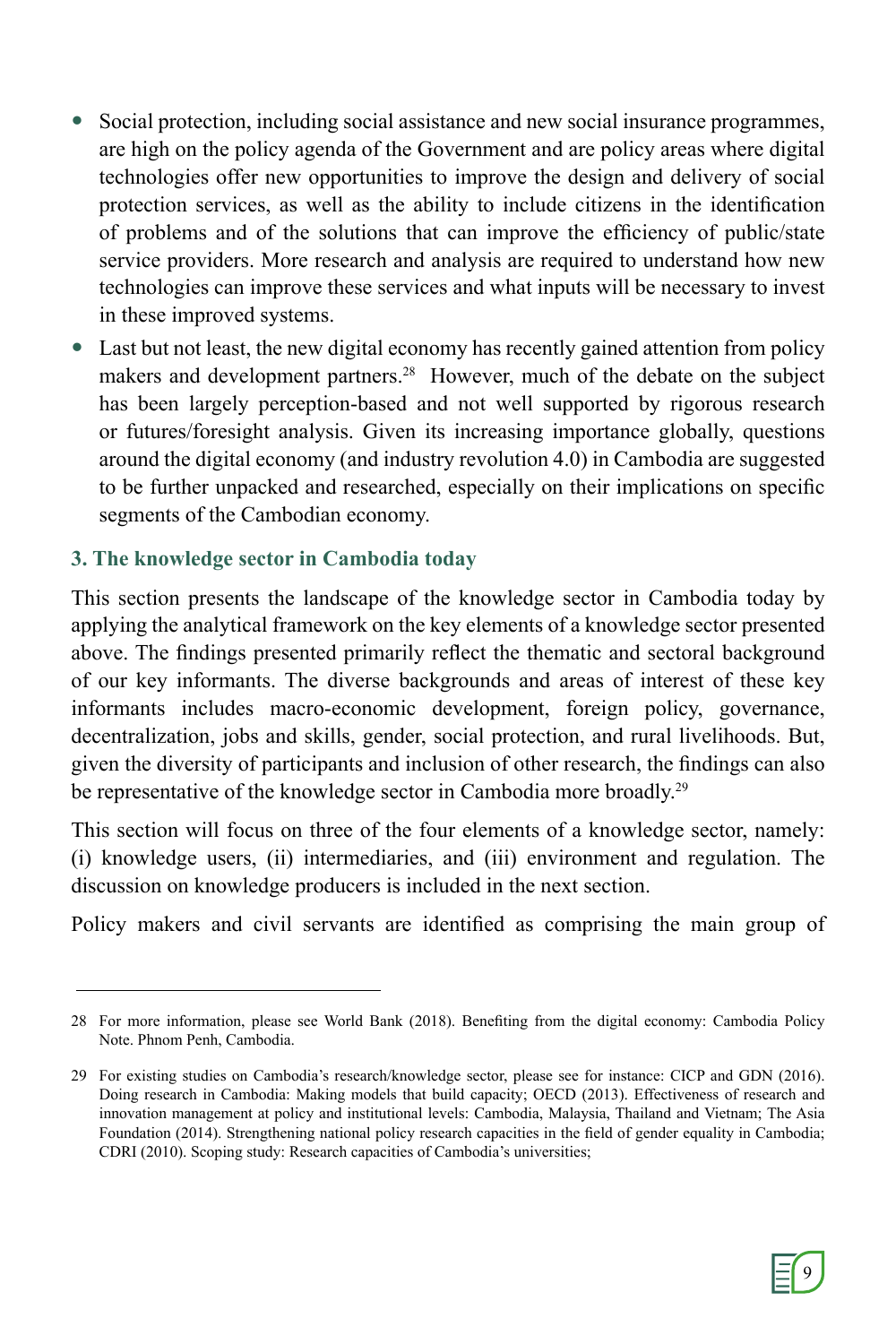knowledge users as it pertains to knowledge about policy. There are many potential knowledge users but those in Government represent an important group that needs to be given special consideration. Other identified knowledge users are described below. Our respondents mentioned that the demand and need for data and evidence-based research has changed and increased over the last three to five years. In particular these needs include:

- **The need for expert knowledge** which can assist with the formulation of policies, programmes, and regulatory instruments on specific technical areas or issues such as public financial management, social insurance schemes, decentralization on the delivery of specific services, and the design and implementation of monitoring of evaluation frameworks for public policies and programmes.
- **The need for survey data** in the form of, for instance, baseline data and situational analysis, which can inform and support the formulation of policies and programmes in a wide range of areas. These include minimum wage standards, programmes to support the modernization of agriculture, financial services regulation, public service delivery in urban areas, etc. The need for more data emerges from the fact that as the complexity of policy decisions increases, policy makers realize that they need more timely and better quality research and data to better understand social and economic trends and ensure that the policies they design and implement are relevant and costeffective.
- **The need for more and better evaluative knowledge** to provide rigorous evidence of the impact of public policies and programs and inform the design of new policies and programs. The demand for rigorous evaluation has noticeably increased within government departments over the last three years due to the Government's commitment ensuring more effective allocation and accountable use of public financial resources.
- **The need for data on citizen perceptions** as shown though social media platforms which can help to quickly and with minimal costs capture opinions and feedback on a range of issues relevant to citizen wellbeing, such as electricity prices, waste collection, crime, migration, etc. This type of data is already providing policy makers with important information about the issues people care about and which need the attention of policy makers.

10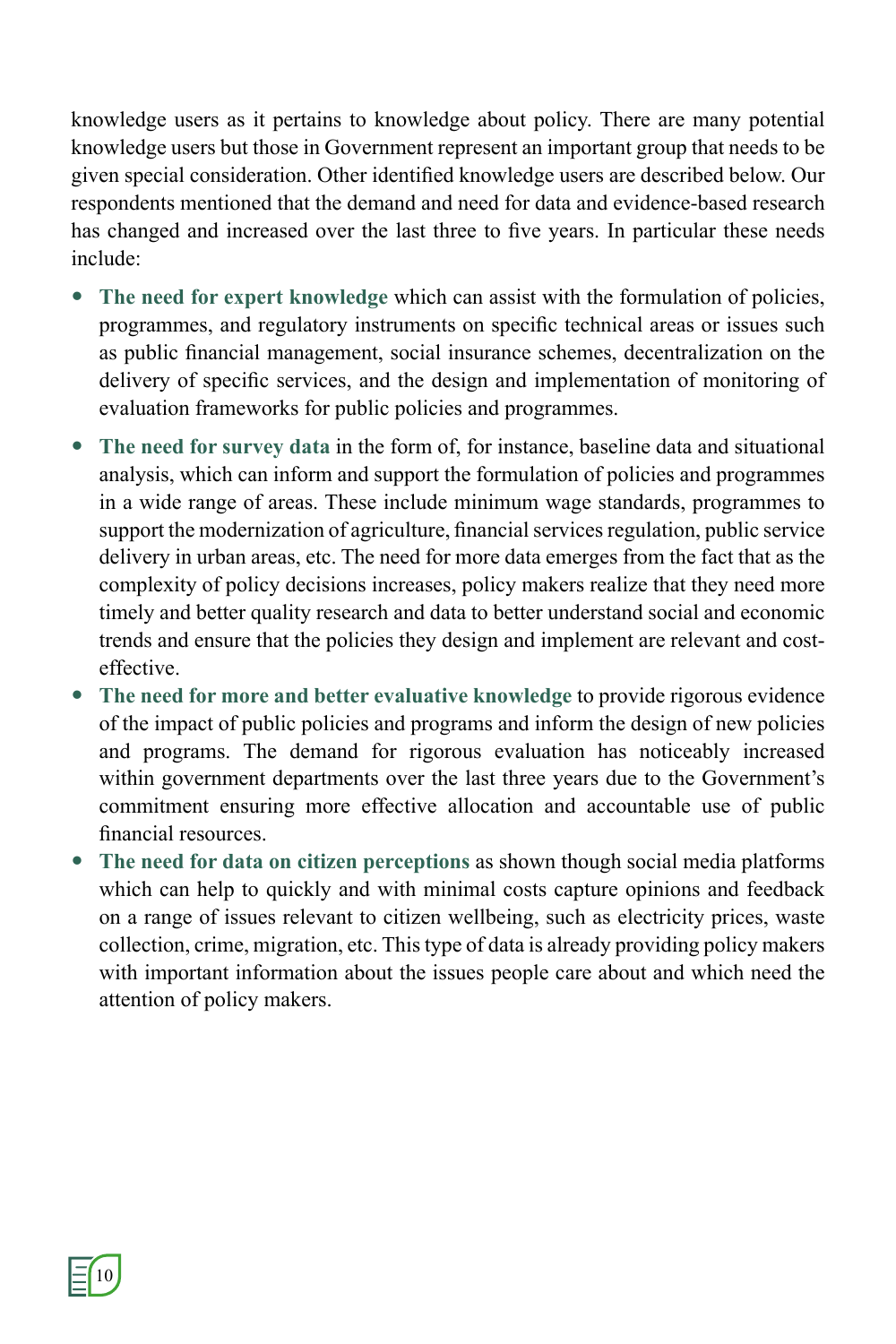# **Figure 2: Key elements of the knowledge sector in Cambodia**



### **Regulations**

- Increasing interest among policy makers for more research and data, but still uneven depending on key individuals in the management positions of each agency
- Limited government funding for research; research still heavily reliant on donor funding
- Lack of trust and an absence of agreed communication and collaboration protocol creating gaps between policy makers and researchers outside policy-making 'loops'

Beside the Government actors, our respondents have identified three other groups of knowledge users: development partners/INGOs, the public, and universities.<sup>30</sup>

**Development partners and international NGOs** need and use expert knowledge, survey/baseline data, research, and analysis to inform the design, implementation, and the monitoring and evaluation of programmes and projects. A large amount of knowledge products have been created over the last 30 years to address the needs of development partners/INGOs. Much of this knowledge may be relevant for policy-making decisions, but it may have had a limited influence on policy since its content was often directed to

<sup>30</sup> While the Government is very likely to be the main user of research data, it is also reasonable to expect that development partners are equally if not more important users.

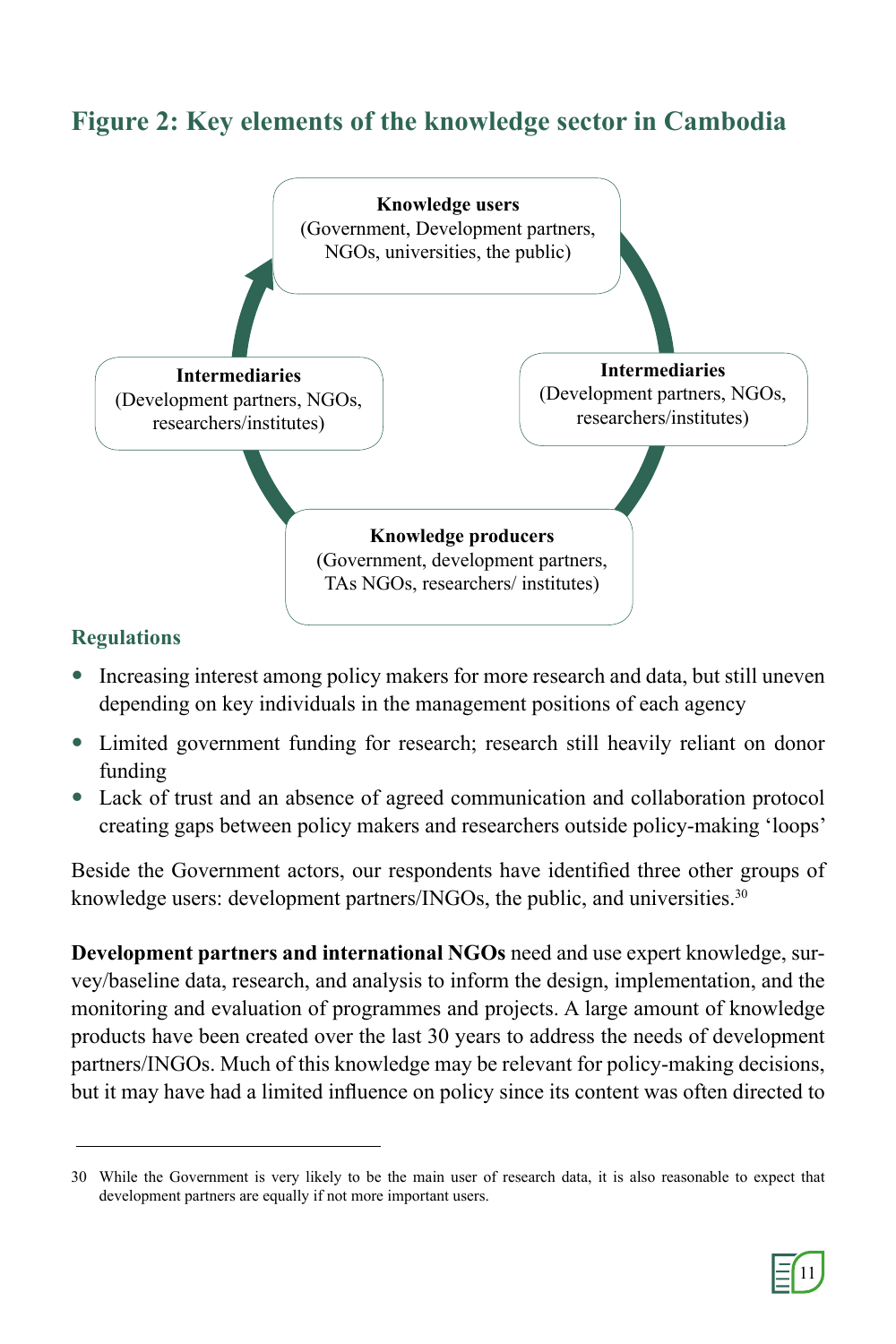programmes and projects. Moreover, the information about this knowledge production is often internal to the organization and we have not been able to find information (a database or repository) of all the research and data collection that have been done for the various donor-funded projects and programmes.

As for **universities**, they have emerged in our interviews as groups that not only produced (mainly) research-based knowledge, but where professors, researchers, lecturers and students also need access to data, analysis, and research for teaching and research projects. However, as shown by some of the research we have reviewed, this demand is relatively limited because research does not yet receive sufficient attention in in most Cambodian universities.<sup>31</sup> That said, key informants have indicated that there have been more resources, both from development partners and the Government, to promote education and learning quality in public higher education, a part of which is about better use of research.

The **general public** has become important in terms of knowledge demand and use thanks to the rapid expansion of social media in Cambodia (especially Facebook).<sup>32</sup> As detailed in the box below, access to internet has increased from 2.2% in 2010 to more than 71.3% in 2018. The use of social media is higher among young people. Better access to electricity has also contributed to making the public a more active consumer of news and data through their phones, TVs, and radio.



<sup>31</sup> For more information, please see: World Bank (2018). Implementation completion and results report: Higher education quality and capacity improvement project; Mok, N., et al. (2019). Governance in public higher education in Cambodia. Phnom Penh, CDRI.

 <sup>32</sup> While no available survey data, it is observed that the public usually needs information that is most relevant to their everyday life, such as public services, new employment opportunities, etc. Proper research, however, is needed to answer this question.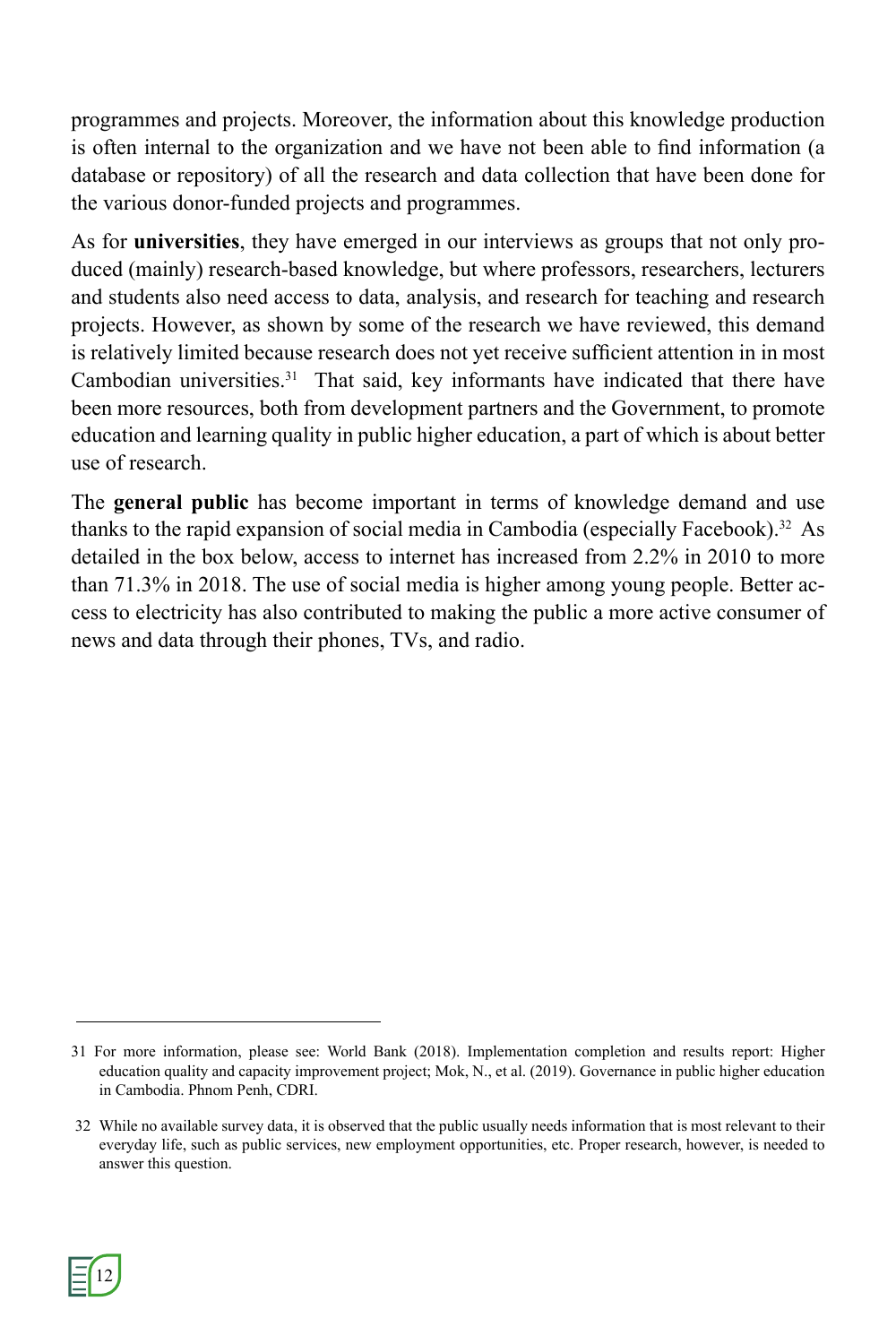### **Box 1: Access to internet and connectivity in Cambodia**

Access to internet and connectivity: The rapid use of new technology, especially digital technology, offers unique opportunities especially for young people. Internet subscription rates in the population has increased from 2.2% in 2010 to 71.3% in May 2018 with 8 million subscribers, according to the Ministry of Post and Telecommunication. Initially the increase was confined to Phnom Penh, followed by a sharp increase in other provinces since mid-2014. There is however still limited capacity among young people to harness its potential, especially among the less well-off. Anecdotes suggest that a large number of rural youth, migrant youth, and urban poor, while having access to the new digital technology such as internet and social media, still do not have a good understanding on how to use these. Overall, this suggests a need to promote digital literacy among youth and the general population.<sup>33</sup> Access to electricity is also an important factor that impacts access to technology. Differences in rural and urban accessibility to stable electricity sources play a role in connectivity.

The demand and need for data, analysis, and research for policymakers, development partners, and NGOs (mostly INGOs, but some local NGOs as well), is largely driven by their mandate, programming needs, and external policy and development agendas such as the SDGs. Government knowledge needs include different types of research and data, such as expert knowledge, survey data for policy formulation, survey data for impact evaluation, and data on citizen perceptions. As for development partners, part of their need is to help provide the Government with the above data. But equally important is the data for their own programming, namely, baseline data, endline data, and other supplementary assessments. For NGOs (both international and local), their need for data is similar to that of development partners, but possibly of smaller scale and scope (due to their more limited mandate and resources).

Increasingly, the demand for evidence and knowledge is influenced by the rapidly growing access to and availability of data analytics on citizen perceptions and sentiments from social media. In this way, social media (and data analytics from social media) can play an important role in suggesting new questions that policy makers should pay attention to or explore further.<sup>34</sup>

 <sup>34</sup> Social media platforms can also be a space where fake news can create misinformation and a negative attitude against different forms of evidence.



<sup>33</sup> MoEYS (2018) Cambodia Youth Development Index (CYDI). (Unpublished document).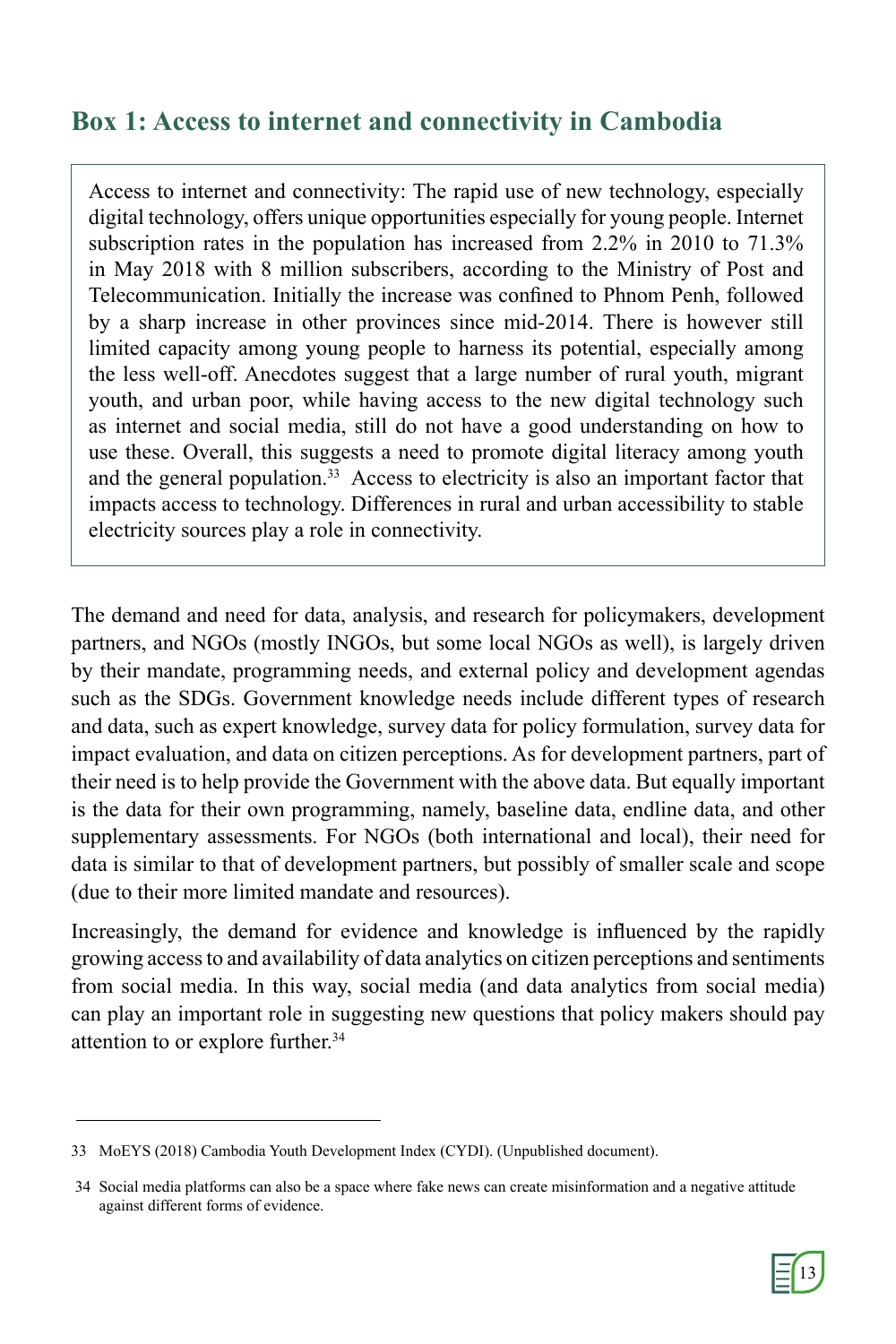On the regulatory frameworks that support (or hinder) the knowledge sector, two main points have emerged from our interviews. The first is that while much of the existing funding for research in Cambodia comes from development partners, there are a growing number of Government-led initiatives that are funded through the national budget. For example, the MEF has procured surveys and studies on labour and employment, basic education, and the use of national budget for public services. These are positive signs of Government commitment, although it may take time before a more institutionalised process to identify and procure different type of evidence becomes part of the capability of the public administration. There is still an uneven recognition of the potential and value of evidence-informed policy making within Government departments, and the time-consuming and bureaucratic procurement process for public service programmes (as opposed to a quicker process for infrastructure programmes). NGOs have reported difficulties in getting funding for research on GESI issues and that funding for GESI research is limited. However, due to time constraints and lack of information available on funding sources for GESI research, this study could not identify the budgets allocated for GESI research from the Government, development partners, or additional sources.

The second point raised during the interviews concerns the gap between knowledge users and producers, in particular between policy makers and civil servants and knowledge producers who are considered 'not in the [policy] loop' (informant). Generally speaking, Government key informants consider two types of knowledge producers as being 'in the loop', namely: (i) international experts or research organizations who are commissioned by development partners to respond to requests for research and analysis from the Government, and (ii) (mostly) local experts or research organizations with whom respective Government agencies have had contacts and developed trust.

To conclude this section, the research team wants to highlight how two interrelated factors contribute to explain the persistence of the gap between policy makers and outside research organizations and researchers. The first is a general lack of trust, which has been compounded by limited communication and interaction between the two groups. Although not always the case, this issue of trust is also found to be related to the general atmosphere of suspicion that sometimes divides those inside of and outside of the Government. The second is the absence of agreed protocols on how the two sides can work and collaborate with one another. Our key informants, both in and outside of the Government, suggest that such protocols, if developed, should address some basic questions such as how to keep confidentiality of information shared and opinions expressed, how to respect researchers' professional integrity in presenting findings, and how to agree on key criteria for finding common ground when there are disagreements on certain issues.

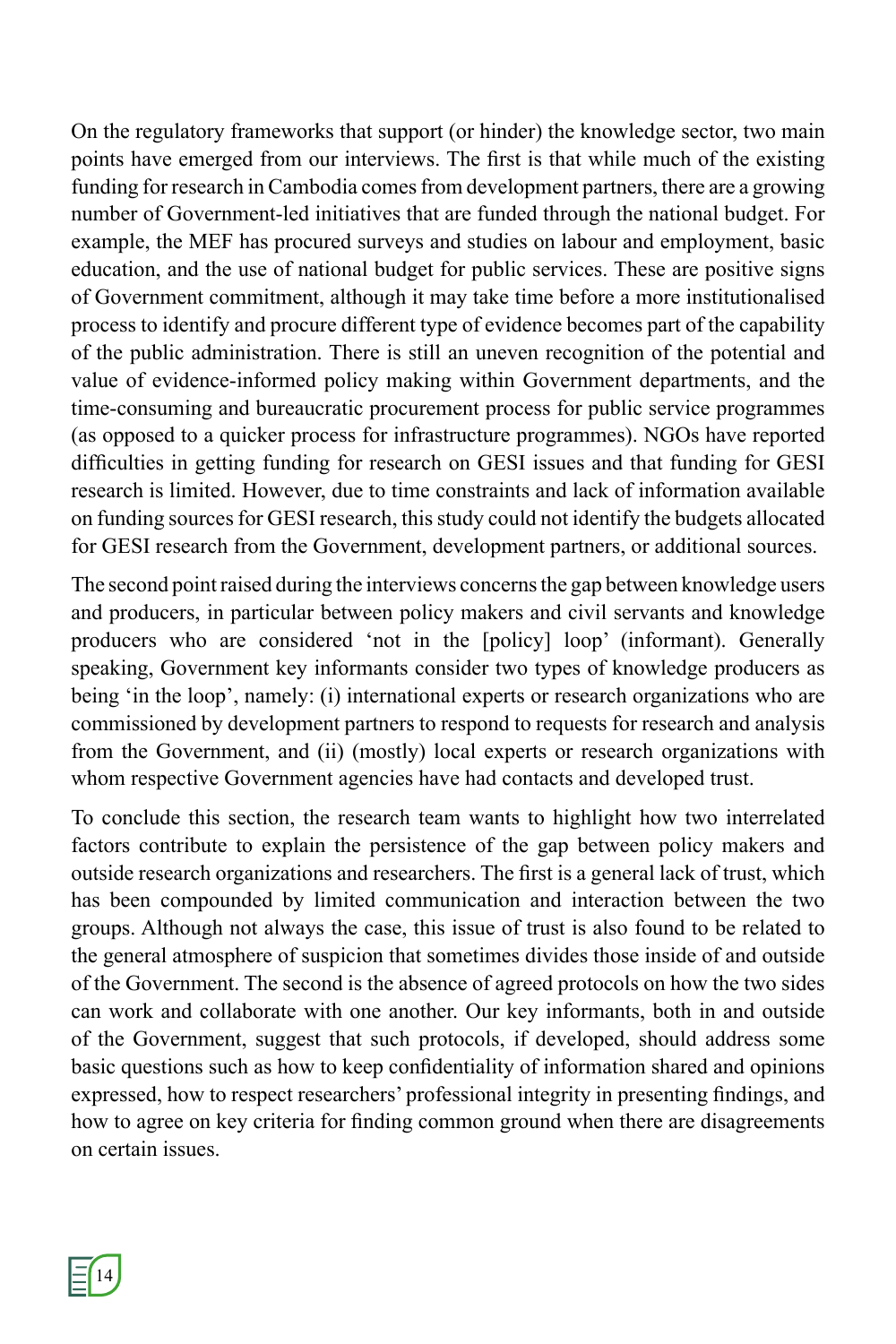### **4. Knowledge producers**

### *4.1. An overview of knowledge producers*

Besides the National Institute of Statistics (NIS) and statistics departments and offices in line ministries, we have identified six other groups of knowledge producers across policy issues: (i) Government research groups/organisations/units,<sup>35</sup> (ii) technical experts from development partners, (iii) research institutes and think tanks, (iv) university research centres, (v) United Nations agencies and NGOs (mostly INGOs, but sometimes, local NGOs as well), and (vi) consultancy firms and individual consultants.

To review the capabilities and characteristics of this group of actors we have adapted the framework developed by Pasanen and Shaxons (2016) (See Section 1.2). As shown in the table below, we have looked at the following elements: (i) strategy and direction, (ii) process and systems, (iii) knowledge outputs, and (iv) uptake and policy change.

Before discussing the specific findings, we think that it is important to highlight three cross-cutting characteristics of knowledge production in Cambodia which have emerged from the data collection. The first is that over the last 20 years there has been a very high number of, often uncoordinated, research projects which have been implemented in and on Cambodia on a wide range of policy issues. There have been many large data collection and analysis projects conducted with support from development partners.36 However, the complete number of these projects is not easily available.<sup>37</sup> This is particularly true for GESI issues and topics.

The second point is that many young Cambodian students have received scholarships to study overseas and have returned to Cambodia with new knowledge and skills on research methods and ICT which has the potential to help bring innovation into research design, implementation, and dissemination. However, it is unclear to what extent the potential of these resources and new knowledge is being harnessed by research organisations, development partners, and Government departments today.

The third point is there is an emerging and growing pool of professionals, practitioners, and entrepreneurs (including from private universities) who value research, wish to make use of its findings, and convert them into practical and actionable policy ideas and suggestions.

With regard to the four capability areas as described above, and in addition to the details provided in the table below, the respondents from the key informants have highlighted the following points:



<sup>35</sup> A few key ministries, especially the MEF, have formed their own research groups to meet specific policy formulation and M&E needs. Yet, the roles and functions of these groups are still informal and ad-hoc.

<sup>36</sup> A few key large datasets are expected in the next few years, including: The National Population Census, Agriculture Census, Cambodian Demography and Household Survey (CDHS), and possibly, a labour survey.

<sup>37</sup> There is however no concrete data on the exact number of those projects.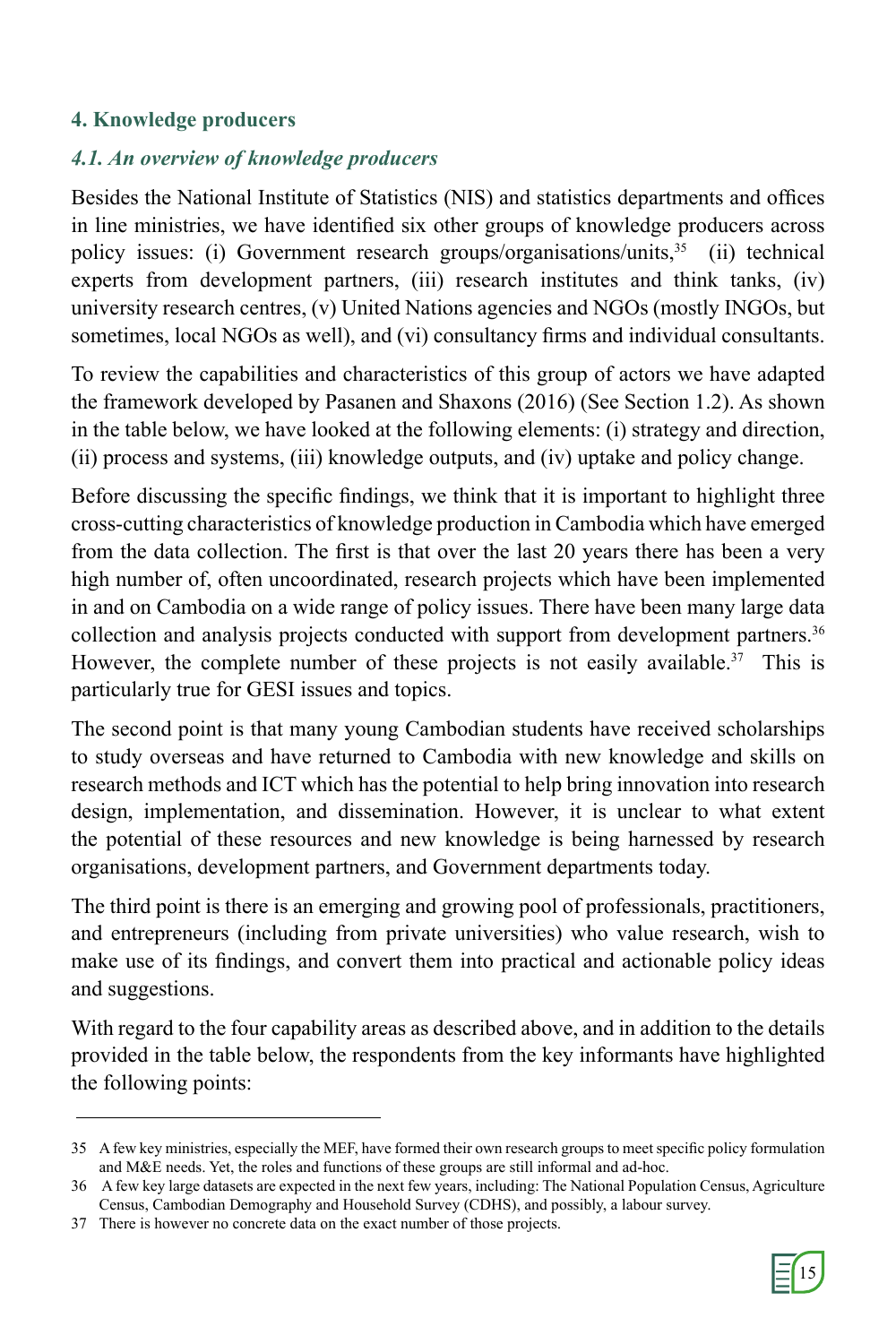- **Strategy and direction:** Only a few well-established organisations have written statements about their strategy and direction in terms of producing evidence that can inform the Government's policy process. However, whether in writing or not, several of those interviewed claim their main intention is to produce research to inform key stakeholders who in most cases are Government agencies and/or their funding development partners. In practice, however, those knowledge producers operate in a more project-based and donor-driven manner when it comes to influencing policy.<sup>38</sup>
- **Processes and systems:** All knowledge producers we interviewed could not point us towards detailed or written guidelines about the way they design and manage research projects and their quality assurance mechanisms. Some respondents have mentioned that they have a draft of such document which is being discussed internally. What has emerged from our interviews is that in the majority of cases the organisations follow a standard research process, starting with preparing a research proposal to completing a research report and dissemination of results. The extent to which these steps are followed, however, depends very much on the requirement of those who have the sign-off powers (i.e. clients, higher level officials) and the resources available (e.g. standby senior researchers, editors) to each institution.
- **Knowledge outputs:** The outputs and type of evidence that is produced depends on the role, function, and mandate of the knowledge producer. Government organisations have their own research groups and technical advisors' committees which are commissioned and funded by development partners. The main outputs are technical and administrative reports which are presented and discussed internally before approval by the Government and/or funding agencies. In most cases, these knowledge products are meant to inform internal discussions (and decisions) and not to be shared with the wider public. For external research institutes, their outputs vary by their focus areas and by projects, as discussed in the next section.
- **Uptake and policy change:** It was not possible for this study to assess the extent to which knowledge products attract interest by policy makers and contribute to policy change. That would require dedicated studies or case studies. What we were able to find is that generally speaking, research-based evidence and technical reports can have an influence on policy decisions when they are produced and presented by knowledge producers who are 'in the loop' with the Government policy circles. None of the knowledge producers we have interviewed has a system in place to document

<sup>38</sup> The only research institute that seems to have a clear and different approach is the Center for Khmer Studies (CKS), which aims to have first impact on other non-state actors and the public, and from there, expect that their ideas will be picked up by policy makers.

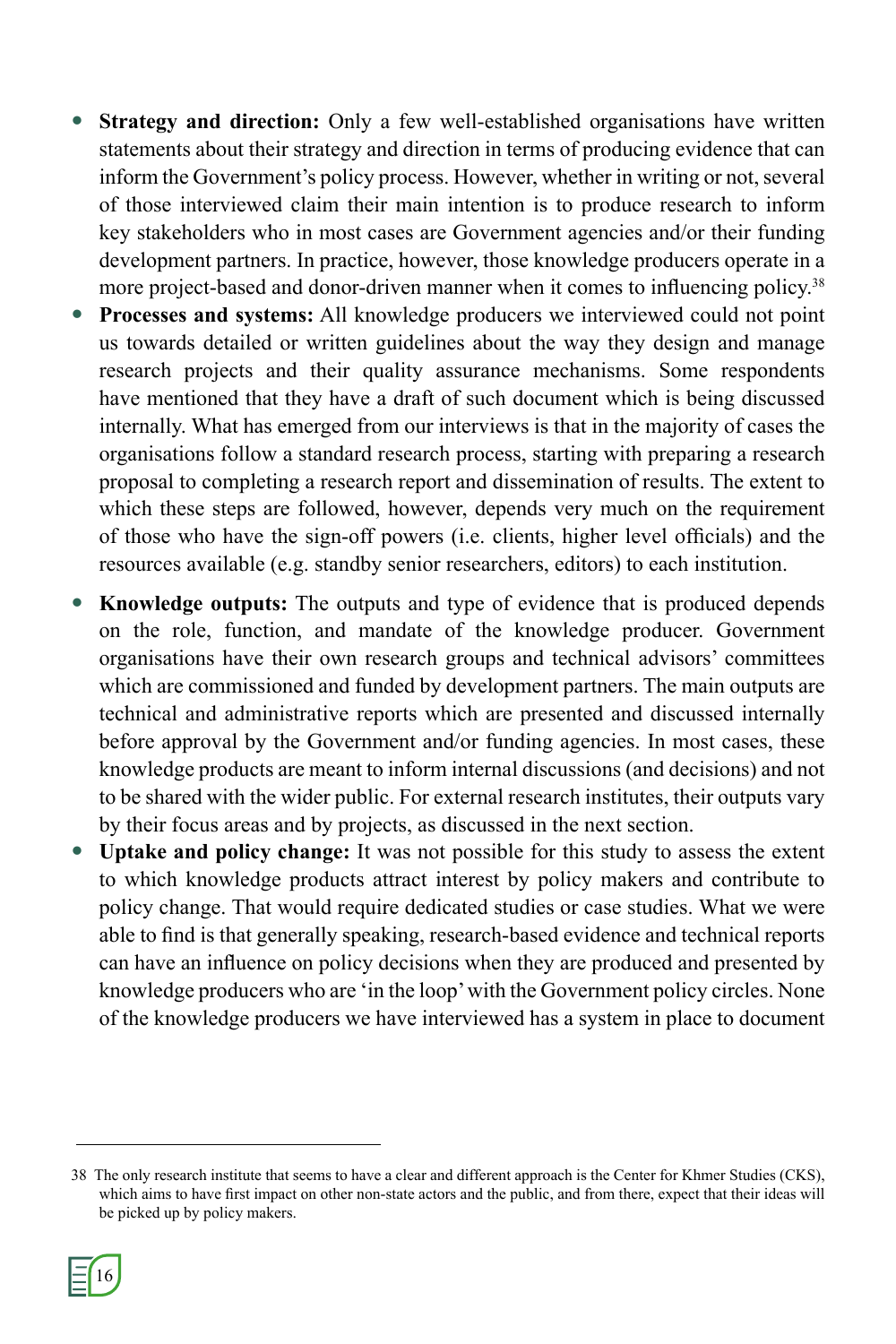the uptake or contribution to policy change of their knowledge production.<sup>39</sup> Policymakers' demand for evidence on GESI issues has been varied based on the topic and depending on possibility of funding from development partners. Currently at the national level, demand is higher within ministries and NGOs concerned with issues such as violence against women, economic empowerment, social protection, and migration, where GESI is understood as being directly relevant to policies and programs.

The authors' opinion on the question of uptake and impact is that for a research project to be policy-relevant, it does not need to focus only on the uptake (i.e. targeting policy maker level), but should also consider the 'side take' (i.e. to other similar institutions and NGOs) and 'down take' to the public. The complementarity among these up-, sideand down-takes deserves more attention than it is currently given, especially when we consider the increased attention by the Government about public opinion (mostly expressed through social media) to shape its research needs and policy making priorities.

| <b>Table 2:</b> | Knowledge production capacity of key groups of |
|-----------------|------------------------------------------------|
|                 | knowledge producers in Cambodia                |

| <b>Groups</b> of<br>producers                          | <b>Strategy and</b><br>direction                         | <b>Process and</b><br>system                                              | <b>Outputs</b>                                                                                                        | <b>Uptakes and</b><br>policy changes                                                                   |
|--------------------------------------------------------|----------------------------------------------------------|---------------------------------------------------------------------------|-----------------------------------------------------------------------------------------------------------------------|--------------------------------------------------------------------------------------------------------|
| Government's<br>own research<br>groups                 | Project-based                                            | Project-based                                                             | Technical and<br>administrative<br>report                                                                             | Unknown but<br>can be high<br>and direct                                                               |
| Technical<br>assistance from<br>WB, IMF,<br><b>ADB</b> | Project-based                                            | Response to<br>Govt request;<br>following<br>international<br>methodology | Concrete tech-<br>nical assistance<br>reports                                                                         | Unknown but<br>can be high<br>and direct                                                               |
| Research insti-<br>tutes                               | Some in<br>writing but in<br>reality, pro-<br>ject-based | Follows stand-<br>ard research<br>steps, pro-<br>ject-based               | Project-based:<br>can be opinion<br>pieces, re-<br>search papers,<br>journal ar-<br>ticles, and poli-<br>cy documents | Unknown but<br>can be very<br>uneven de-<br>pending on<br>projects and<br>trust with the<br>Government |
| University re-<br>search centers                       | Some in<br>writing but in<br>reality, pro-<br>ject-based | Follows stand-<br>ard research<br>steps, pro-<br>ject-based               | Project-based:<br>can be research<br>papers, journal<br>articles                                                      | Unknown but<br>can be very<br>limited                                                                  |

39 On influence on policy changes, please see for instance, Jones, H. (2011). A guide to monitoring and evaluating policy influence, ODI.

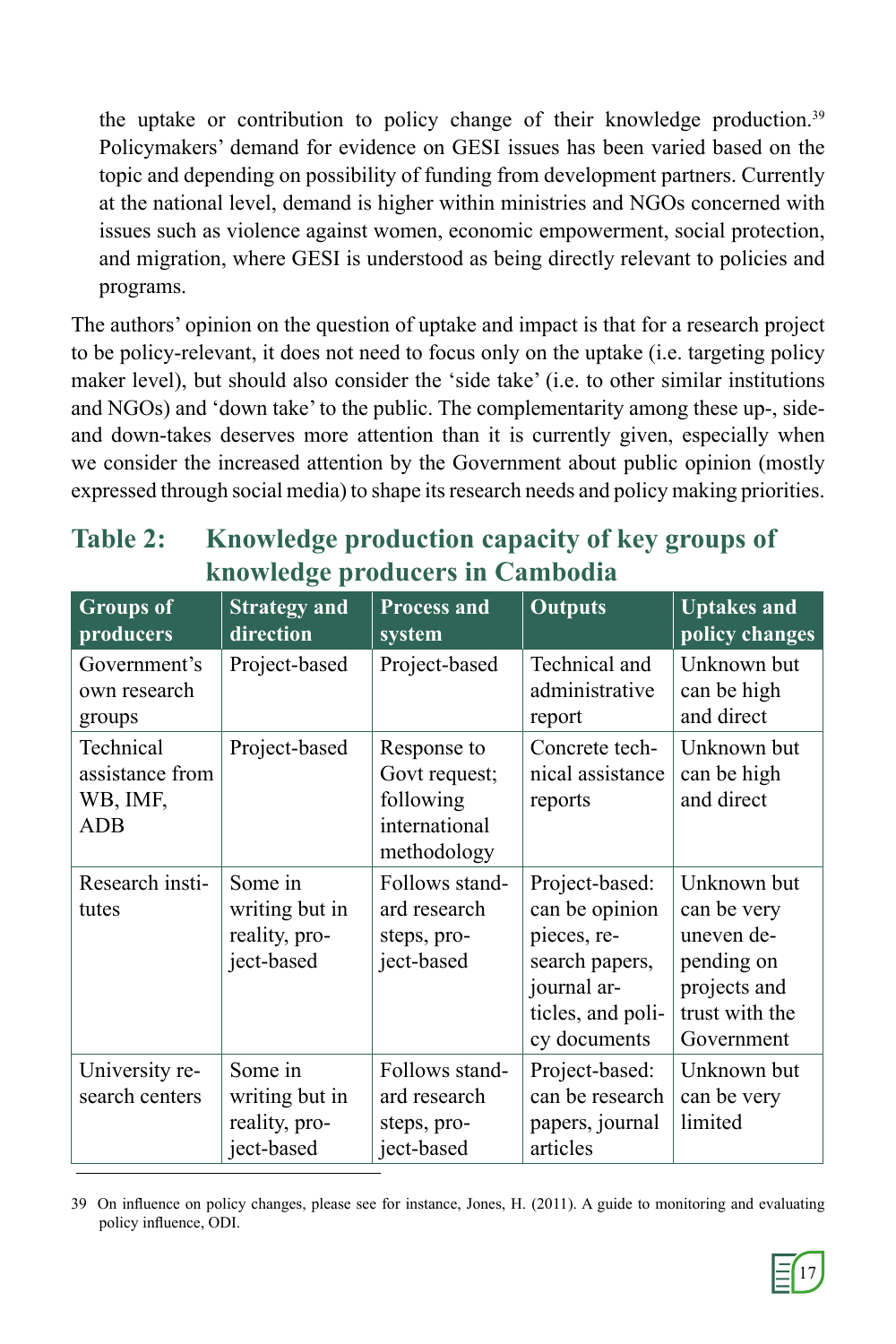| UN agencies<br>and I/NGOs                  | Project-based              | Response to<br>Govt request;<br>their own<br>research needs;<br>following<br>international<br>methodology | Research<br>reports | Unknown but<br>can be uneven<br>depending on<br>projects and<br>trust with the<br>Government           |
|--------------------------------------------|----------------------------|-----------------------------------------------------------------------------------------------------------|---------------------|--------------------------------------------------------------------------------------------------------|
| Consultancy<br>firms/individ-<br>uals/NGOs | Funding/cli-<br>ent-driven | Project-based                                                                                             | Project-based       | Unknown but<br>can be very<br>uneven de-<br>pending on<br>projects and<br>trust with the<br>Government |

### *4.2. Findings on research institutes and think tanks*

Our study places extra focus on research institutes and think tanks. Annex 2 provides a list of these institutions in Cambodia, 13 of which were interviewed for this study. A few research institutes were established over 20 years ago, while 8 of them were established within the last five years. Most of these new institutions have been established by researchers who have good relationships and networks with and within relevant Government agencies. A few of them have also been established in public and private universities.

The characteristics of these organisations varies. Some are focused on specific topics while other cover a wider range of policy topics (see Annex 2 for more details). Their missions and goals (whether in writing or not) mention contributing to evidence-informed policy making, building research capacity, and/or raising public awareness on key policy issues. How they actually operate and manage their work, however, varies considerably.

The study respondents highlighted the following set of challenges in the knowledge-to-policy capability of Cambodian research organisations, including the well-established ones:

Few research institutes/think tanks have close links to policy-making circles<sup>40</sup> (feel as though they are 'inside the [policy] loop'). Where such links exist, it is mainly

<sup>40</sup> Policy-making circles in this case refer to a group of policy makers and technocrats who are closely involved in strategic planning, as well as planning, budgeting, data collection, and M&E work. For more information on policy making and reform in Cambodia, please see World Bank (2018). Cambodia's cross cutting reforms. Phnom Penh, Cambodia.

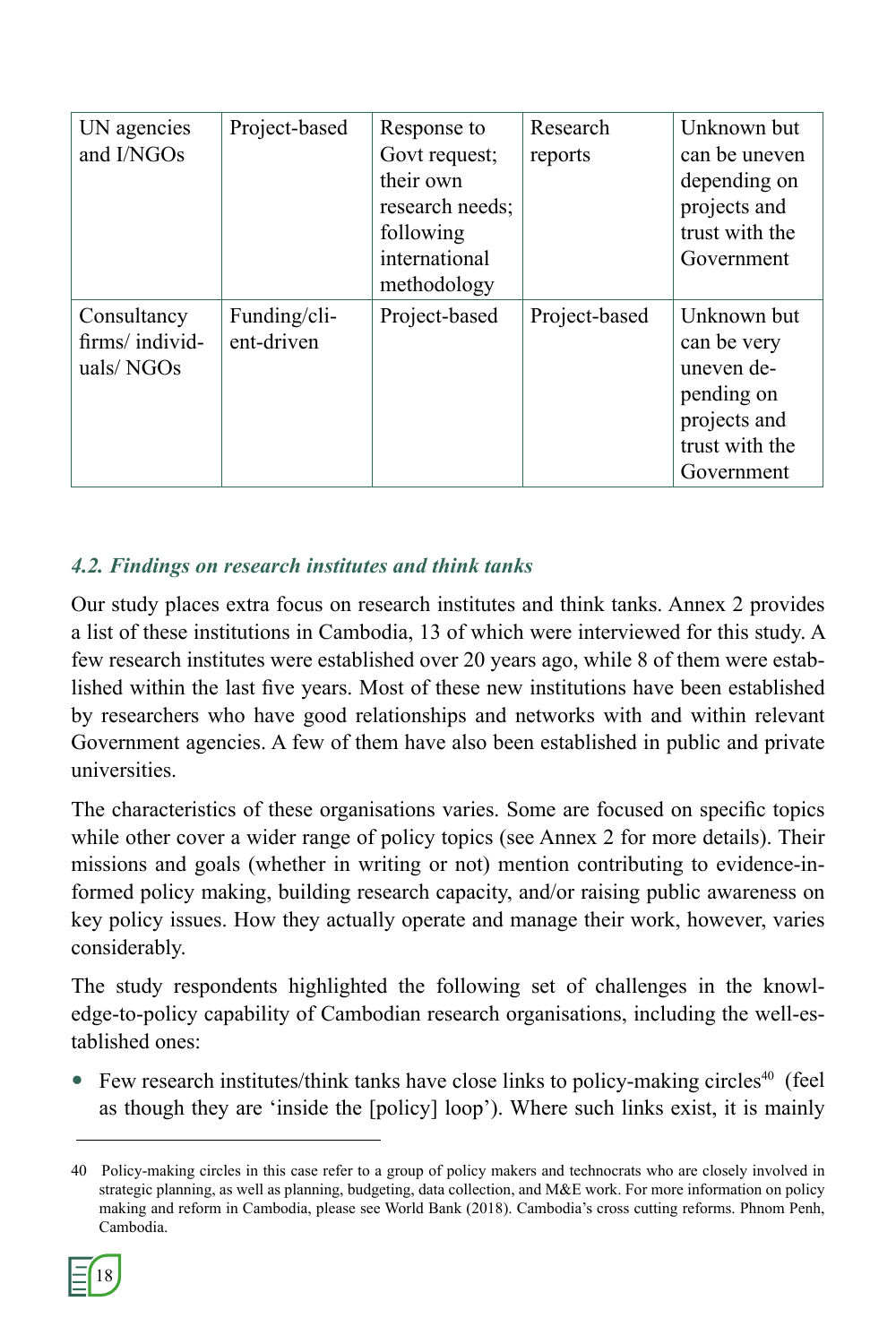because of two factors: (i) personal relationships and trust that the directors/board of directors and/or senior researchers have with relevant Government counterparts; and (ii) financial and technical support from development partners in establishing these connections. In other words, the links between research organisations and policy makers is mainly ad-hoc and depends very much on the personal relationships of the leaders of the organisations and key individuals.

- At the inception phase of research, the main challenge is the limited information and access to policy circles to determine the most relevant research topics and questions and research gaps for relevant policy makers.
- During research implementation, most researchers have difficulty accessing up-todate statistical data and data sets which, as mentioned earlier, are still fragmented. Quality assurance and external peer review have not yet been standardized across the board during the research writeup and publication processes. A research project is likely to have rigorous peer review process only when it is a part of a regional project and/or connected to a university overseas.
- The challenge during the dissemination stage of a research project is about successfully reaching the right (policy) audiences.
- Another important challenge relates to recruiting, training, and retaining qualified researchers within an organisation. Good researchers, once they have gained sufficient experience, tend to choose to work as freelance consultants because of the higher remuneration.
- Language is also a challenge. Research outputs include opinion pieces, research papers, journal articles, and policy documents. The most common dissemination practice is to hold workshops, which are sometimes accompanied by policy briefs or multi-media and social media communication of the findings. One critical but often neglected problem is the accessibility and quality of Khmer language research products, which are often treated as an after-thought requirement once the English ones are already produced.
- Systems to document the uptake and impacts of research products are not common in policy research organisations (including organizations working on GESI issues). These organisations instead often rely mainly on anecdotal and self-claimed observations. That said, it is likely that knowledge products by those considered as 'inside the loop,' namely, the Government's own research groups and technical experts (including those from donor agencies and individual consultants) whose expertise is requested directly by the Government are more likely to attract interest by policy makers or result in a contribution to policy decisions.
- Sources of policy-relevant research on GESI is limited, however, the Ministry of Women's Affairs (MoWA) and other Government institutions with support from de-

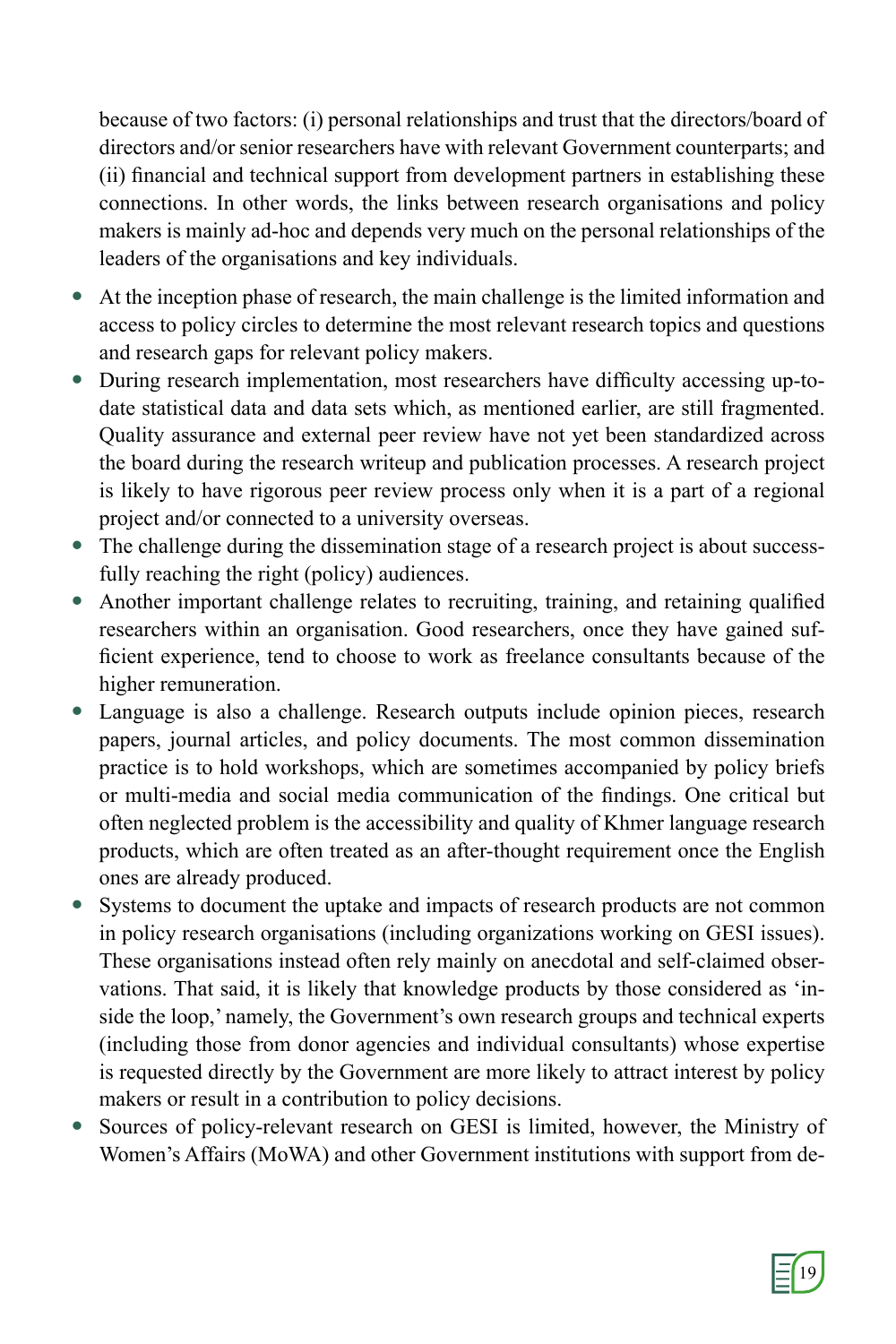velopment partners are starting to compile research and data on specific issues such as violence against women and social protection to make them more accessible.

 Outside experts and researchers are often used. While reliance on external experts is still heavy, one positive trend is that, in producing expected outputs, the experts are usually required to work closely with (and, hopefully, build the capacity of) the internal research groups.

## **Table 3: Key challenges and possible solutions in conducting research in Cambodia**

| <b>Key tasks</b>                                                | <b>Challenges</b>                                                                                                                                                                                        | <b>Possible solutions</b>                                                                                                                                                   |
|-----------------------------------------------------------------|----------------------------------------------------------------------------------------------------------------------------------------------------------------------------------------------------------|-----------------------------------------------------------------------------------------------------------------------------------------------------------------------------|
| Identifying research topics<br>and gaps in the evidence<br>base | How to identify key issues<br>that are researchable,<br>reflect real policy needs,<br>represent concrete gaps in<br>the literature, and that take<br>into account Government<br>priorities/sensitivities | Ensure a good collection<br>of existing literature,<br>verify proposed research<br>topics and questions with<br>relevant policy makers,<br>non-state actors, and<br>experts |
| Developing a conceptual<br>framework for a research             | How to conceptualize the<br>research questions and<br>how to operationalize re-<br>search questions and tools                                                                                            | Provide mentoring support<br>either from in or outside<br>the country                                                                                                       |
| Collecting needed data                                          | Where and how to access<br>existing data and how to<br>approach key informants                                                                                                                           | Establish data-hubs and a<br>network of researchers and<br>key informants by themat-<br>ic area                                                                             |
| Analysing data                                                  | How to analyse both<br>qualitative and quantita-<br>tive data using appropriate<br>data analysis software to<br>respond to the research<br>questions                                                     | Provide trainings on how<br>to use software for quanti-<br>tative and qualitative data<br>analysis                                                                          |
| Assuring quality of the<br>research                             | How to establish rigorous<br>and systematic quality<br>assurance of knowledge<br>products                                                                                                                | Ensure time and resourc-<br>es for quality assurance<br>are factored into research<br>budgets and timeframes                                                                |

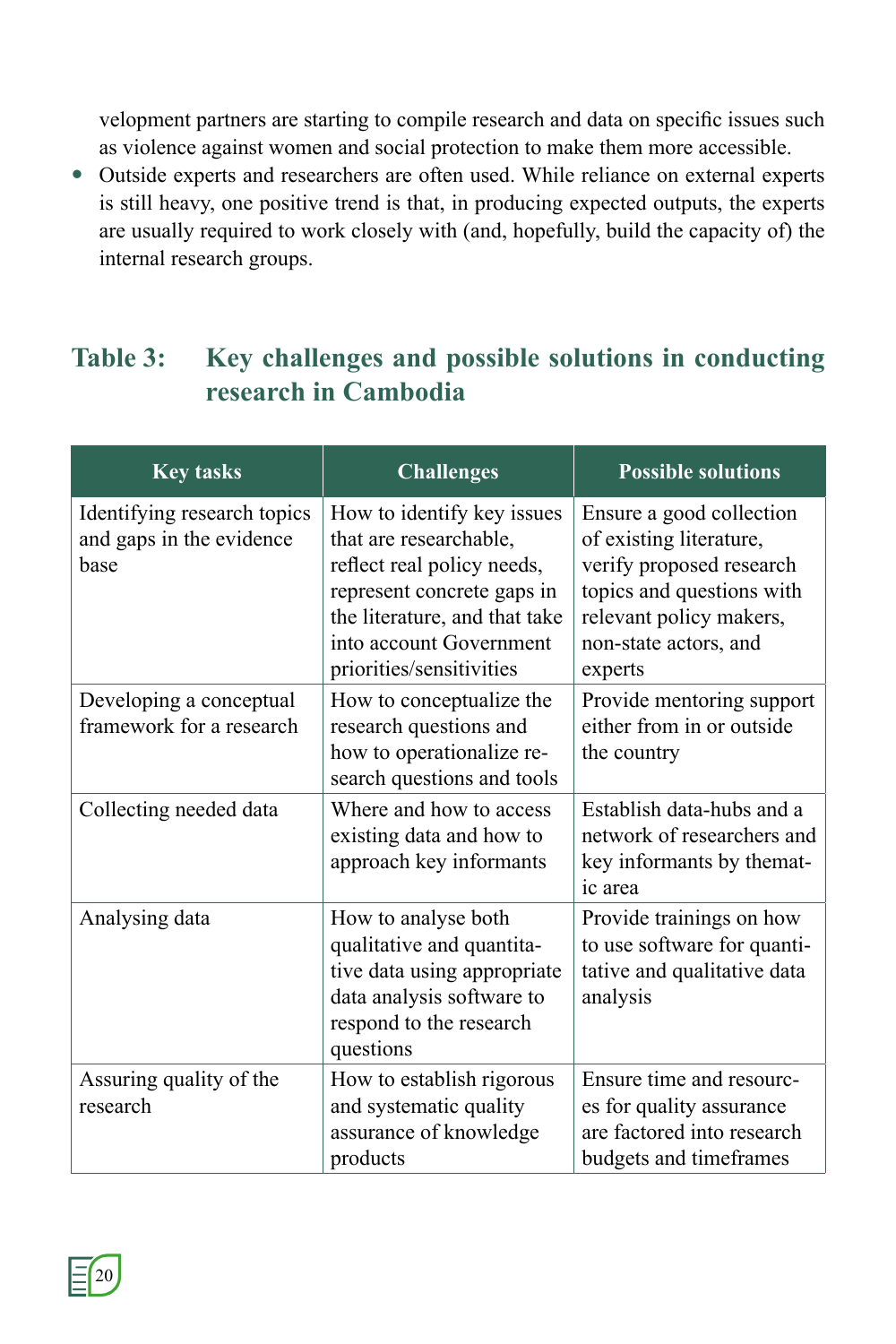| Disseminating research<br>findings                            | How to identify and reach<br>out to the right audience<br>in both Government and<br>non-government organi-<br>sations | Promote better under-<br>standing of policy-making<br>process in Cambodia and<br>provide training on how to<br>prepare policy-briefs and<br>how to use social media/<br>multi-media to dissemi-<br>nate research findings      |
|---------------------------------------------------------------|-----------------------------------------------------------------------------------------------------------------------|--------------------------------------------------------------------------------------------------------------------------------------------------------------------------------------------------------------------------------|
| Producing Khmer research<br>products                          | How to ensure greater<br>availability of quality<br>Khmer research products                                           | Ensure time and resources<br>for quality Khmer research<br>products are factored into<br>research budget and time-<br>frames; provide trainings<br>on how to write a good<br>Khmer reports/ policy<br>briefs                   |
| Publishing research in a<br>peer reviewed research<br>journal | How to increase the<br>number of peer-reviewed<br>journal publications by<br>Cambodian researchers                    | Provide trainings on<br>peer-reviewed journal<br>publication processes;<br>encourage joint journal<br>publications outside of<br>Cambodia; support the<br>establishment and im-<br>provement of Cambodian<br>academic journals |

### *4.3. Gender equality and social inclusion research in Cambodia*

Issues pertaining to GESI have been given noticeable attention in many research and data collection exercises in Cambodia. This is in part because of advocacy and support by development partners and a few local NGOs whose work focuses on women's issues in particular. Many of the national surveys and administrative data collected by the Government disaggregate data by sex, some examples of which are the Cambodia Socio-Economic Survey (CSES), the Cambodia Health and Demographic Survey (CDHS), the Education Management Information System (EMIS), and the Health Information Management System (HIS). There are also examples of Government-led research that look specifically at gender dimensions in key sectors, such as the background research



<sup>41</sup> Those research works look at gender in education, health, employment, empowerment, etc.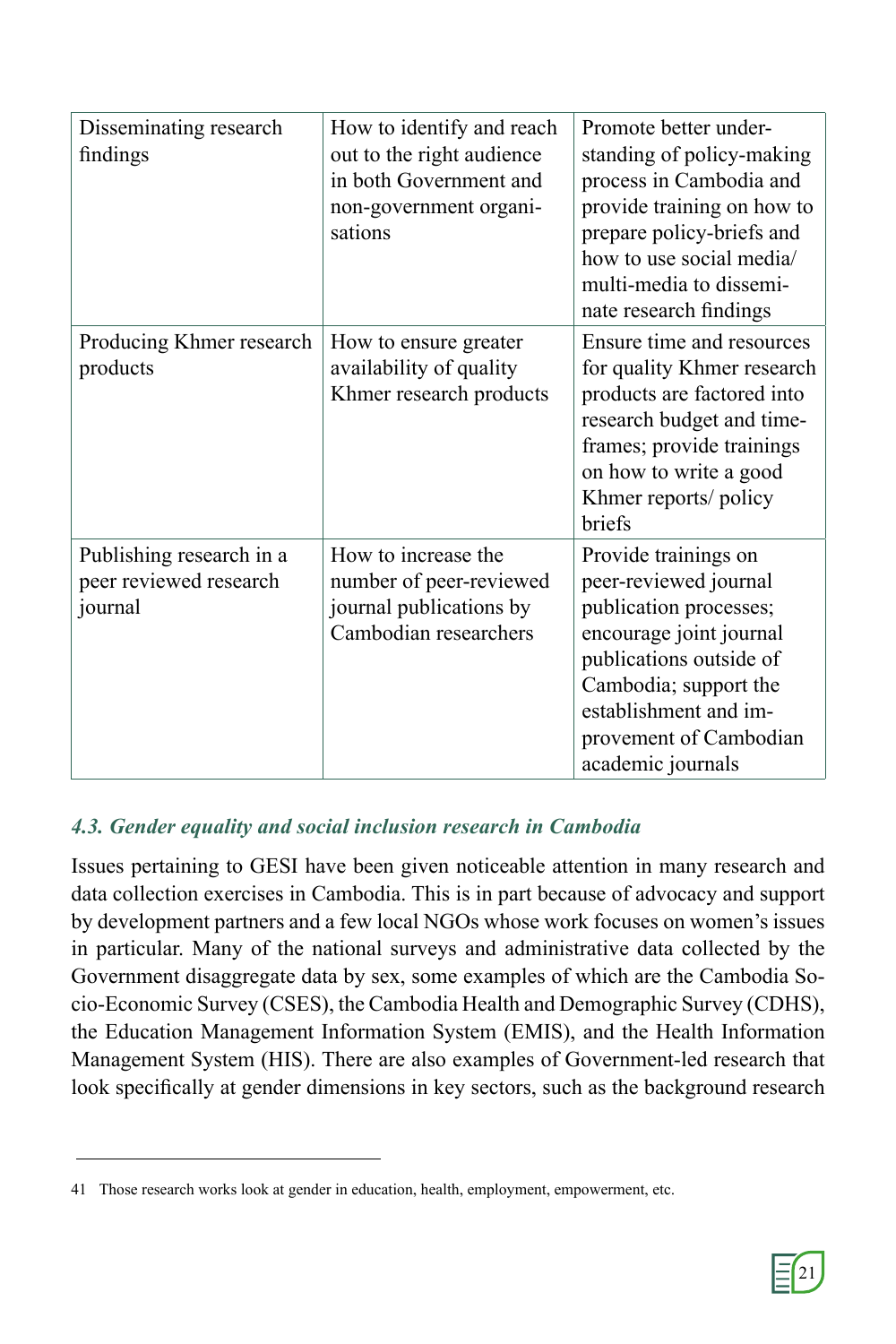conducted as a part of the Neary Ratanak Policy formulation and  $M\&E<sup>41</sup>$  Research has also been conducted on gender and the garment, textile, and footwear sectors.<sup>42</sup> but less research has been found about gender and the other two key sectors, namely, service and agriculture. A lot of the available GESI research focuses on women in particular, and some recent research suggests that additional research on men/boys, particularly in the areas of school retention, vulnerability to drug use, and migration-related safety concerns,<sup>43</sup> is needed.

One of the most noticeable gaps in terms of data and analysis around gender is in the budget data. While much can be learned about the situation and issues that are specific to women (and men) in different settings and sectors, the state budget does not yet include a separation between the pool of government and external resources that has been specifically allocated for GESI projects, except for a few specific women-focused projects.44 The lack of gender responsive budget data has made analysis and advocacy around GESI programming particularly challenging.

It has been observed that more women have been promoted into Government leadership and high-level technical positions, at both the national and sub-national level. Examples collected from this study include the MEF (General Department of Policy), MoEYS (General Department of Youth), and NIS. This trend has resulted partly from the Government's policy to promote gender equality policy-making processes and also from the widening pool of young female professionals, many of whom have been granted scholarships to pursue high education, including at universities abroad. However, this trend is still uneven across Government agencies and policy discussions are still observed to be dominated by men.

Anecdotal evidence also suggests that women in Cambodia are at a disadvantage in being hired by research organizations/firms because of gender stereotypes that inhibit them from pursuing field work, data collection, and limit their ability to network. These gender stereotypes limit women's opportunities to pursue research and this is an area that needs to be addressed. However, when it comes to research organizations or firms, men seem to have dominated this profession in Cambodia.



<sup>42</sup> See for instance the Cambodia Garment and Footwear Sector Bulletin by ILO @ https://www.ilo.org/asia/publications/issue-briefs/WCMS\_663043/lang--en/index.htm

<sup>43</sup> See for instance NIS (2017). Cambodian Socio-Economic Survey of Cambodia (CSES) for 2017. Phnom Penh; MoEYS (2018). Cambodia Youth Development Index (CYDI) (Unpublished report). Phnom Penh; SCI (2019). Gender Intersectionality and Children Leaving Alternative Care. Phnom Penh.

<sup>44</sup> In 2014, there was an attempt to do gender-budget and costing but the lack of data prevented the study from being fully finalized.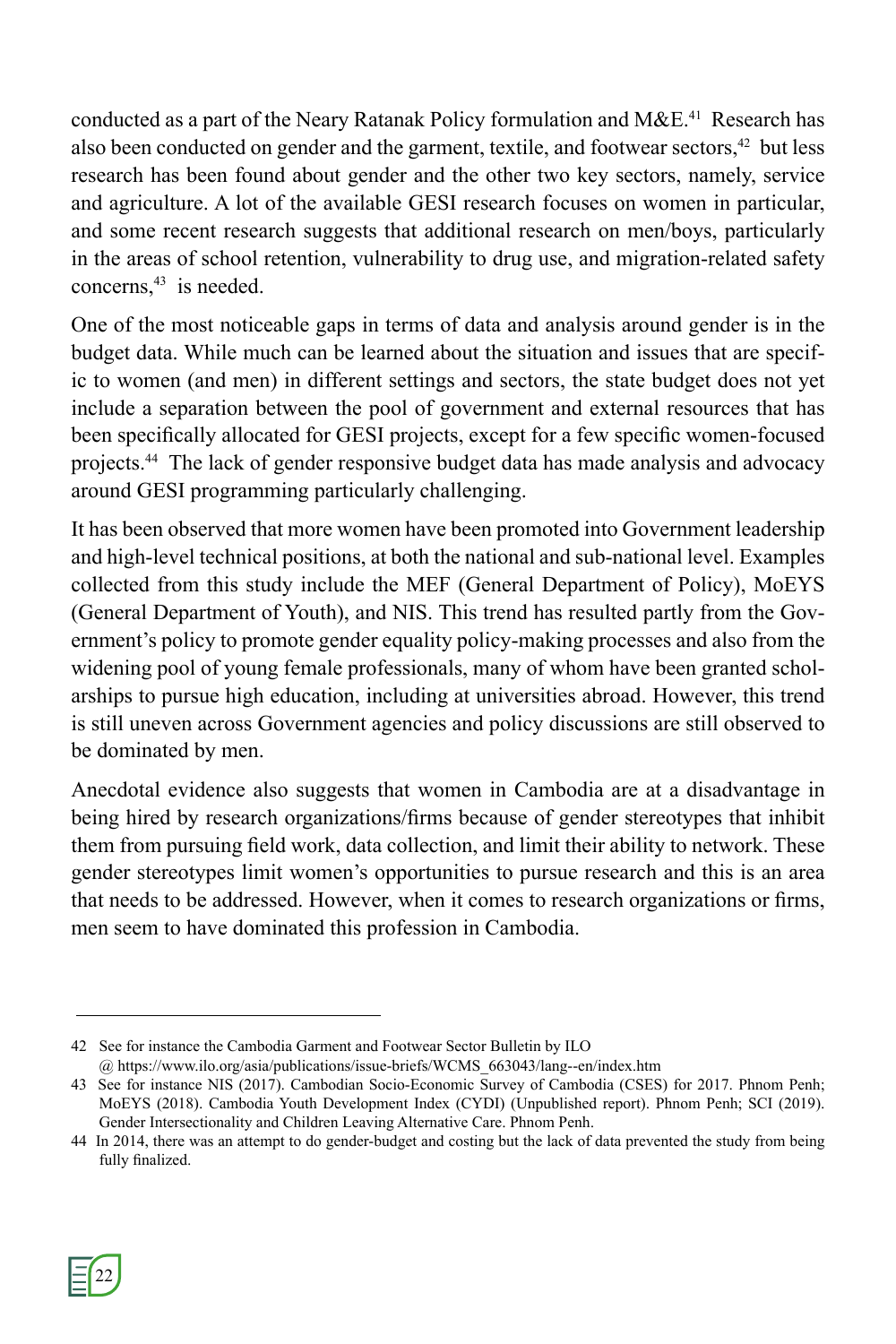### **5. Programming suggestions**

### *5.1. For the knowledge sector in general*

In this section we present suggestions and ideas derived from the findings of the previous section and which can contribute to the ongoing design of the **Ponlok Chomnes** program. We divide our ideas into suggestions for the long-term strategy of the programme (longer than 3 years), medium term (within 3 years), and short term operational and management suggestions.

Given the nature of the project, it is important that the design of the programme takes a long-term view and uses the three-year initial period to plan and prepare for long term growth and sustainability.

### **Table 4: Key programmatic suggestions**

### **Long-term strategy**

- Balance the programme's objectives to support the knowledge sector for: i) policy-making influence purposes, (ii) building capacity among specific groups of knowledge producers, and (iii) informing the broader public with specific evidence
- Ensure sustainability of the programme by promoting 'positive demonstration effect' and 'learning by doing' spirit to build the capacity of potential researchers and knowledge producers

### **Medium term strategy**

- Focus on 'connecting the existing dots' and not producing new dots (e.g. new research organisations) unless required for strategic needs
- Act as a convener and facilitator, and less as an implementer of research
- Work collaboratively starting from identifying problems, co-designing and testing solutions, making adaptations based on what does not work, and expanding what looks promising
- Simplify and clarify the programme design which is critical for collaboration and trust building

| <b>Policy impact and partner-</b><br>ship |                                            | <b>Capacity building</b>                                                                                                                                                                                                                |
|-------------------------------------------|--------------------------------------------|-----------------------------------------------------------------------------------------------------------------------------------------------------------------------------------------------------------------------------------------|
|                                           | Government-CSO commit-<br>tee $(e.g. TAC)$ | • Form and support a joint • Facilitate access to and effective use of existing<br>data for research purposes<br>• Provide technical support/joint training on how<br>to develop research products for dissemination<br>on social media |

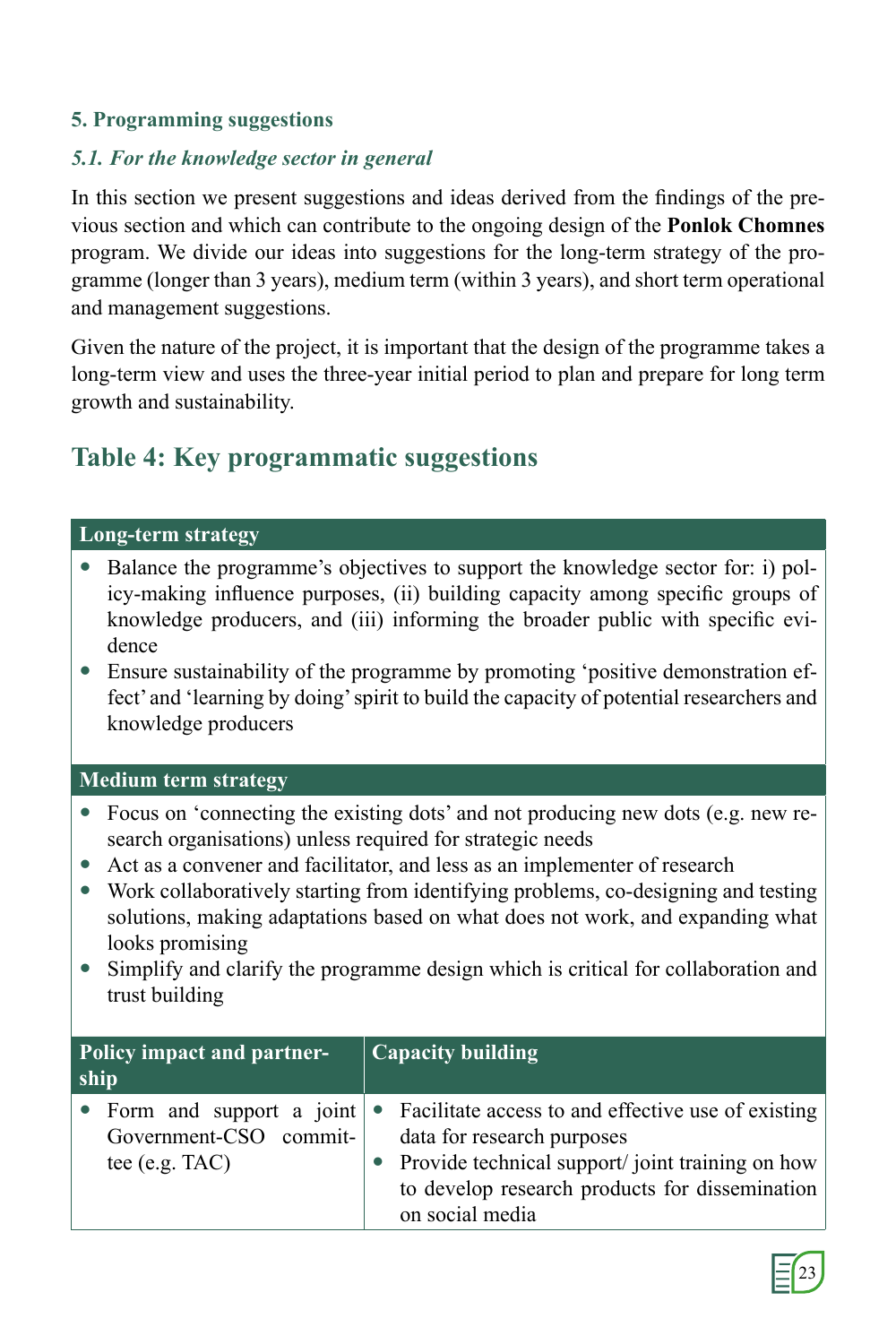| • Engage with emerging key<br>interested stakeholders such<br>as practitioners, entrepre-<br>neurs, private universities,<br>and young researchers,                 | Provide technical support on how research qual-<br>ity assurance and peer review process<br>Build capacity of national institutions to under-<br>$\bullet$<br>stand the importance and use of disaggregated<br>data on GESI<br>Connect research institutes and think tanks with |
|---------------------------------------------------------------------------------------------------------------------------------------------------------------------|---------------------------------------------------------------------------------------------------------------------------------------------------------------------------------------------------------------------------------------------------------------------------------|
| collaboration<br>Promote<br>among research institutions<br>in the country<br>Connect research institu-<br>tions with regional research<br>networks and universities | universities and alumni associations<br>Urge more attention on the need for better<br>$\bullet$<br>Khmer research products<br>Link research organisations with organisations<br>$\bullet$<br>overseas to share and discuss approaches to<br>strengthen evidence-informed policy |

**For the long-term strategy,** two points are worth considering. First, the programme should be clear on its objectives to support the knowledge sector to (i) influence the policy-making process, (ii) build capacity among specific groups of knowledge producers, and (iii) provide the public with specific evidence pertaining to policies that impact their daily lives. These objectives are complementary and will support the programme design. Second, issues of sustainability should be given attention right from the beginning of the programme phase to shape the design of the programme. One concrete suggestion the research team has is to ensure sustainability by investing throughout the three years of the programme (and not just at the end) in research as a 'positive demonstration effect' and 'learning by doing spirit.' Building the capacity of knowledge producers in the knowledge system can in turn generate ideas and suggestions for other ongoing initiatives.

**For the medium term,** the programme should focus on 'connecting the existing dots' rather than investing in creating new research organisations. This implies the role of the programme as a 'convener' and 'facilitator' rather than an implementer. On the design question, it is recommended that the focus be kept concise yet clear in terms of what objectives, outputs, and roles. Simplicity can ensure, among other things, a shared sense of mission and trust building among key stakeholders. In the medium term, the programme should also emphasize deliberate support to and organisation of knowledge sharing events on GESI issues, including in collaboration with partners.

Based on the strategies presented earlier, some concrete ideas are proposed on two specific management and operational areas. The first one is on how to **promote policy impact and partnership.** In this area, the research team recommends: (i) forming and assisting a joint Government-CSO committee (such as the Technical Advisory Committee); (ii) engaging emerging key interested stakeholders from different backgrounds to

24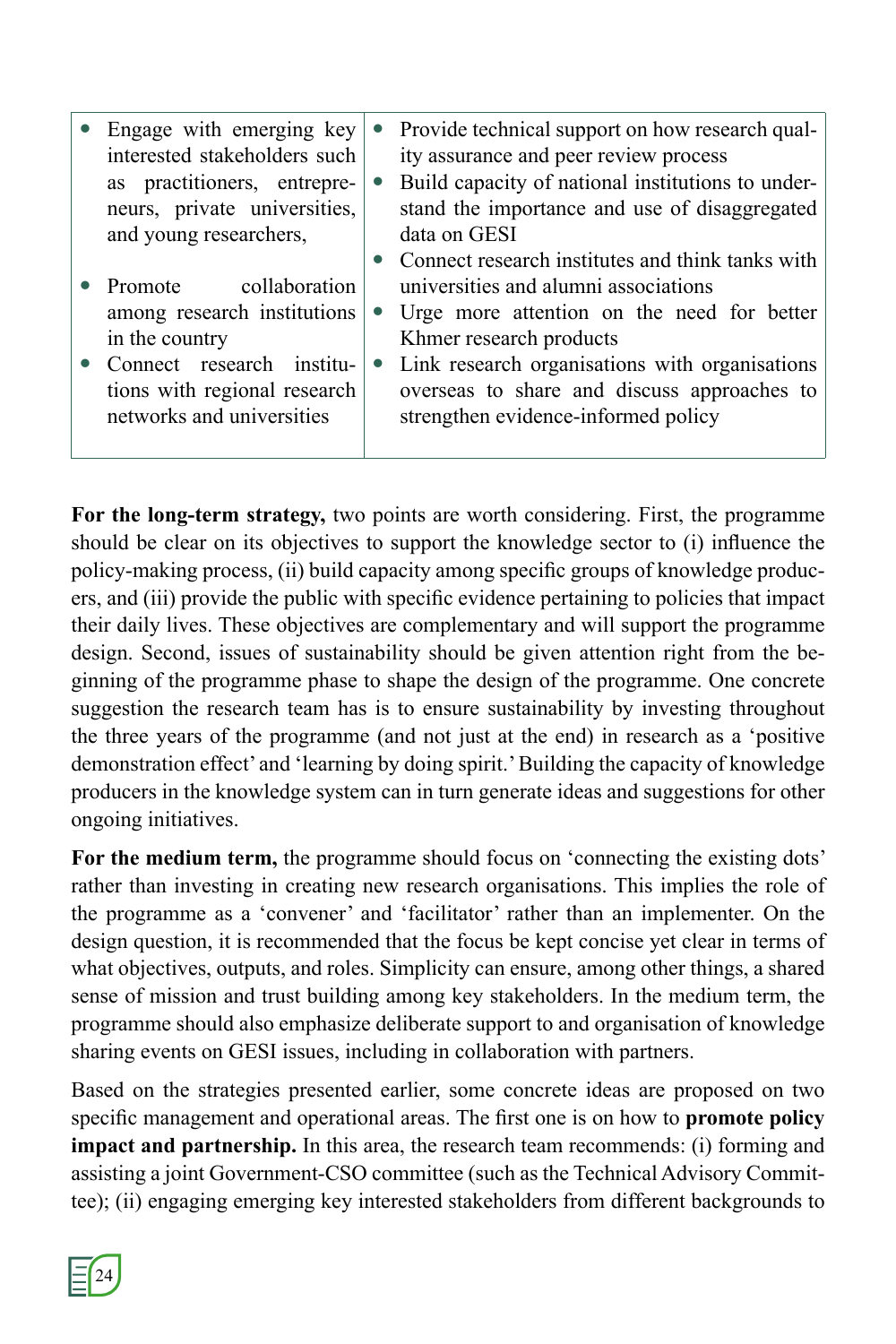help inform a research agenda, implement research, and provide feedback on research findings; (iii) promoting collaboration among research institutions in the country; and (iv) connecting research institutions with regional research networks and universities.

On **capacity building,** the research team recommends: (i) facilitating access to and effective use of existing data for research purposes; (ii) providing technical support/ joint training on how to develop research products for dissemination on social media; (iii) providing technical support on how to develop and improve a quality assurance and peer review process (in collaboration with regional research networks, think tanks, and universities abroad); (iv) building the capacity of national institutions to understand the importance and use of disaggregated data to better address GESI considerations in policy-making; (v) connecting research institutes and think tanks with universities and alumni associations to share information on research employment and capacity building opportunities; and (vi) urging more attention is paid to the need for better Khmer research products.

### *5.2. On the knowledge sector and GESI*

In addition to the above suggestions, the following are specific to GESI:

- Requirements and provisions for sex-disaggregated data should further encouraged and more widely presented. Data gaps on sex, gender, and social inclusion should be identified and advocated to the Government and other development partners for future inclusion and collection. Further research should also be conducted on social inclusion so that appropriate data is collected, monitored, evaluated, and used for decision-making
- One specific gap to advocate for is gender-responsive budgeting. Such advocacy should be made along with technical recommendations as to how the existing budget and impact data can be further detailed and analysed to ensure proper analysis, tracking, and gender-equitable distribution. M&E systems should also be set up to analyse service delivery impact by sex and social inclusion indicators.
- In terms of partnership building, networks among female policy makers and female researchers should be established and supported. These networking platforms, either embedded in existing committee structures or newly created, will serve as a means to connect knowledge users and producers, to support women in research and policy in Cambodia, and to build capacity.

25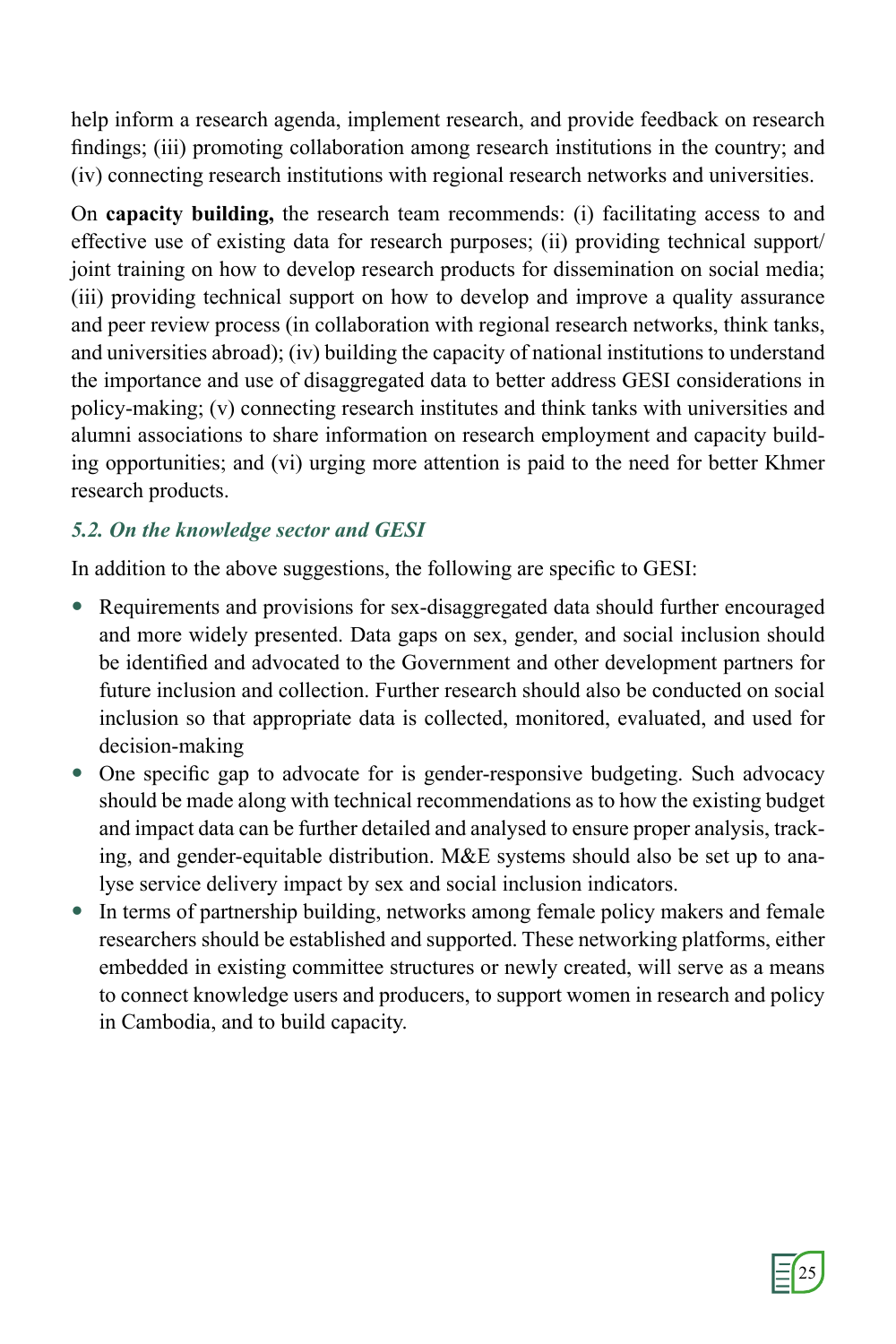| CS<br>P<br>ć |  |
|--------------|--|
| 26           |  |

# Annex 1: Key strategic and specific focus in the Rectangular Strategy Phase IV *Annex 1: Key strategic and specific focus in the Rectangular Strategy Phase IV*

| Rectangle 1: Human resource development                                                                            | Rectangle 2 - Economic Diversifications                                                      |
|--------------------------------------------------------------------------------------------------------------------|----------------------------------------------------------------------------------------------|
| 1). Improving the quality of education, science, and technology<br>-Increase salary of teachers and school reforms | 1). Improving logistics system and enhancing transport, ener-<br>gy and digital connectivity |
| village and commune levels<br>-Better inspection of school mgt/ quality control<br>-Construct schools at           | -Approve/implmt the Master Plan for Multi-modal Trans-<br>port and                           |
| -Promote vocational training at secondary level                                                                    | Logistic to accelerate integration                                                           |
| -Increase education response to labour market                                                                      | -Increase investment budget and financing of physical                                        |
| Promote sport<br>-Promote STEM and                                                                                 | infrastructure                                                                               |
| 2). Vocational training:                                                                                           | -Lower electricity cost and availability                                                     |
| -Implement the National Policy Framework on Education,                                                             | -Promote digital connectivity                                                                |
| Tech                                                                                                               | -Build capacity to evaluate investment projects                                              |
| Training 2017-2025<br>nical and Vocational                                                                         | 2). Developing key and new sources of economic growth                                        |
| -Create National Fund for Skills Development                                                                       | -Further implement 'IDP 2015-25', turning SHV into a                                         |
| -Enhance capacity of national training centres to respond                                                          | multi-purpose SEZ (MPSEZ)                                                                    |
| to IDP                                                                                                             | -Formulate/implmt garment and footwear sector devt                                           |
| -Cooperate with private sector for skill-market match                                                              | -Improve operation of SEZ to attract more investment                                         |
| -Provide vocational orientation at secondary education                                                             | -Prepare Master Plan for Tourism Sector                                                      |
| 3). Improving public healthcare and nutrition                                                                      | -Promote entertainment industry                                                              |
| -Update/implement the Health Strategic Plan 16-20                                                                  | -Develop oil and gas industry                                                                |
| -Push for universal health care through HEF, social protection                                                     | 3). Readiness for digital economy and industrial revolution                                  |
| policy                                                                                                             |                                                                                              |
| -Improve overall health service quality                                                                            | -Develop and implement long term digital economy strategic                                   |
|                                                                                                                    |                                                                                              |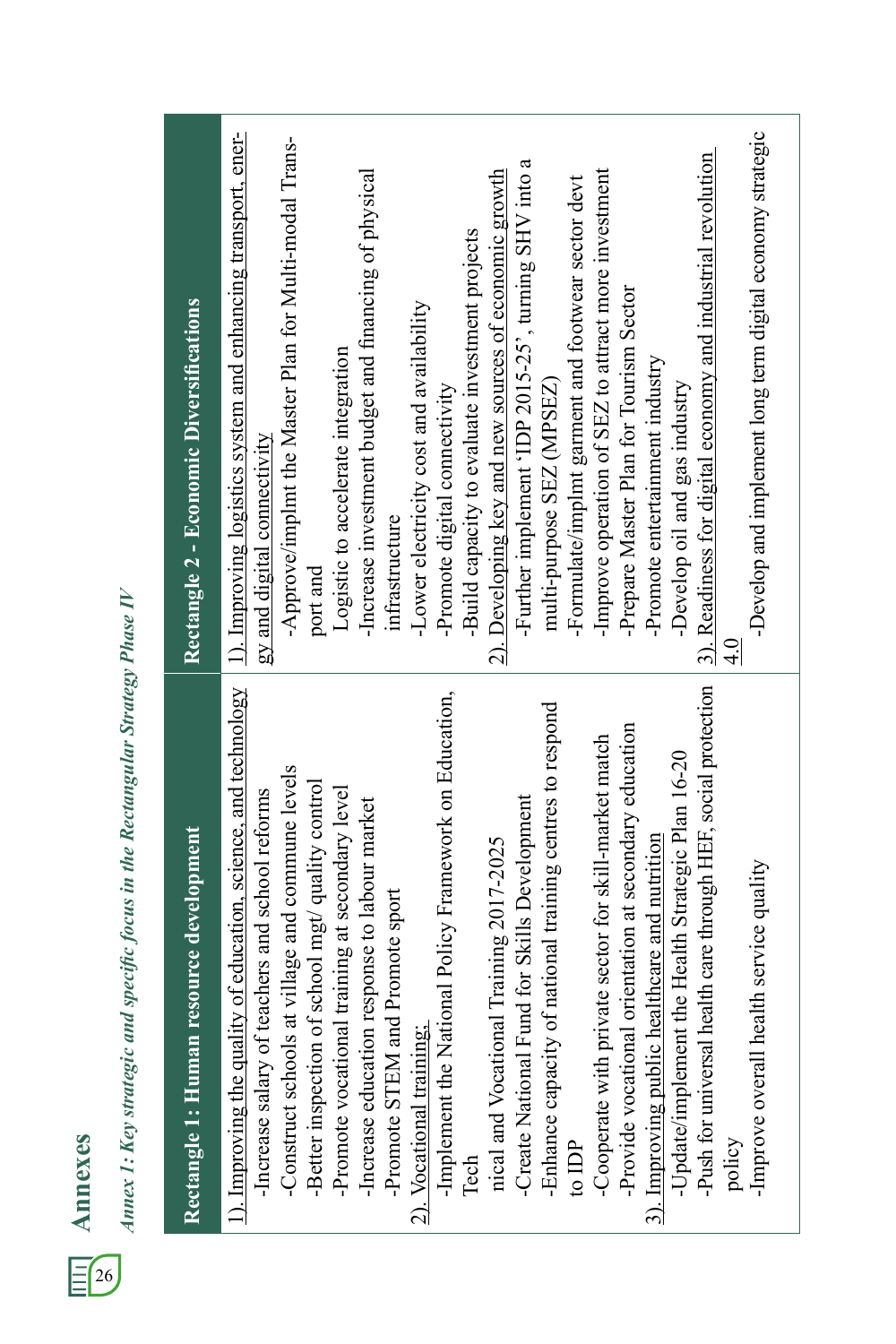| framework and include it as a sector in the national accounts<br>-Use banking sector to mobilize domestic financing and expand<br>-Further implmt 'Financial Sector Devt Strategy 2016-25'<br>-Further develop securities market, bond-market, FinTech<br>-Expand the use of Riels, expand new insurance products<br>-Enhance oversight and fights against money laundering<br>-Develop entrepreneurship and digital eco-system<br>4). Promoting financial and banking sector development<br>-Ensuring financial stability using risk-based and<br>-Educate for better use of digital technology<br>-Develop legal framework for digital sector<br>-Update and implement the ICT policy<br>-Further develop ICT infrastructure<br>forward-looking approach<br>financial services | Rectangle 4 – Inclusive and sustainable development                        | -Adopt and implmt the law on Plants Protection and Sanitary and<br>-Upgrade processing industry, vegetable farming, agricultural<br>-Implmt the 'Master Plan for Agri Sector Devt Toward 2030'<br>-Promote 'One Village-One product Movement' and 'New<br>1). Promotion of agricultural and rural development<br>Phytosanitary and Law on Contract Farming<br>-Rationalize investment in irrigation<br>-Improve diversification and R&D<br>-Foster livestock and aquaculture,<br>-Strengthen the mgt of ELC<br>Village Movement'<br>commercialization                                                                             |
|----------------------------------------------------------------------------------------------------------------------------------------------------------------------------------------------------------------------------------------------------------------------------------------------------------------------------------------------------------------------------------------------------------------------------------------------------------------------------------------------------------------------------------------------------------------------------------------------------------------------------------------------------------------------------------------------------------------------------------------------------------------------------------|----------------------------------------------------------------------------|-----------------------------------------------------------------------------------------------------------------------------------------------------------------------------------------------------------------------------------------------------------------------------------------------------------------------------------------------------------------------------------------------------------------------------------------------------------------------------------------------------------------------------------------------------------------------------------------------------------------------------------|
| -Implement cash transfer programmes for pregnant women and<br>newly introduce social protection<br>Promote women roles in society and leadership level<br>uality and social protection<br>-Better enforcement of health-related laws<br>-Implement Neary Rattanak Strategic Plan<br>-Implement SPPF 2016-25<br>-Improve HRM in health sector<br>le disease<br>-Reduce communicabl<br>$4$ ). Strengthening gender eq<br>Implement and expand<br>children $\langle 2y$<br>schemes                                                                                                                                                                                                                                                                                                  | - Promotion of private sector development and<br>employment<br>Rectangle 3 | -Expand electricity and clean water with low prices to workers/<br>-Facilitate the registration and export of Cambodian products<br>k inspection thru Labour Law<br>-Improve harmony in professional/industrial relations<br>-Adopt and implmt the 'SME Development Policy'<br>employees and students living in rented houses.<br>Strengthen the governance of migrant workers<br>Strengthen 'Job forum' and skill training<br>2). Promotion of SME and entrepreneurship;<br>-Promote apprenticeship/internship<br>-Implement law on minimum wage<br>1). Job market development<br>Improve quality of worl<br>-Establish SME bank |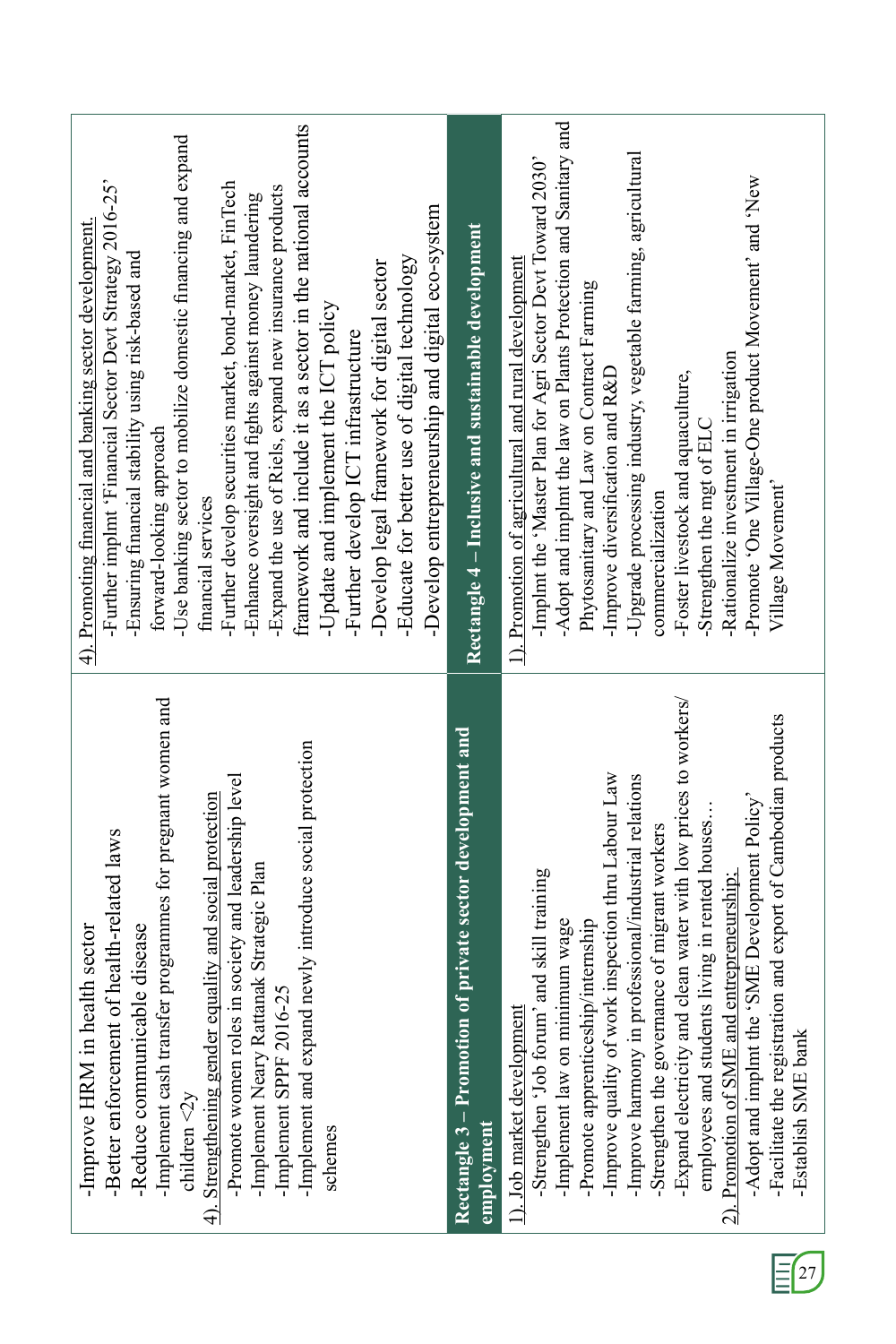|    | -Establish National Entrepreneurship Fund/ Entrepreneurship         | 2). Strengthening sustainable management of natural and cultural  |
|----|---------------------------------------------------------------------|-------------------------------------------------------------------|
| 28 | Devt Centre                                                         | resources:                                                        |
|    | -Invest more on supporting infrastructure such as laboratory, trade | -Implmt the National Policy on Mineral Resources 2018-28          |
|    | facilitation                                                        | -Strengthen sand resource and biz mgt                             |
|    | -Enhance SME productivity through better standard compliance        | -Manage forest and wildlife                                       |
|    | 3). Public-private partnership                                      | -Continue to promote preservation and mgt of fisheries            |
|    | -Implement the Policy paper on the devt of PPP mechanism for        | -Further protect eco-system and natural resources                 |
|    | managing PIM 16-20 and PIM including PIP                            | Preserve and devt cultural heritage                               |
|    | -Adopt and implmt necessary regulation on PIP                       | 3). Strengthening management of urbanization                      |
|    | -Build capacity needed for PIP                                      | -Continue land reform                                             |
|    | -Promote public investments through PIP                             | -Strengthen capacity to manage urbanization                       |
|    | 4). Enhanced competitiveness                                        | -Formulate infrastructure master plan for main cities             |
|    | -Adopt and implmt an Anti-Trust/ Competition Law                    | -Promote construction sector devt                                 |
|    | -Review/amend the Bankruptcy Law, promote Commercial                | -Enhance the beauty and services in cities and urban areas        |
|    | Arbitration mechanism                                               | 4). Ensuring environment sustainability and readiness for climate |
|    | Improve implmt of produce/service/mgt standard                      | change                                                            |
|    | -Devt/implmt Consumer Protection Law                                | -Implement the various policies                                   |
|    | -Enhance fair competition thru fairer public process, e.g. tax,     | -Better manage the Protected Areas                                |
|    | procurement                                                         | -Strengthen the mgt of solid waste mgt                            |
|    |                                                                     |                                                                   |

 $E(28)$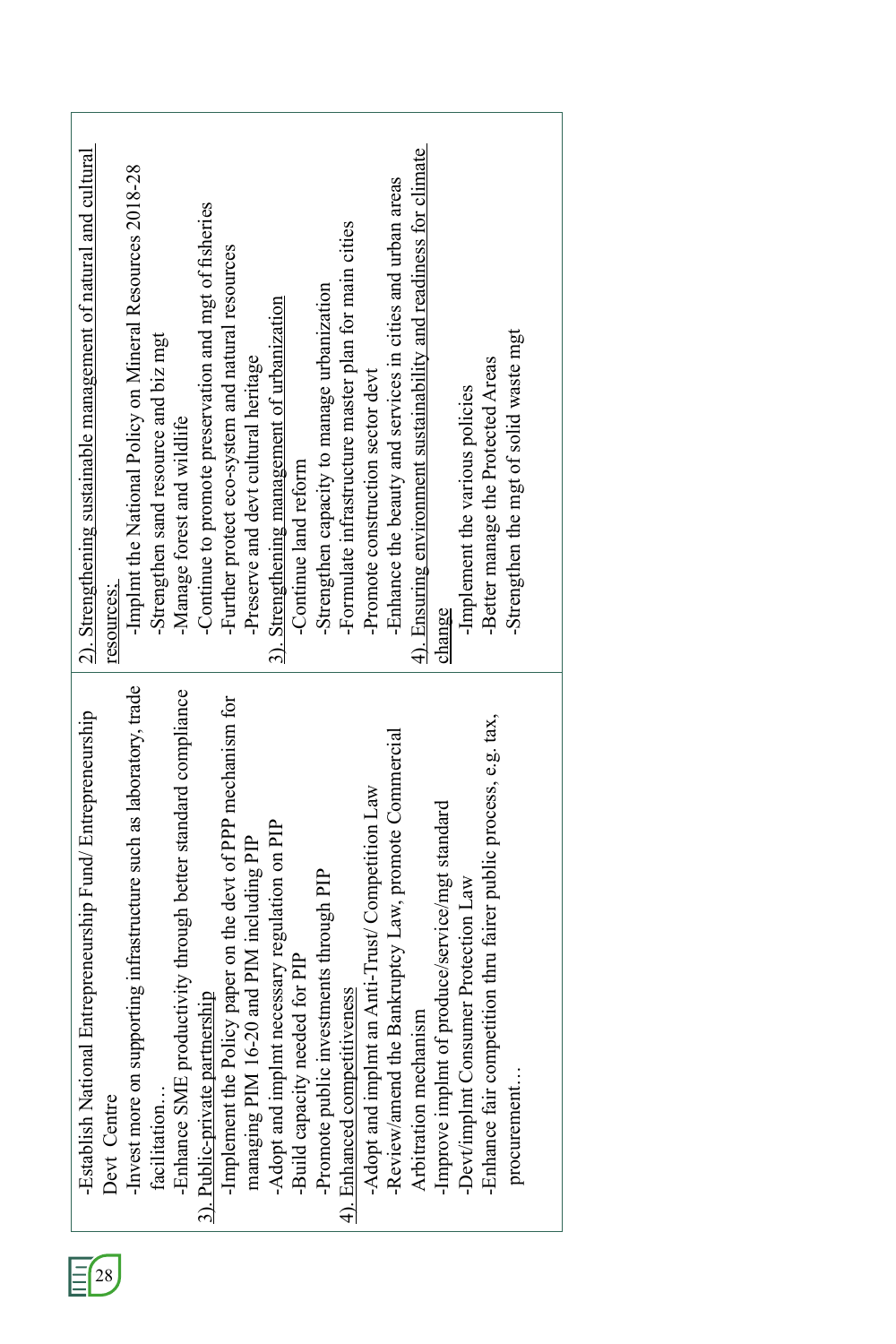Annex 2: Detailed available information on research institutes in Cambodia *Annex 2: Detailed available information on research institutes in Cambodia*

| No<br>Name                                              | Objective, areas of focus (and additional back-<br>ground information)                                                    | estab-<br>lished<br>Year | Director                   | Location                                           | <b>Affiliation</b>                                               |
|---------------------------------------------------------|---------------------------------------------------------------------------------------------------------------------------|--------------------------|----------------------------|----------------------------------------------------|------------------------------------------------------------------|
| Future Fo-<br>rum $^{\rm 45}$                           | To create a community of researchers focused on<br>public policy issues                                                   | 2015                     | Ou Virak                   | Phnom Penh<br>(co-working<br>The Factory<br>space) |                                                                  |
| $CDRI$ <sup>46</sup>                                    | To conduct policy-relevant research on govern-<br>ance, Education, Economics                                              | 1990                     | (acting)<br>Phalla<br>Chem | Phnom Penh                                         |                                                                  |
| Center for<br>Mekong<br>Studies <sup>47</sup><br>Global | established under a policy initiative launched by<br>To advise Southeast Asian governments (was<br>Beijing two years ago) | 2017                     |                            | Mekong Region<br>Phnom Penh/                       | Institute<br>of Inter-<br>national<br>Studies<br>(CIIS)<br>China |

45 https://www.futureforum.asia/<br>46 https://cdri.org.kh/<br>47 http://www.ciis.org.cn/english/node\_1004516.html 47 http://www.ciis.org.cn/english/node\_1004516.html 45 https://www.futureforum.asia/ 46 https://cdri.org.kh/

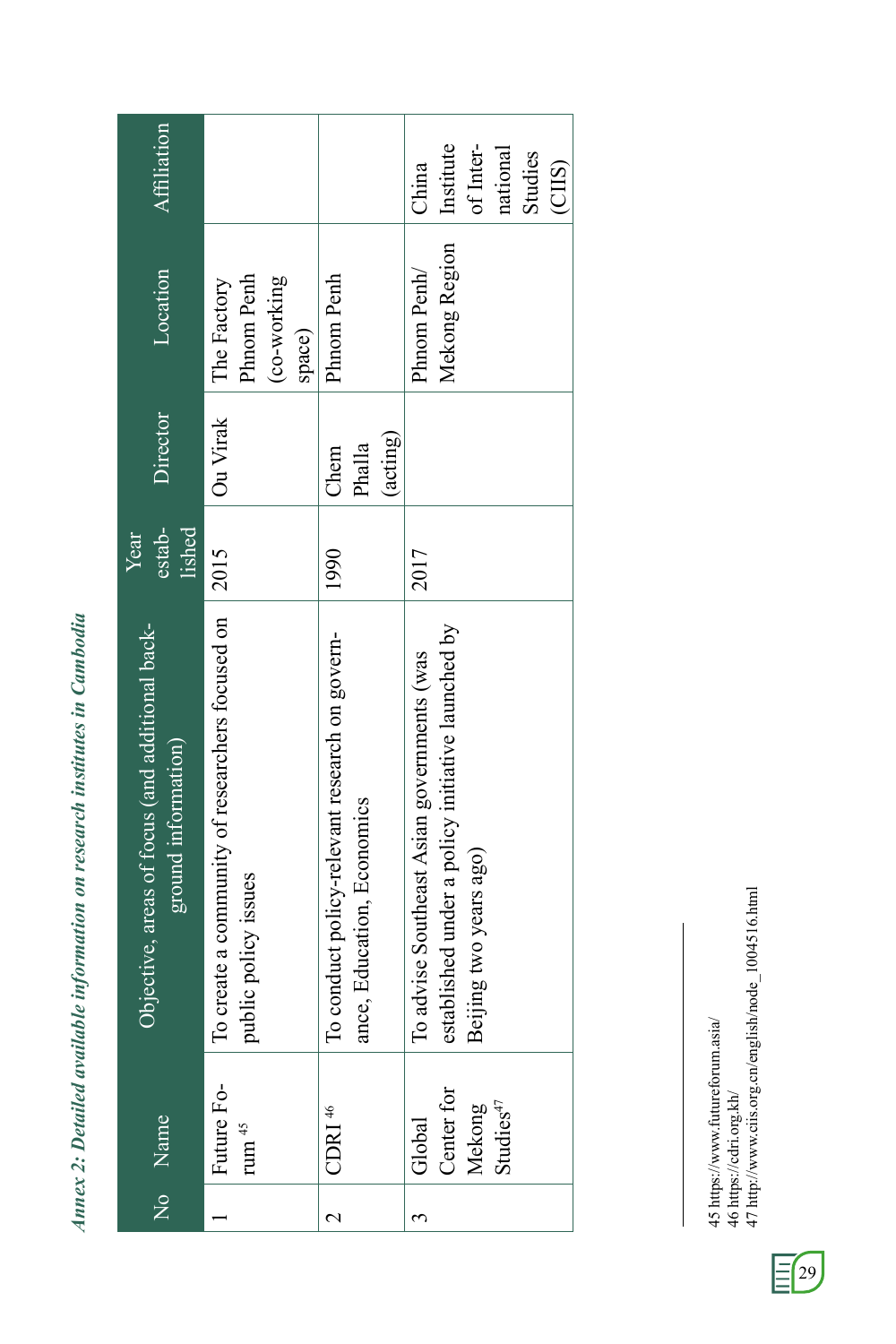|                                                                                                                                                                                                                                            |                                                                                                                                                                   | Economic<br>associa-<br>tions in<br>Asia                                               | Academy<br>Govern-<br>of Cam-<br>$b$ odia /<br>Royal<br>ment                                                        |
|--------------------------------------------------------------------------------------------------------------------------------------------------------------------------------------------------------------------------------------------|-------------------------------------------------------------------------------------------------------------------------------------------------------------------|----------------------------------------------------------------------------------------|---------------------------------------------------------------------------------------------------------------------|
| Sangkat Phnom<br>No.204, Street<br>Khan Sen Sok,<br>Penh Thmey,<br>Phnom Penh<br>1966, Phum<br>Paung Peay,                                                                                                                                 | Phnom Penh                                                                                                                                                        | Phnom Penh                                                                             | kat Kakab, Khan<br>tion Blvd, Sang-<br>Russian Federa-<br>Phnom Penh<br>Porsenchey,                                 |
| sador Pou<br>Sothirak<br>Ambas-                                                                                                                                                                                                            | Sok Hach                                                                                                                                                          | Sok Hach                                                                               | Kin Phea                                                                                                            |
|                                                                                                                                                                                                                                            | 2003                                                                                                                                                              | 2005                                                                                   | 2005                                                                                                                |
| To engage in research within the fields of political 1994<br>science, diplomacy, history, and socioeconomics<br>ture prospects of Cambodia, Southeast Asia, and<br>in order to better understand the current and fu-<br>as a whole<br>Asia | that will equitably benefit most, if not all, Cam-<br>To participate in the formulation of sustainable<br>economic development policies and strategies<br>bodians | To promote academic and policy debates on eco-<br>nomic development issues in Cambodia | policy, politics, security, economics, international<br>To conduct policy-relevant research on foreign<br>relations |
| Cooperation<br>Institute for<br>Cambodian<br>and Peace<br>$(CICP)$ <sup>48</sup>                                                                                                                                                           | Cambodia <sup>49</sup><br>Institute of<br>Economic                                                                                                                | Association<br>Cambodian<br>Economic<br>$(CEA)$ <sup>50</sup>                          | International<br>Relations<br>Institute of<br>Cambodia<br>$\rm (RIC)^{\rm SI}$                                      |
| 4                                                                                                                                                                                                                                          | 5                                                                                                                                                                 | $\bullet$                                                                              | Γ                                                                                                                   |

48 http://www.cicp.org.kh/ $\phi$ http://www.eicambodia.org/ $50$  http://cambonomics.weebly.com/ $51$  http://iric.gov.kh/ 50 http://cambonomics.weebly.com/ 49 http://www.eicambodia.org/ 48 http://www.cicp.org.kh/ 51 http://iric.gov.kh/

 $E(30)$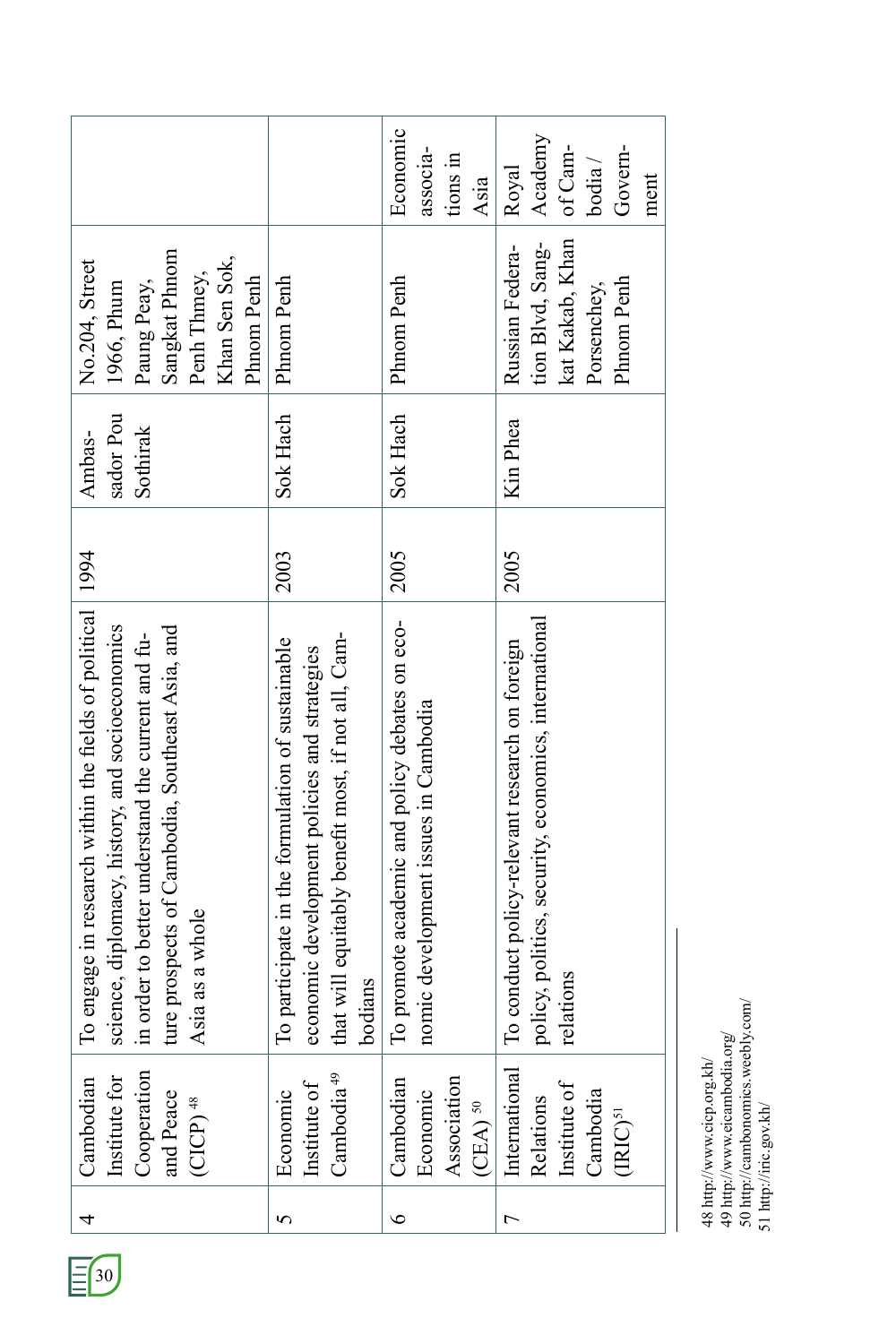|                                                                                                                                                                                                                                                       | Sala Traju                                                                                                                       | University<br>of Cam-<br>bodia                                                                                                                                                                                                  |
|-------------------------------------------------------------------------------------------------------------------------------------------------------------------------------------------------------------------------------------------------------|----------------------------------------------------------------------------------------------------------------------------------|---------------------------------------------------------------------------------------------------------------------------------------------------------------------------------------------------------------------------------|
| #24 Street 566,<br>2, Toul Kork,<br><b>Boeung Kok</b><br>Phnom Penh                                                                                                                                                                                   | Sangkat Boeung<br>#55, Street 184,<br>Phnom Penh<br>Raing, Khan<br>Daun Penh,                                                    | Penh, Cambodia<br>Thla, Khan Sen<br>The University<br>Sangkat Toek<br>P.O. Box 917<br>of Cambodia<br>Northbridge<br>Sok, Phnom<br>Road<br>12000                                                                                 |
| Vannarith<br>Chheang<br>Ďr                                                                                                                                                                                                                            | Ansan Dav<br>Ratha Lim                                                                                                           |                                                                                                                                                                                                                                 |
| 2019                                                                                                                                                                                                                                                  | 2019                                                                                                                             |                                                                                                                                                                                                                                 |
| topics: foreign policies, governance, environment,<br>peace and conflicts, digital economy. It also plans<br>to conduct trainings and raise public awareness<br>Asian Vision   To conduct policy research on the following<br>on the research topics. | Development opment (although seems to focus more on foreign<br>To conduct research on broader topics of devel-<br>policy issues) | Studies (Uni- University as a center of excellence in research<br>Research and productive research at The University of Cam-<br>To play an active role in supporting useful and<br>bodia, and thereby promotes the image of the |
| Institute<br>$(AVI)^{52}$                                                                                                                                                                                                                             | Center (CD-<br>Cambodia<br>Center) <sup>53</sup>                                                                                 | 10 Institute for<br>Cambodia) <sup>54</sup><br>Advanced<br>versity of                                                                                                                                                           |
| $\infty$                                                                                                                                                                                                                                              |                                                                                                                                  |                                                                                                                                                                                                                                 |

52 https://www.asianvision.org/

53 http://cd-center.org/en/

52 https://www.asianvision.org/<br>53 http://cd-center.org/en/<br>54 https://uc.edu.kh/ucs/Institute%20for%20Research%20and%20Advanced%20Studies/8/2762/ 54 https://uc.edu.kh/ucs/Institute%20for%20Research%20and%20Advanced%20Studies/8/2762/

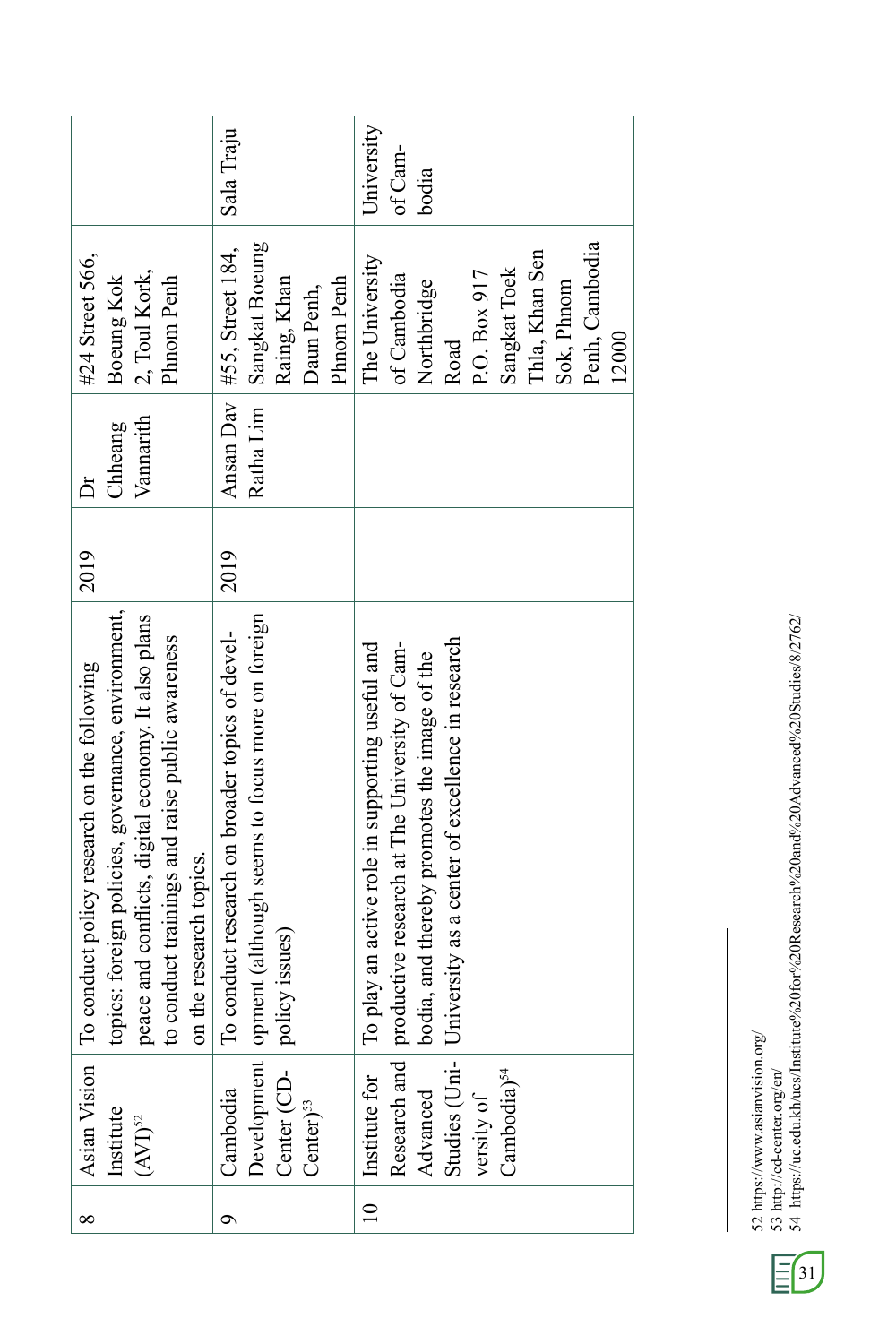| $\begin{array}{c} \hline \end{array}$ | Parliamen-              | To contribute to the strengthening of the Cam-<br>tary Institute   bodian Parliament through the capacity devel- | 2011 | Sarith,    | H.E. Oum   Inside the Senate   Parlia-<br>compound | ment,  |
|---------------------------------------|-------------------------|------------------------------------------------------------------------------------------------------------------|------|------------|----------------------------------------------------|--------|
|                                       |                         | of Cambodia opment of its members and parliamentary staff;                                                       |      | Chairper-  |                                                    | Senate |
|                                       |                         | and to share its experiences with others and other                                                               |      | son        |                                                    |        |
|                                       |                         | parliaments in the region and beyond.                                                                            |      | Secretary  |                                                    |        |
|                                       |                         |                                                                                                                  |      | General of |                                                    |        |
|                                       |                         |                                                                                                                  |      | the Senate |                                                    |        |
| $\overline{2}$                        | Nuppun                  | Economic research                                                                                                |      |            | Office 492,                                        |        |
|                                       | $Institute for$ $\quad$ | To build a quantitative framework for business                                                                   |      |            | Building H,                                        |        |
|                                       | Economic                | and economic analyses                                                                                            |      |            | Phnom Penh                                         |        |
|                                       | Research <sup>56</sup>  |                                                                                                                  |      |            | Center                                             |        |
|                                       |                         |                                                                                                                  |      |            | Corner Blvd.                                       |        |
|                                       |                         |                                                                                                                  |      |            | Preah Sihanouk                                     |        |
|                                       |                         |                                                                                                                  |      |            | and Sothearuos                                     |        |
|                                       |                         |                                                                                                                  |      |            | Phnom Penh,                                        |        |
|                                       |                         |                                                                                                                  |      |            | CAMBODIA.                                          |        |

55 https://www.pic.org.kh/index.php/en/<br>56 http://www.nuppun.org/ 55 https://www.pic.org.kh/index.php/en/ 56 http://www.nuppun.org/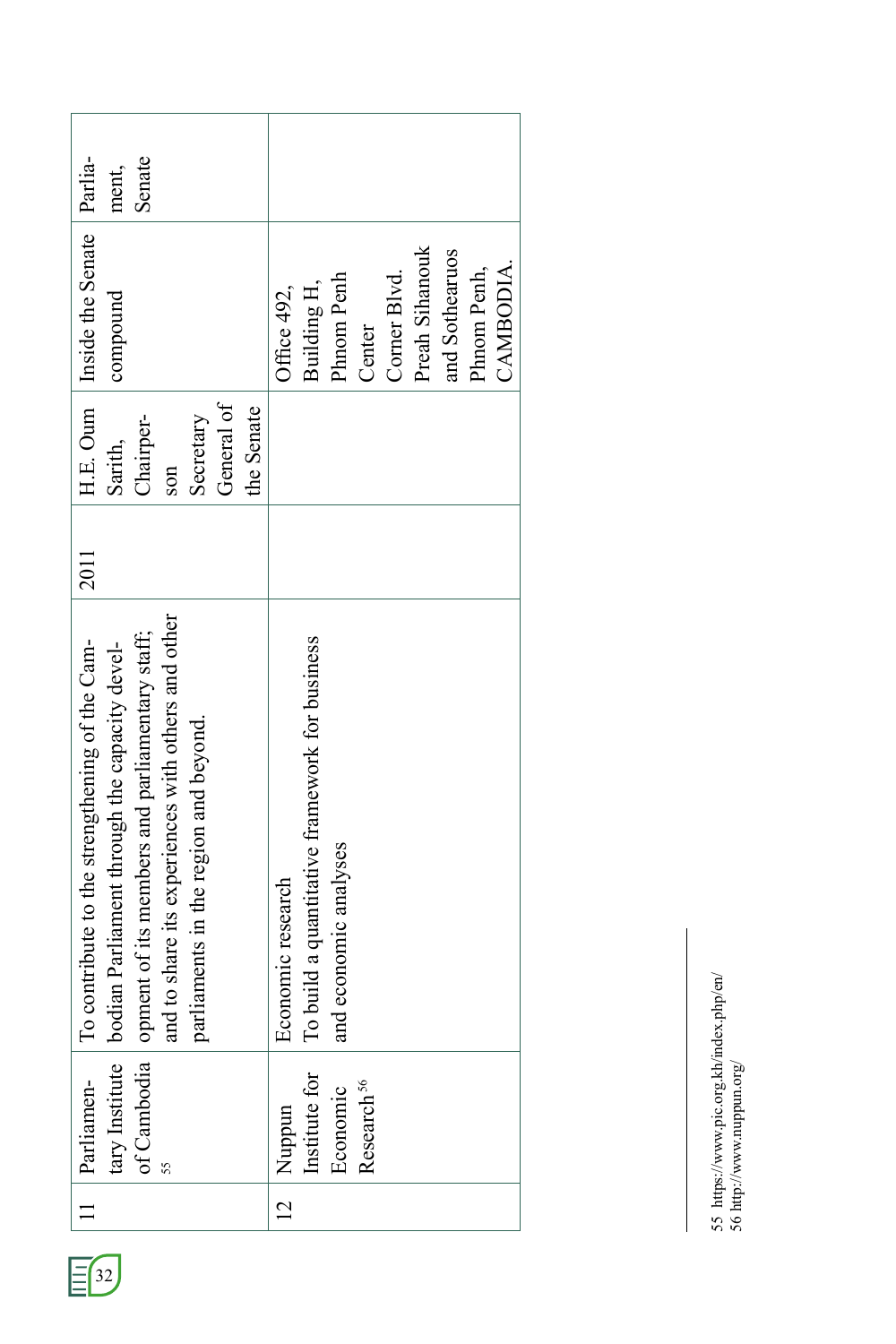| 13        | Cambodia                | To foster research for Cambodia's economic        |      |           | Based at Ewha        | Royal      |
|-----------|-------------------------|---------------------------------------------------|------|-----------|----------------------|------------|
|           | Develop-                | development with a variety of research activities |      |           | University (Ko-      | University |
|           | ment Insti-             | and training programs. Research methodology       |      |           | rea) and RUPP        | of Phnom   |
|           | tute $^{57}$            | training programs, and certificate programs about |      |           | (Cambodia)           | Penh/      |
|           |                         | South Korea and other Asian countries' develop-   |      |           |                      | Ewha       |
|           |                         | ment are offered. Research outputs include (1)    |      |           |                      | Womens     |
|           |                         | database of development cooperation activities    |      |           |                      | University |
|           |                         | in Cambodia; (2) working papers on Cambodian      |      |           |                      | (South     |
|           |                         | development; and (3) academic journals.           |      |           |                      | Korea)     |
| $\vec{4}$ | Cambodian               | To do research for sustainable agricultural de-   | 1999 | Dr. Ouk   | National Road        | Semiau-    |
|           | Agricultural            | velopment in Cambodia (increasing agricultural    |      | Makara    | No 3, Prateah        | tonomous   |
|           | Research                | productivity, improving crop diversification and  |      |           | Lang Commune,        | govern-    |
|           | and De-                 | ensuring environmental sustainability and sta-    |      |           | Dangkor              | ment       |
|           | velopment               | bility of rural livelihoods through agricultural  |      |           | District, Phnom      | research   |
|           | Institute               | research and technology utilization)              |      |           | Penh,                | agency     |
|           | $(CARDI)^{58}$          |                                                   |      |           |                      |            |
|           | 15 Center for           | supports research, knowledge sharing and<br>CKS   | 1999 | Мr.       | Wat Danmak, Siem     |            |
|           | Khmer Stud-             | insights on topics related to Cambodia's social,  |      | Natharoun | Reap; Tuol Tompoung, |            |
|           | ies (CKS) <sup>59</sup> | economic and cultural development.*               |      | Ngo       | Phnom Pehn           |            |

57 http://cdicambodia.org/?goPage=9

58 https://www.cardi.org.kh/?page=&lg=en

57 http://cdicambodia.org/?goPage=9<br>58 https://www.cardi.org.kh/?page=&lg=en<br>59 https://www.khmerstudies.org/<br>\* this information is updated on July 2, 2020 \* this information is updated on July 2, 202059 https://www.khmerstudies.org/

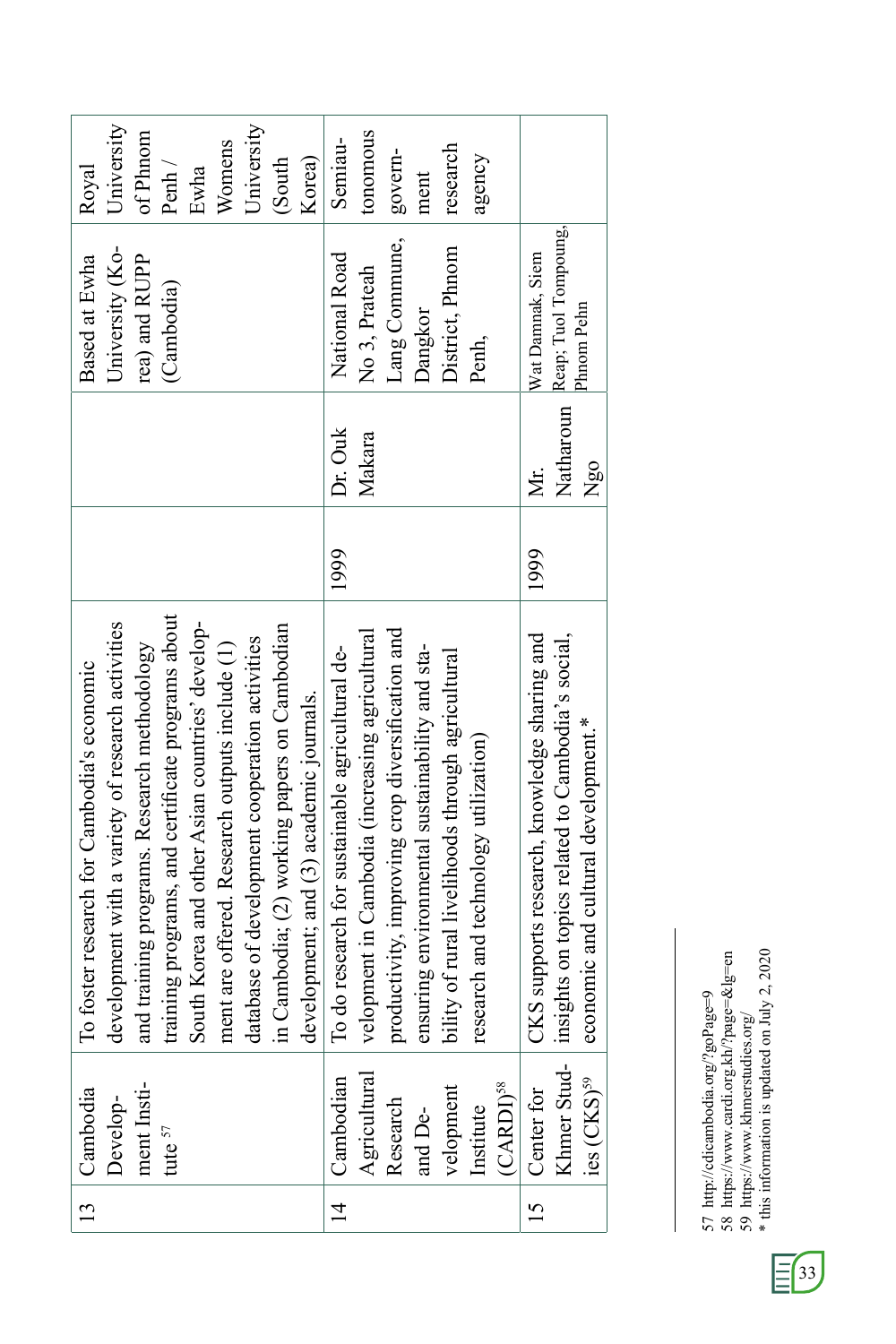| Bassac<br>Blvd.,<br>Mon<br>Emma<br>Leslie<br>Yuk<br>2008<br>To work on conflicts and peace in the region (but<br>generate relevant evidence for policy, harnessing<br>evidence generated by other health researchers,<br>To promote evidence-based health system policy<br>and governance through conducting high quality public health and health systems research to<br>and transferring available knowledge and evi-<br>dence to policy makers.<br>has little on Cambodia)<br>Center for<br>Peace and<br>Conflict<br>Research<br>Studies $^{62}$<br>Center <sup>61</sup><br>System<br>Health<br>17<br>$\frac{8}{18}$ | 16   $DC-Cam$ <sup>60</sup> | Documenting genocide history/memories | 1995 | Chhang | Villa No. 66,              |           |
|-------------------------------------------------------------------------------------------------------------------------------------------------------------------------------------------------------------------------------------------------------------------------------------------------------------------------------------------------------------------------------------------------------------------------------------------------------------------------------------------------------------------------------------------------------------------------------------------------------------------------|-----------------------------|---------------------------------------|------|--------|----------------------------|-----------|
|                                                                                                                                                                                                                                                                                                                                                                                                                                                                                                                                                                                                                         |                             |                                       |      |        | Preah Sihanouk             |           |
|                                                                                                                                                                                                                                                                                                                                                                                                                                                                                                                                                                                                                         |                             |                                       |      |        |                            |           |
|                                                                                                                                                                                                                                                                                                                                                                                                                                                                                                                                                                                                                         |                             |                                       |      |        | Sangkat Tonle              |           |
|                                                                                                                                                                                                                                                                                                                                                                                                                                                                                                                                                                                                                         |                             |                                       |      |        |                            |           |
|                                                                                                                                                                                                                                                                                                                                                                                                                                                                                                                                                                                                                         |                             |                                       |      |        | Khan Chamkar               |           |
|                                                                                                                                                                                                                                                                                                                                                                                                                                                                                                                                                                                                                         |                             |                                       |      |        |                            |           |
|                                                                                                                                                                                                                                                                                                                                                                                                                                                                                                                                                                                                                         |                             |                                       |      |        | Phnom Penh                 |           |
|                                                                                                                                                                                                                                                                                                                                                                                                                                                                                                                                                                                                                         |                             |                                       |      |        | Lot#: 80, 289              | National  |
|                                                                                                                                                                                                                                                                                                                                                                                                                                                                                                                                                                                                                         |                             |                                       |      |        | Samdach Penn               | Institute |
|                                                                                                                                                                                                                                                                                                                                                                                                                                                                                                                                                                                                                         |                             |                                       |      |        | Nouth St. (289),           | of Public |
|                                                                                                                                                                                                                                                                                                                                                                                                                                                                                                                                                                                                                         |                             |                                       |      |        | Phnom Penh                 | Health    |
|                                                                                                                                                                                                                                                                                                                                                                                                                                                                                                                                                                                                                         |                             |                                       |      |        |                            |           |
|                                                                                                                                                                                                                                                                                                                                                                                                                                                                                                                                                                                                                         |                             |                                       |      |        |                            |           |
|                                                                                                                                                                                                                                                                                                                                                                                                                                                                                                                                                                                                                         |                             |                                       |      |        |                            |           |
|                                                                                                                                                                                                                                                                                                                                                                                                                                                                                                                                                                                                                         |                             |                                       |      |        | Les Residence              | Pannasas- |
|                                                                                                                                                                                                                                                                                                                                                                                                                                                                                                                                                                                                                         |                             |                                       |      |        | Yen Dy Angkor              | tra Uni-  |
|                                                                                                                                                                                                                                                                                                                                                                                                                                                                                                                                                                                                                         |                             |                                       |      |        | House #6, Kravat   versity |           |
|                                                                                                                                                                                                                                                                                                                                                                                                                                                                                                                                                                                                                         |                             |                                       |      |        | Krong road,                |           |
|                                                                                                                                                                                                                                                                                                                                                                                                                                                                                                                                                                                                                         |                             |                                       |      |        | Siem Reap                  |           |

60 http://dccam.org/home/<br>61 https://niph.org.kh/niph/research/index.html<br>62 http://www.centrepeaceconflictstudies.org/ 61 https://niph.org.kh/niph/research/index.html 62 http://www.centrepeaceconflictstudies.org/60 http://dccam.org/home/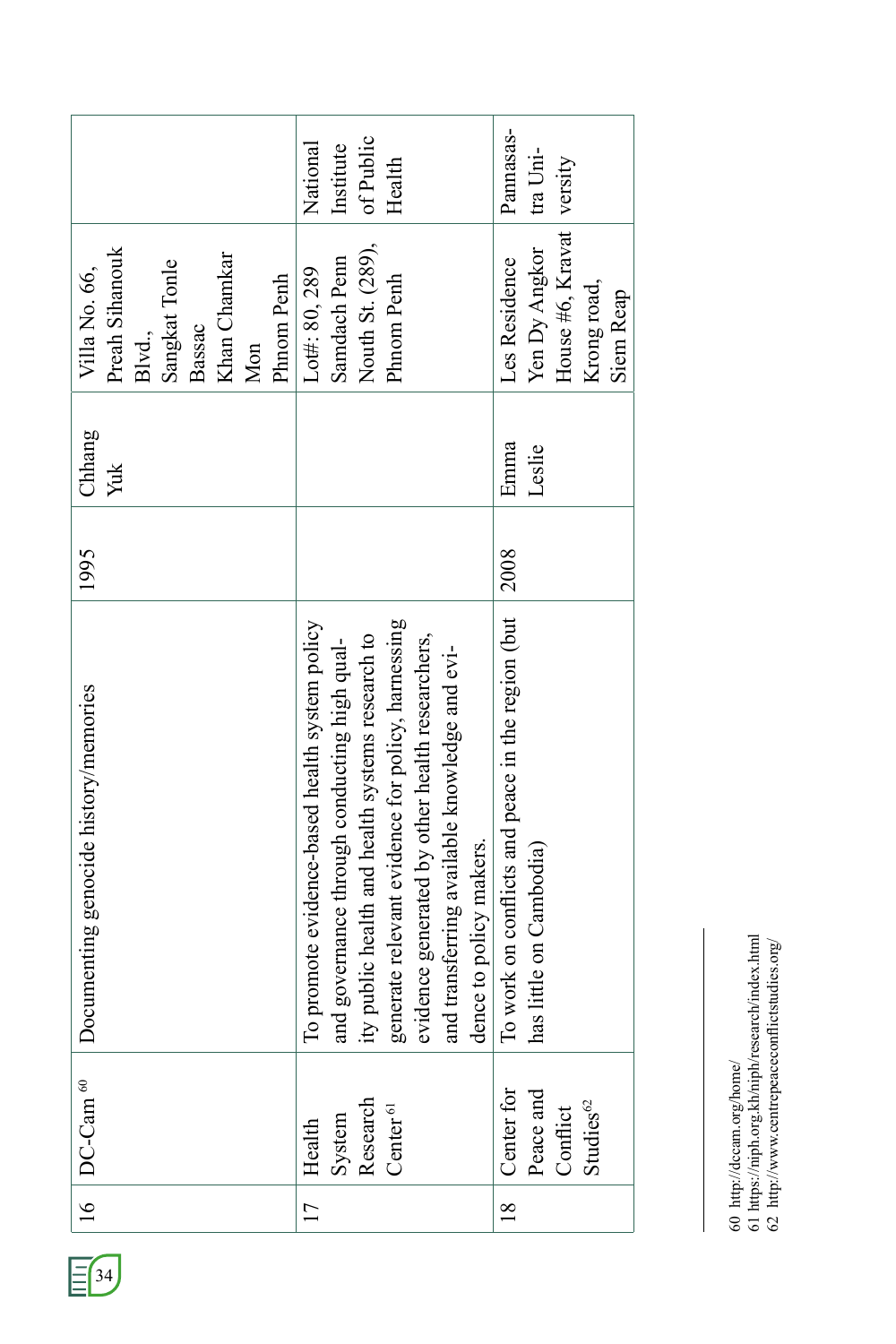|                                                                                   | University<br>of Phnom<br>Royal<br>Penh                                                                                                                                          |                                                                                                 | of Foreign<br>and Inter-<br>Coopera-<br>Ministry<br>national<br><b>Affairs</b><br>tion                                                                                                                                                                                                                                  |
|-----------------------------------------------------------------------------------|----------------------------------------------------------------------------------------------------------------------------------------------------------------------------------|-------------------------------------------------------------------------------------------------|-------------------------------------------------------------------------------------------------------------------------------------------------------------------------------------------------------------------------------------------------------------------------------------------------------------------------|
| Commune, Kro-<br>Wat Bo Village,<br>Sala Kamreuk<br>ng Siem Reap<br>56, Group 10, | Phnom Penh                                                                                                                                                                       | No. 168, St 122,<br>Phnom Penh                                                                  | <b>HUN Sen Street,</b><br>No 3, Samdech<br>Sangkat Tonle<br>Bassac, Khan<br>Chamkamon<br>Phnom Penh                                                                                                                                                                                                                     |
| Gorter<br>Billy                                                                   | Chandarith<br>Dr. Neak                                                                                                                                                           | Pheakdey<br>Dr. Heng                                                                            | Dr. Chhiv<br>of NIDIR<br>President<br>State and<br>retary of<br>Yiseang,<br>der-Sec-<br>$\overline{\mathrm{Un}}$                                                                                                                                                                                                        |
| 2007                                                                              | 2016                                                                                                                                                                             |                                                                                                 | 2016                                                                                                                                                                                                                                                                                                                    |
| To conduct research, mainly on prisons, judicial<br>reform for minor prisoners    | and policy making for the benefits and interests of<br>To interpret, inform, and influence developments<br>Cambodia in all areas of the 21st Century Mari-<br>Silk Road.<br>time | To promote the implementation of the Sustainable   2010<br>Development Goals (SDGs) in Cambodia | gramme in order to build its research capacity for<br>foreign affairs who can contribute to the devel-<br>is open to work with regional and international<br>To build a Cambodian team of researchers on<br>opment of Cambodian foreign policy. NIDIR<br>think tanks to jointly develop research pro-<br>the institute. |
| Cambodia <sup>63</sup><br>19 This Life                                            | 21st Century<br>Cambodia<br>Silk Road<br>Maritime<br>Research<br>Center <sup>64</sup>                                                                                            | Enrich Insti-<br>tute <sup>65</sup>                                                             | stitute of Di-<br>International<br>plomacy and<br>National In-<br>Relations <sup>66</sup>                                                                                                                                                                                                                               |
|                                                                                   | $\overline{c}$                                                                                                                                                                   | $\overline{21}$                                                                                 | $\overline{c}$                                                                                                                                                                                                                                                                                                          |

63 http://www.thislifecambodia.org/research<br>64 http://cmsrrc.org/<br>65 http://www.enrichinstitute.org/<br>66 https://www.mfaic.gov.kh/ national-institute-diplomacy-international-relations 63 http://www.thislifecambodia.org/research

64 http://cmsrrc.org/ 65 http://www.enrichinstitute.org/ 66 https://www.mfaic.gov.kh/ national-institute-diplomacy-international-relations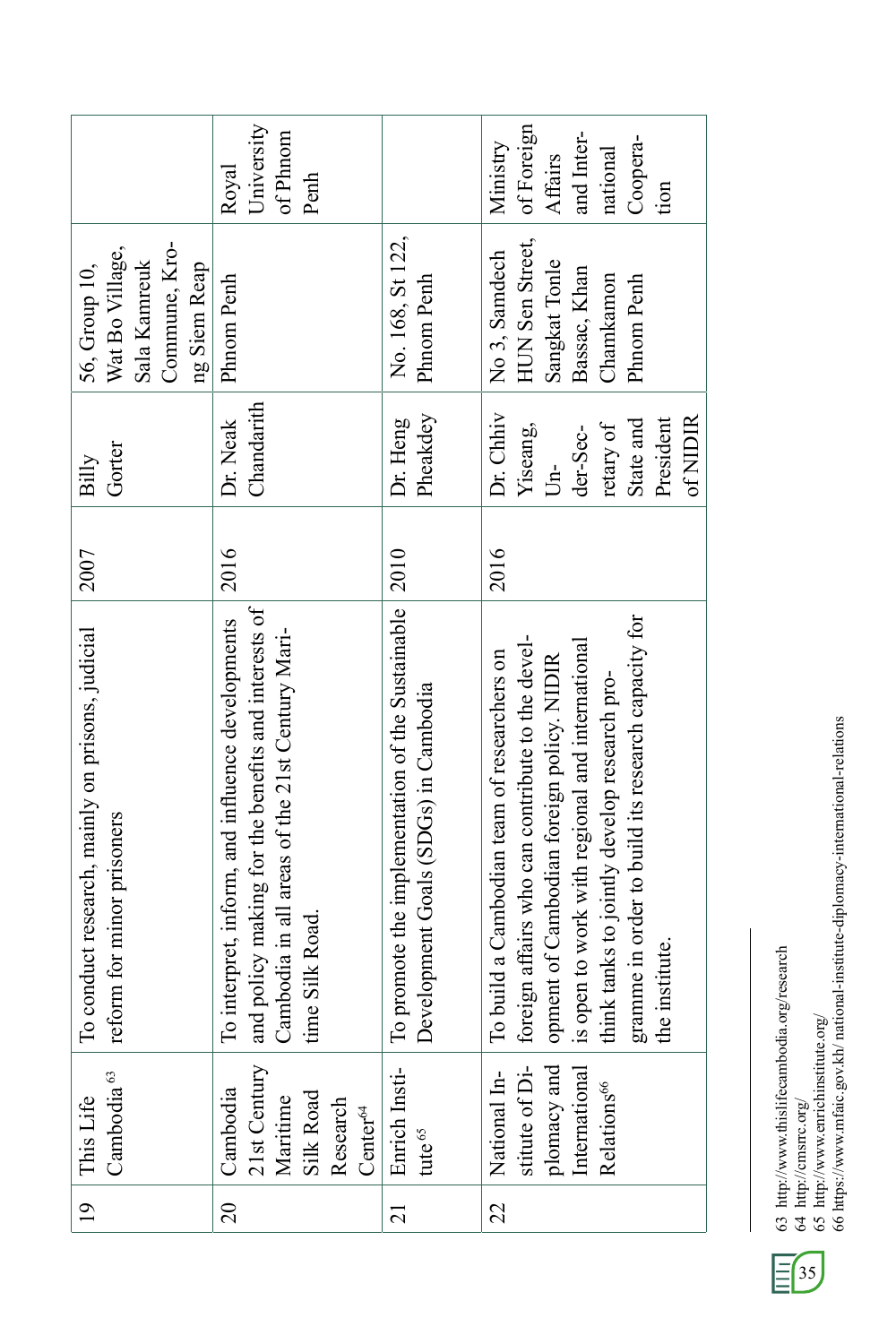|                                                                          | tion Youth<br>and Sport.<br>of Educa-<br>Ministry                                                                   |                                                              |                                                                                                                                                                        | Academy<br>of Cam-<br>Royal<br>bodia                      |
|--------------------------------------------------------------------------|---------------------------------------------------------------------------------------------------------------------|--------------------------------------------------------------|------------------------------------------------------------------------------------------------------------------------------------------------------------------------|-----------------------------------------------------------|
| Phnom Penh                                                               |                                                                                                                     | Chamkar Morn,<br>BKK III, Khan<br>#45 ST. 113,<br>Phnom Penh | Sangkat Boeung<br>#35A, St 606,<br>Kak 2, Khan<br>Phnom Penh<br>Tuol Kork,                                                                                             | eration Blvd.,<br>Russian Fed-<br>Phnom Penh,<br>Cambodia |
| Javier<br>Solar                                                          |                                                                                                                     | Srey Ma-<br>rona                                             | Sophal<br>Chan                                                                                                                                                         | Chhum<br>Sum<br>Bun                                       |
| 2006                                                                     | 2015                                                                                                                | 2005                                                         | 2009                                                                                                                                                                   | 2005                                                      |
| To focus research on technology, migration and<br>social-economic issues | cation reform and identify challenges for policy<br>To discuss and analyze pressing issues in edu-<br>interventions | Natural resource management                                  | To conduct policy research on economic develop-<br>ment policy, private sector development, natural<br>Resource Management (NRM), and skills and<br>social Development |                                                           |
| Open Insti-<br>tute $67$                                                 | ment Coun-<br>cil (Ministry<br>of Educa-<br>Develop-<br>Research<br>$\frac{1}{2}$ tion) <sup>68</sup>               | The Learn-<br>ing Insti-<br>tute $\epsilon$ <sup>69</sup>    | Policy Stud-<br>$\text{ies}$ (CPS) <sup>70</sup><br>Center for                                                                                                         | search Cen-<br>Asia Re-<br>$\mathsf{tre}^{\,\mathsf{71}}$ |
| 23                                                                       | $\frac{4}{3}$                                                                                                       | 25                                                           | 26                                                                                                                                                                     | 27                                                        |

 $E$ <sup>36</sup>

<sup>67</sup> https://www.open.org.kh/en

<sup>68</sup> http://www.moeys.gov.kh/en/heip/content/231-erc/

<sup>67</sup> https://www.open.org.kh/en<br>
68 http://www.moeys.gov.kh/en/heip/content/231-erc/<br>
68 http://www.moeys.gov.kh/en/heip/content/231-erc/<br>
69 https://www.learninginstitute.org/<br>
70 http://www.ps.org.kh/<br>
71 https://www.kfas 68 http://www.moeys.gov.kh/en/heip/content/231-erc/

<sup>69</sup> https://www.learninginstitute.org/

<sup>70</sup> http://www.cps.org.kh/

<sup>71</sup> https://www.kfas.or.kr/ARC/rac/Intro.aspx?arc=rac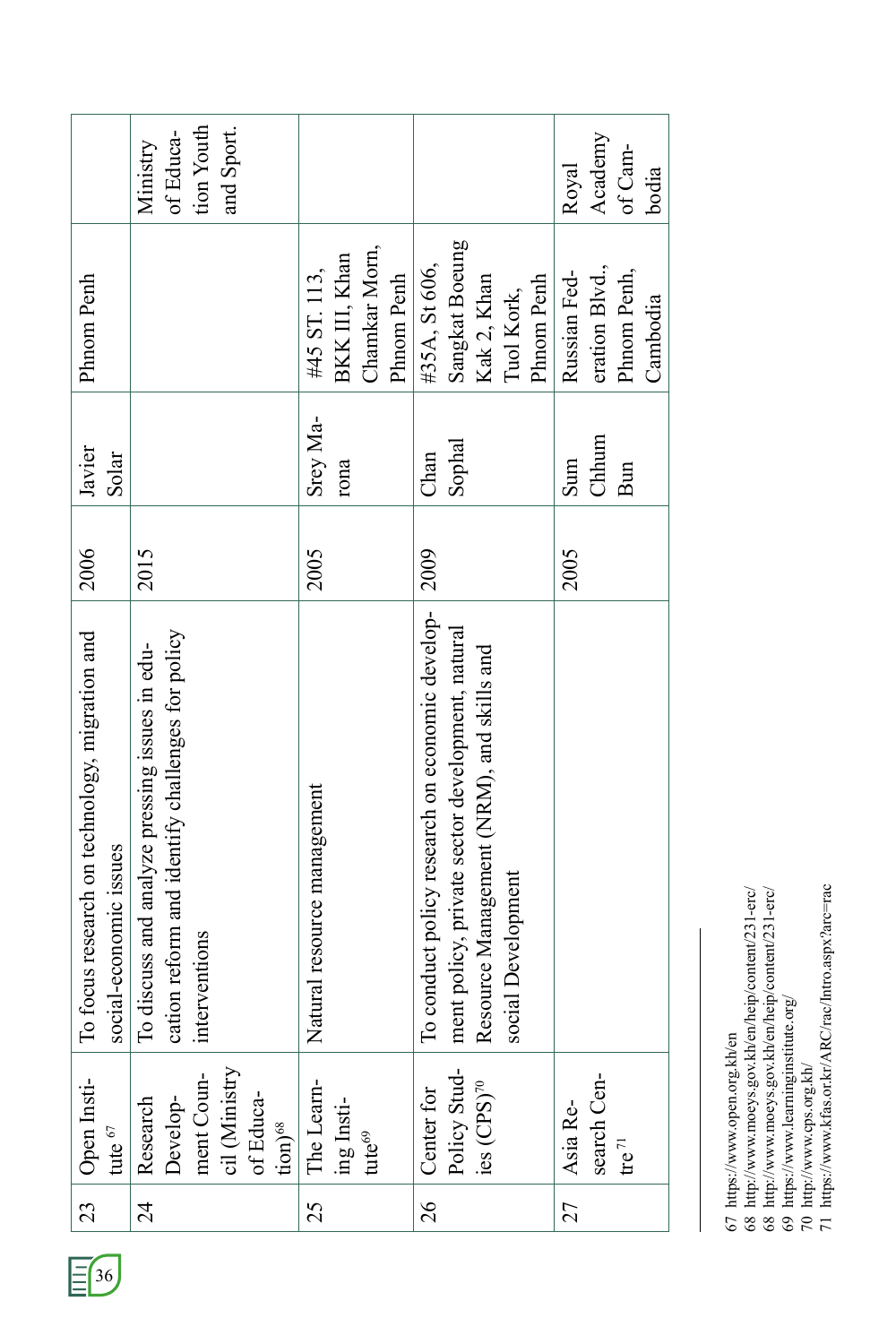| 37ABC, Street<br>Chamkarmon,<br>Tom Poun $II$ ,<br>Chakrei Ponn<br>Phsar Doeum<br>271, Sangkat<br>Sangkat Toul<br>Thkov, Khan<br>Phnom Penh<br>Phnom Penh<br>#7A, St 173,<br>208, Phnom<br>Penh<br>Ian RAM-<br>Palomares<br>Francis<br>AGE<br>Ξ<br>2013<br>1995<br>To specialize in integrated market research solu-<br>information about Cambodia and its economic<br>and social development.<br>To specific in market and public policy related<br>surveys<br>tions<br>Angkor Re-<br>velopment,<br>Cambodia <sup>72</sup><br>Research <sup>74</sup><br>30 Indochina<br>search <sup>73</sup><br>$\frac{1}{29}$ | 28 Open De- | To provide the public with up-to-date, accurate | 2015 | Be Chantra   43 Samdach | East-West |
|-----------------------------------------------------------------------------------------------------------------------------------------------------------------------------------------------------------------------------------------------------------------------------------------------------------------------------------------------------------------------------------------------------------------------------------------------------------------------------------------------------------------------------------------------------------------------------------------------------------------|-------------|-------------------------------------------------|------|-------------------------|-----------|
|                                                                                                                                                                                                                                                                                                                                                                                                                                                                                                                                                                                                                 |             |                                                 |      |                         | Man-      |
|                                                                                                                                                                                                                                                                                                                                                                                                                                                                                                                                                                                                                 |             |                                                 |      |                         | agement   |
|                                                                                                                                                                                                                                                                                                                                                                                                                                                                                                                                                                                                                 |             |                                                 |      |                         | Institute |
|                                                                                                                                                                                                                                                                                                                                                                                                                                                                                                                                                                                                                 |             |                                                 |      |                         |           |
|                                                                                                                                                                                                                                                                                                                                                                                                                                                                                                                                                                                                                 |             |                                                 |      |                         |           |
|                                                                                                                                                                                                                                                                                                                                                                                                                                                                                                                                                                                                                 |             |                                                 |      |                         |           |
|                                                                                                                                                                                                                                                                                                                                                                                                                                                                                                                                                                                                                 |             |                                                 |      |                         |           |
|                                                                                                                                                                                                                                                                                                                                                                                                                                                                                                                                                                                                                 |             |                                                 |      |                         |           |
|                                                                                                                                                                                                                                                                                                                                                                                                                                                                                                                                                                                                                 |             |                                                 |      |                         |           |
|                                                                                                                                                                                                                                                                                                                                                                                                                                                                                                                                                                                                                 |             |                                                 |      |                         |           |
|                                                                                                                                                                                                                                                                                                                                                                                                                                                                                                                                                                                                                 |             |                                                 |      |                         |           |
|                                                                                                                                                                                                                                                                                                                                                                                                                                                                                                                                                                                                                 |             |                                                 |      |                         |           |
|                                                                                                                                                                                                                                                                                                                                                                                                                                                                                                                                                                                                                 |             |                                                 |      |                         |           |

<sup>74</sup> http://indochina-research.com/who-we-are/



<sup>72</sup> https://opendevelopmentcambodia.net/

<sup>72</sup> https://opendevelopmentcambodia.net/<br>73 http://angkorresearch.com/?page=front&lg=en<br>74 http://indochina-research.com/who-we-are/ 73 http://angkorresearch.com/?page=front&lg=en